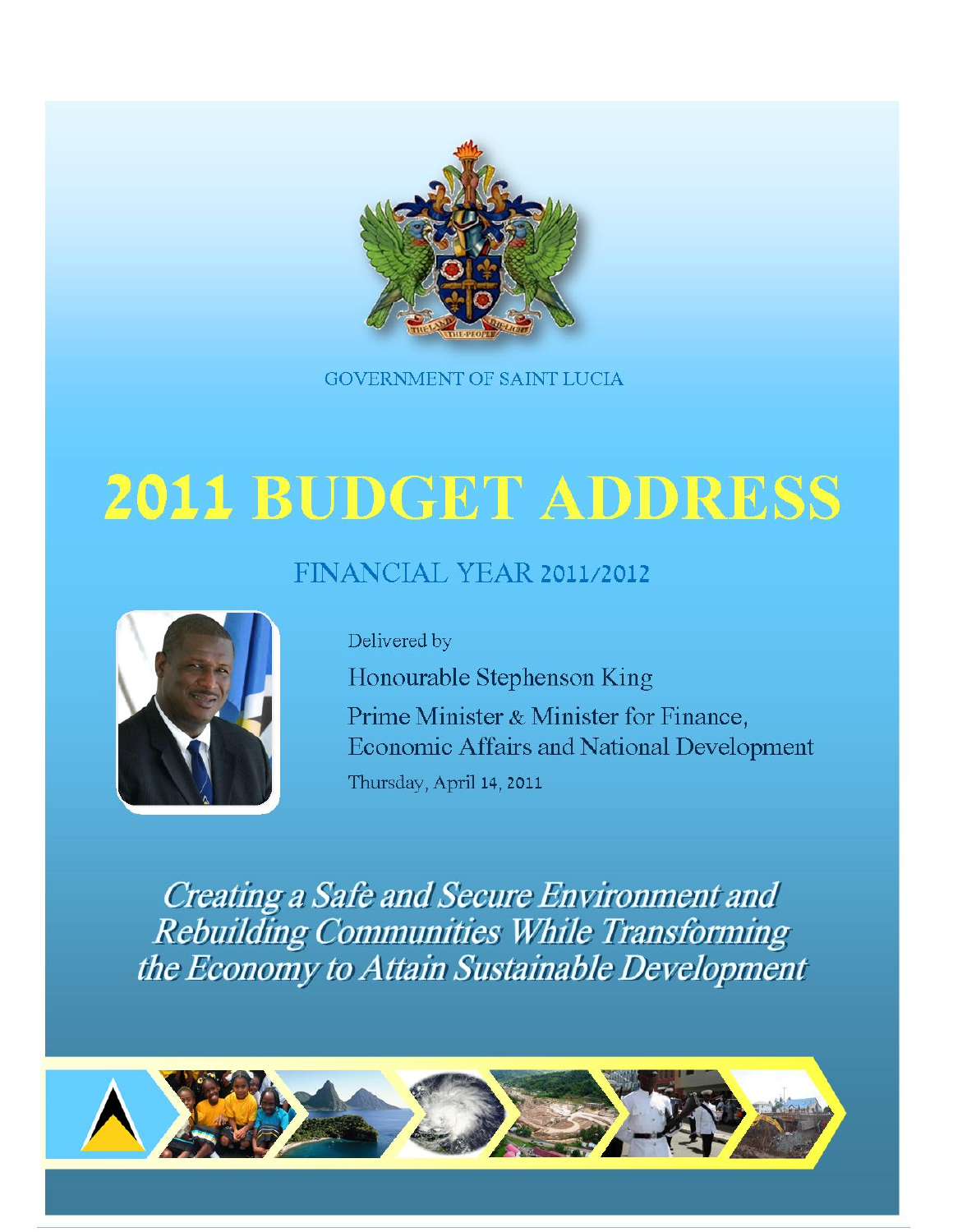# **Table of Contents**

| 1.0 |                                                                   |  |
|-----|-------------------------------------------------------------------|--|
| 2.0 |                                                                   |  |
| 3.0 |                                                                   |  |
| 4.0 | Saint Lucia's Economic Performance in 2010 and Outlook for 2011 5 |  |
| 4.1 |                                                                   |  |
| 4.2 |                                                                   |  |
| 4.3 |                                                                   |  |
| 4.4 |                                                                   |  |
| 4.5 |                                                                   |  |
| 4.6 |                                                                   |  |
| 5.0 |                                                                   |  |
| 6.0 |                                                                   |  |
| 6.1 |                                                                   |  |
| 6.2 |                                                                   |  |
| 6.3 |                                                                   |  |
| 6.4 |                                                                   |  |
| 6.5 | Private Sector Development, Manufacturing and Consumer Affairs 23 |  |
| 7.0 |                                                                   |  |
| 7.1 |                                                                   |  |
| 7.2 |                                                                   |  |
| 7.3 |                                                                   |  |
| 7.4 |                                                                   |  |
| 7.5 |                                                                   |  |
| 7.6 |                                                                   |  |
| 8.0 |                                                                   |  |
| 9.0 |                                                                   |  |
| 9.1 |                                                                   |  |
| 9.2 | Post Hurricane Tomas Reconstruction and Development  38           |  |
|     | 9.2.1                                                             |  |
| 9.3 |                                                                   |  |
| 9.4 | Transforming Our Society Through Youth Empowerment and            |  |
|     |                                                                   |  |
|     | Introduction of National Youth Corps Programme 41<br>9.4.1        |  |
|     | Second Chance Opportunities for At Risk Youth 42<br>9.4.2         |  |
|     | 9.4.3                                                             |  |
| 9.5 |                                                                   |  |
| 9.6 | National Competitiveness and Productivity Council (NCPC) 47       |  |
| 9.7 |                                                                   |  |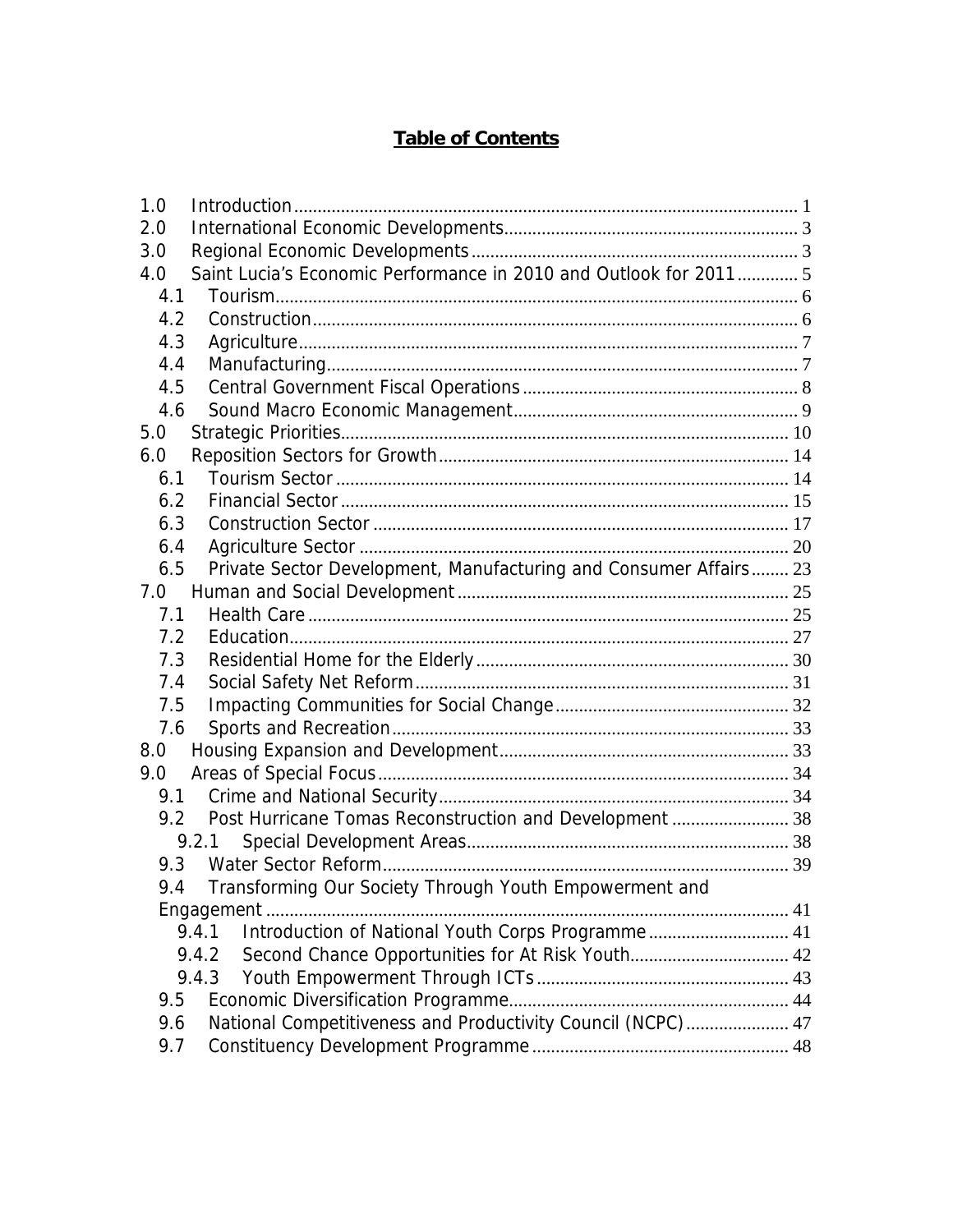| 9.8  | Climate Change, Sustainable Development and the Environment 48      |  |
|------|---------------------------------------------------------------------|--|
| 9.9  |                                                                     |  |
| 9.10 | Development and Guidance Centre for Children with Special Needs  51 |  |
|      |                                                                     |  |
|      |                                                                     |  |
|      |                                                                     |  |
|      |                                                                     |  |
|      |                                                                     |  |
|      |                                                                     |  |
|      |                                                                     |  |
|      |                                                                     |  |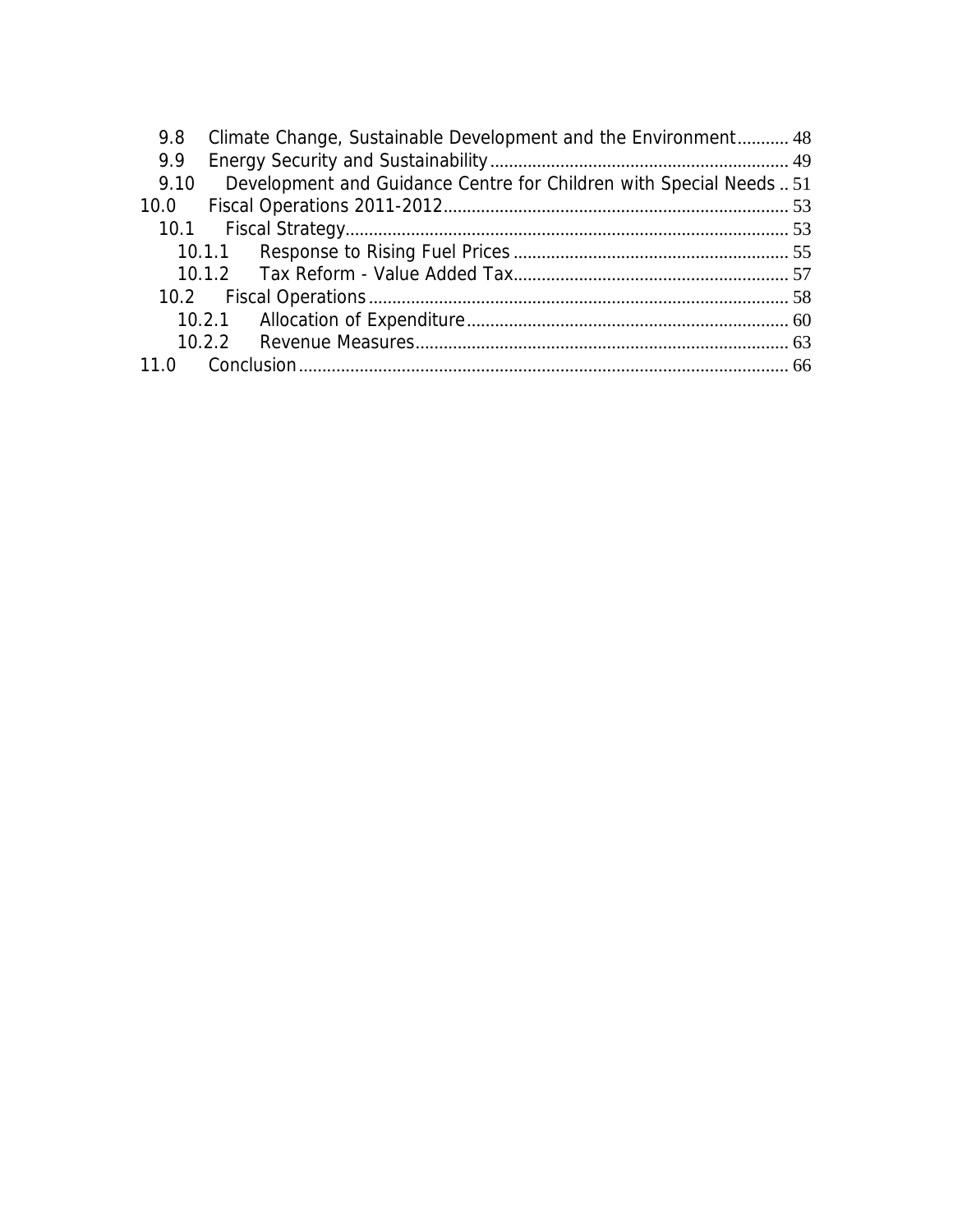#### **1.0 Introduction**

Madam Speaker, Honourable Members, my fellow Saint Lucians.

The best laid plans can sometimes be interrupted, thrown off course or reversed by dynamic changes. These are the unexpected changes that punctuate our existence, and manifest themselves in the lives of individuals and nations. But we recognize that we must plan in order to buffet ourselves even from the subtlest change of the wind. So in 2010 we planned with an eye on medium and long term sustainability.

2010 was a challenging year. As if the global recession were not enough, along came one of the most severe droughts in recent years, followed by one of the worst hurricanes in living memory. Further, inflationary pressures engendered by rising commodity prices in international markets, added to the catalogue of adversity.

Yet, if there is any single example of sound planning and effective management overcoming adversity in the short history of our beloved country, then our performance in 2010 is exemplary. In spite of the seemingly insurmountable challenge facing us, we turned the economy around and set the stage for continued growth, at the very least, in the medium term. While the recession was still strong in the rest of the OECS member countries, all of which experienced negative growth in 2010, the economy of Saint Lucia grew by 4.4 percent in 2010 compared to an average of minus 3.2 percent for the OECS as a whole. The Eastern Caribbean Central Bank estimates that Saint Lucia will grow by 5.4 percent this year. Our own forecast is a more modest 4.5 percent, as we concentrate on the implementation a job-creating growth strategy.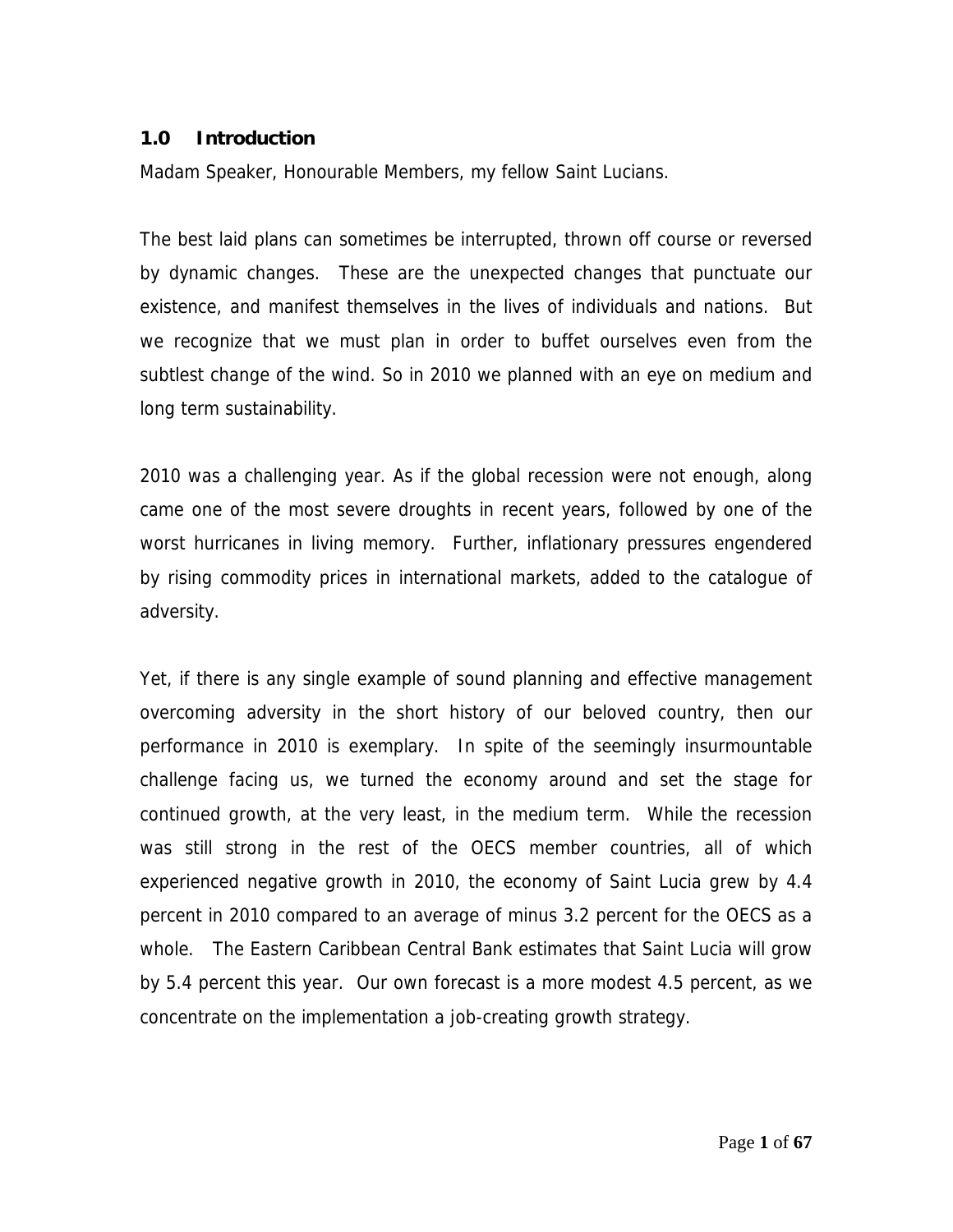Madam Speaker, the growth strategy forms part of our approach to transforming the economy and stimulating a sustainable development process. However, we cannot ignore the tragic losses caused by Hurricane Tomas, or the devastating effect on people's lives and livelihoods. Nor can we turn a blind eye to the scourge of violent crime which has claimed the lives of innocent people.

The Government's strategic priorities are encapsulated in this year's theme"**Creating a Safe and Secure Environment and Rebuilding Communities While Transforming the Economy to Attain Sustainable Development ".** 

We have already begun to tackle the inherent problems implied by those thematic areas and our efforts have begun to bear fruit on all counts. I would like to acknowledge the co-operation of Saint Lucians at home and abroad, other nationals around the world, fraternal countries and regional and international organizations in making even these successes possible, particularly in the fight against crime and in the reconstruction of infrastructure and local communities after the passage of Hurricane Tomas.

I must pay special tribute to the heroic men and women who worked ceaselessly in the immediate aftermath of the hurricane, to restore basic amenities to stranded victims and who, in some cases, were instrumental in saving lives.

Theirs is the essence of the Saint Lucian spirit, the spirit of **koudmain**, the helping hand extended by "my brother's keeper", sometimes at great personal cost and even at the risk of life itself. Such is the spirit that will overcome all odds and transform this land. Fellow Saint Lucians, let us step forward together with the courage you always demonstrate in times of crisis.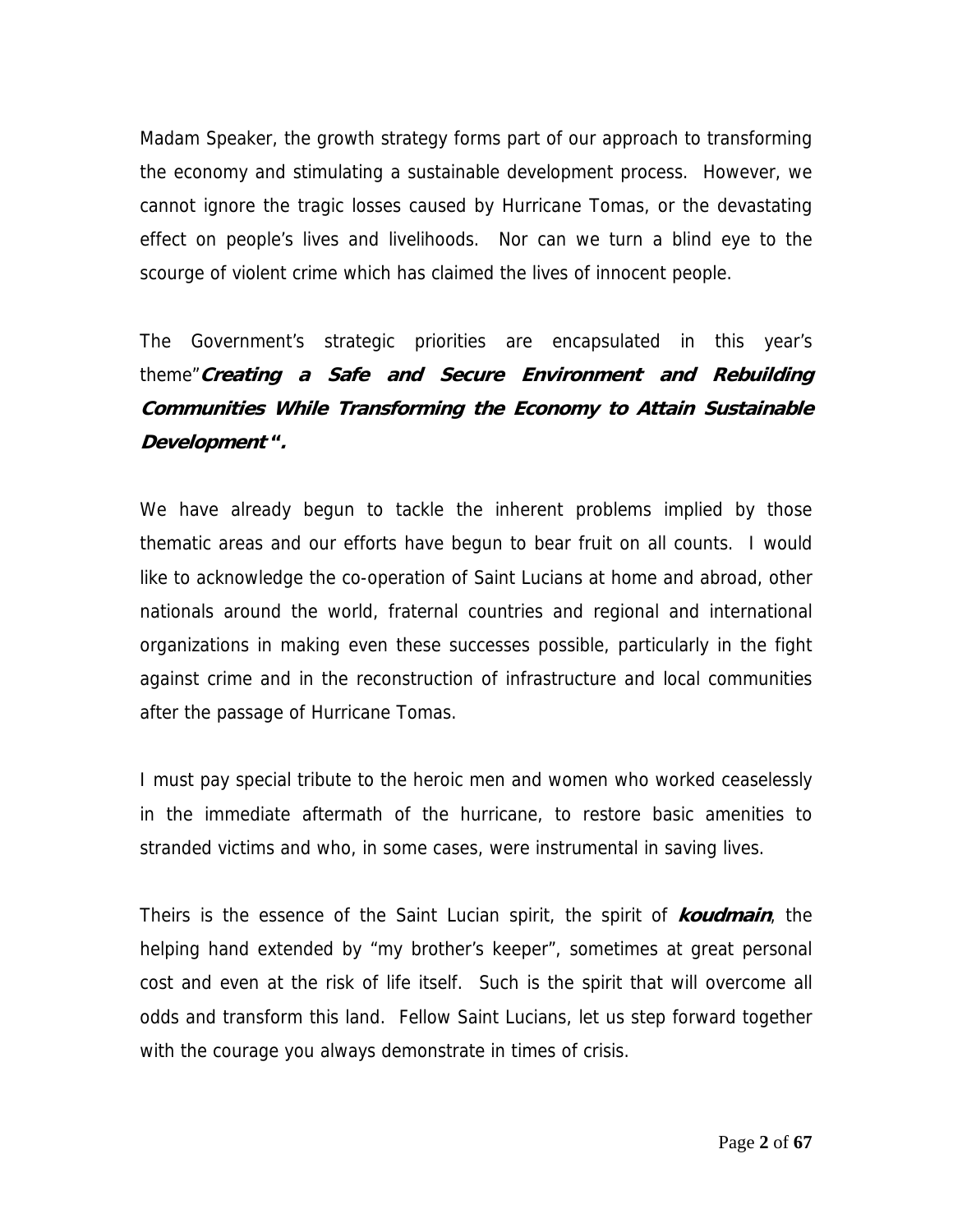#### **2.0 International Economic Developments**

Madam Speaker, with regard to International Economic Development, the world economy is showing signs of a strong rebound from the effects of the financial crisis that resulted in the first contraction in global output in over 60 years. The international economy expanded by 5 percent in 2010 led mainly by emerging and developing economies and supported by fiscal stimulus measures and policy interventions in developed and developing countries alike. The return to growth has been characterized as a two-speed recovery, reflecting relative sluggishness in the advanced economies, with average growth of 3.0 percent compared to rapid growth of 7.1% in the emerging and developing countries led by China, India and Brazil. Strong growth in the emerging economies has rekindled fear of inflation as the economies of some countries face the prospect of overheating.

Despite the recovery, there are lingering areas of concern. In the euro-area countries, the concern relates to banking sector losses and fiscal sustainability. In emerging economies there are fears of inflation related to rising oil prices. Moreover the recent events in the Middle East and North Africa could have serious repercussions in the energy sector and the world economy. Nevertheless, the medium term prospects for the global economy are on the upside as the growth momentum is expected to be maintained throughout 2011 and 2012.

#### **3.0 Regional Economic Developments**

Madam Speaker, as we examine regional economic developments we noted that Caribbean economies remained weak in 2010 following the severe impact of the global financial crisis, with most countries experiencing declining GDP, although at lower rates relative to 2009. The slow pace of recovery in advanced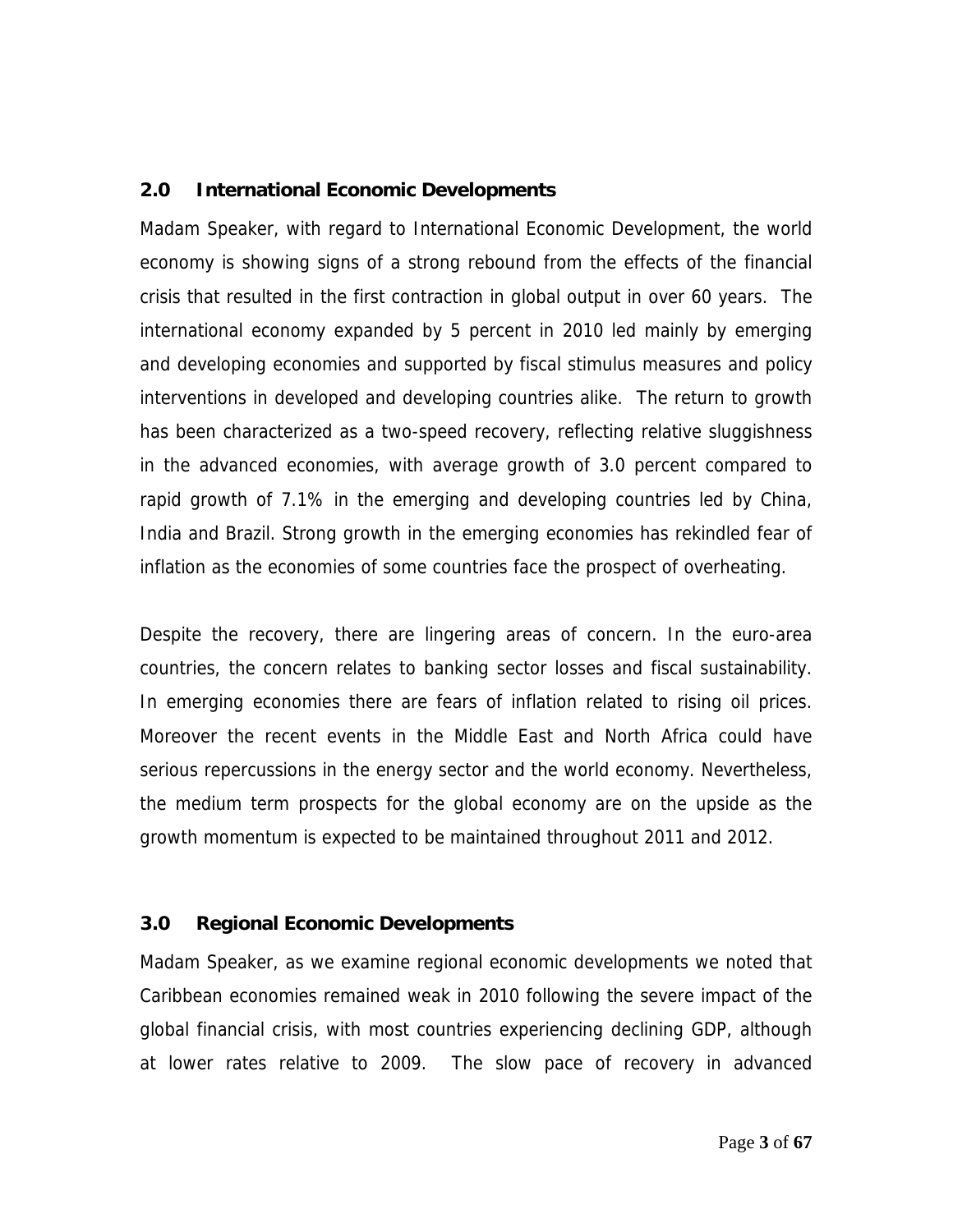economies, to which Caribbean countries are closely linked, impeded Caribbean countries' growth in 2010. While tourism generally recovered, construction activity remained weak, inflationary pressures intensified, balance of payments positions were adversely affected and unemployment worsened.

The Barbadian and Jamaican economies contracted by approximately 0.4 and 0.5 percent respectively in 2010, while growth in Trinidad and Tobago, a net oil exporting country, remained flat.

The economies of the **Eastern Caribbean Currency Union (ECCU)** were particularly hard hit by the global economic downturn. While signs of a gradual recovery have started to emerge, real GDP declined by an estimated 3.2 percent in 2010. The performance of tourism and construction activity was mixed. The figure for stay-over tourist arrivals was lower in five of the eight ECCU member countries in 2010 relative to 2009. Activity in the construction sector of the union, one of the major drivers of growth, is estimated to have fallen by 21.8 percent, reflecting lower inflows of foreign direct investment and cuts in public sector capital expenditure programmes.

As the Economic Union struggles to regain some stability let me say that the leaders of this region have taken the bold step to strengthen our integration movement. We believe that this will enhance the standard of living for all our people. Therefore, it is with great pride and hope that Saint Lucia ratified the revised Treaty of Basseterre following the passage of the Economic Union Bill.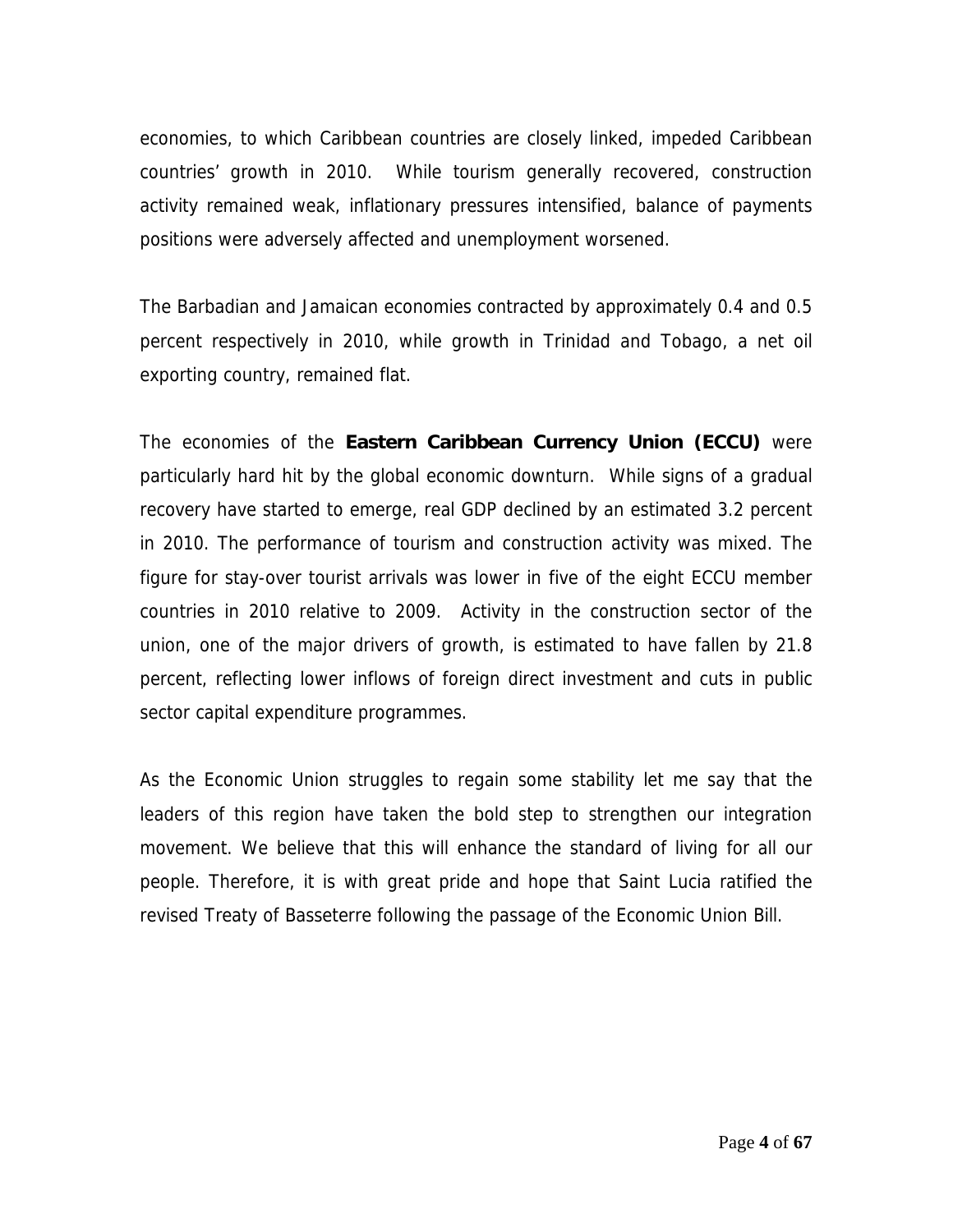# **4.0 Saint Lucia's Economic Performance in 2010 and Outlook for 2011**

Madam Speaker, as we examine Saint Lucia's economic performance in 2010 and the outlook for 2011, we wish to inform the House that on December 15, 2010, the Eastern Caribbean Central Bank (ECCB) launched the results of the project on reforming the national accounts of its eight member countries. The project involved the development of a new Gross Domestic Product (GDP) series, with a more recent base year than the one used previously. The new methodology recognizes the changing structure and characteristics of the ECCU economies, expands the coverage and provides a more accurate measure of economic activity in the various countries.

The results indicate that GDP for 2010 was approximately 16 percent greater than it would have been under the old GDP series. There are several implications of this development including an improvement in the various fiscal and debt ratios. For example, as a result of the higher value of GDP, Saint Lucia's public debt to GDP ratio is 64.8 percent at the end of 2010 instead of the figure of 75 percent indicated by the less accurate GDP series.

The real GDP of Saint Lucia grew by 4.4 percent in 2010 compared with a contraction of 1.3 percent in 2009. This growth was driven by the construction and tourism sectors supported by the distributive trades and the real estate sector.

Growth was tempered by the effects of Hurricane Tomas in the last quarter of 2010. According to a report by a team from the United Nations Economic Council for Latin America and the Caribbean (UN-ECLAC), the estimated cost of the losses and damage from Hurricane Tomas amounted to \$907.6 million.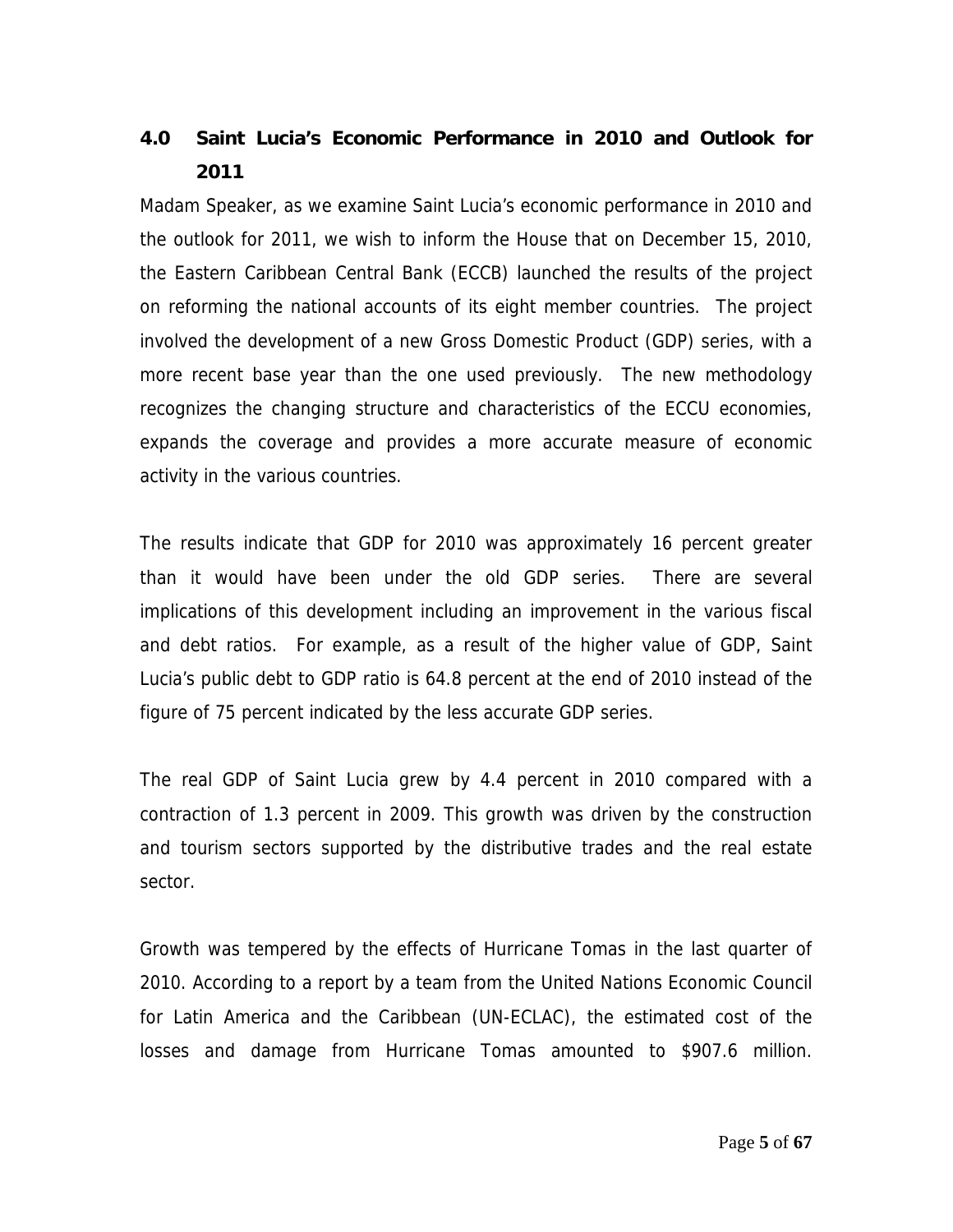Infrastructure was the most heavily affected, representing 43 percent of the total impact while the productive and social sectors accounted for 33.8 percent and 23.0 percent respectively.

# **4.1 Tourism**

In spite of Hurricane Tomas, the tourism industry recorded strong growth in 2010, with the number of stay over visitors increasing by 9.9 percent to a record 305,937. The improved performance was mainly attributable to increases from the US, Canadian and German markets, reflecting the introduction of new flight arrangements in the last quarter of 2009. The US market in particular performed extremely well, growing by 31 percent, reflecting not only additional flights but also effective marketing initiatives by the Saint Lucia Tourist Board.

However, arrivals from the UK and the Caribbean, Saint Lucia's second and third largest markets, were down by 6 and 10 percent respectively. The continued weak economic conditions in the UK, the volcanic ash that affected flights from the UK and the introduction of the air passenger levy in the last quarter of 2009, accounted for the fall in arrivals from that country. The Caribbean market was adversely affected by the rise in airfares and the weak economic conditions in the region.

# **4.2 Construction**

Madam Speaker, I now turn my attention to Construction. Preliminary estimates suggest, that, following a decline of 23 percent in 2009, construction expanded by around 20 percent in 2010, driven mainly by public sector investment and supported by private sector expenditure. Major public sector projects undertaken included the new national hospital, rehabilitation of the east coast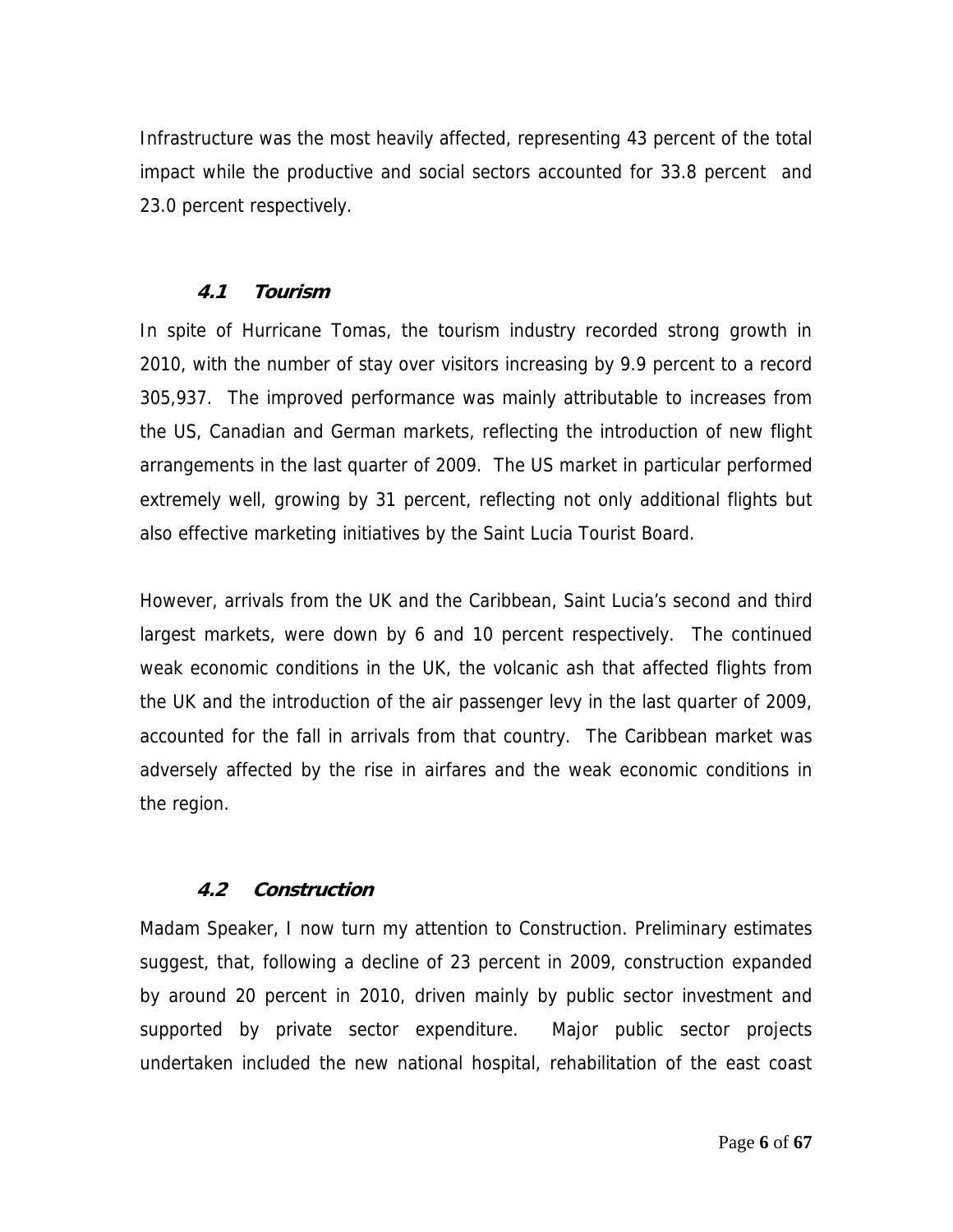road and the post Hurricane Tomas disaster recovery programme, the senior citizens home, the meat processing facility, repairs and rehabilitation of school plant and various disaster management projects throughout the country.

Foreign direct investment remained sluggish in 2010, resulting in a slowdown in private sector construction activity. However, work continued in 2010 on a number of hotels including the Landings, Hotel Chocolat, Jalousie Resort, as well as commercial properties which included the Bay Walk Mall, the Bank of Saint Lucia building in Gros Islet and Johnson's store.

# **4.3 Agriculture**

On the other hand our Agriculture sector did not fare as well. The severe drought and the Hurricane resulted in lower output of bananas and other agricultural commodities, negatively impacted the livestock sub sector and caused farmers to lose confidence. Banana production fell by around 31 percent to approximately 26,000 tonnes, resulting in a reduction in export earnings by 27.2 percent, to \$41.0 million. Hurricane Tomas also caused heavy siltation of land used for cultivation.

The result was that sales of locally grown fruit and vegetables to supermarkets and hotels were down by 16.0 and 2.3 percent respectively, although chicken and pork production increased as the number of producers grew and the availability of financing to farmers improved.

# **4.4 Manufacturing**

The performance of the manufacturing sector was mixed in 2010. The sector was adversely affected by rising costs of production as well as damage and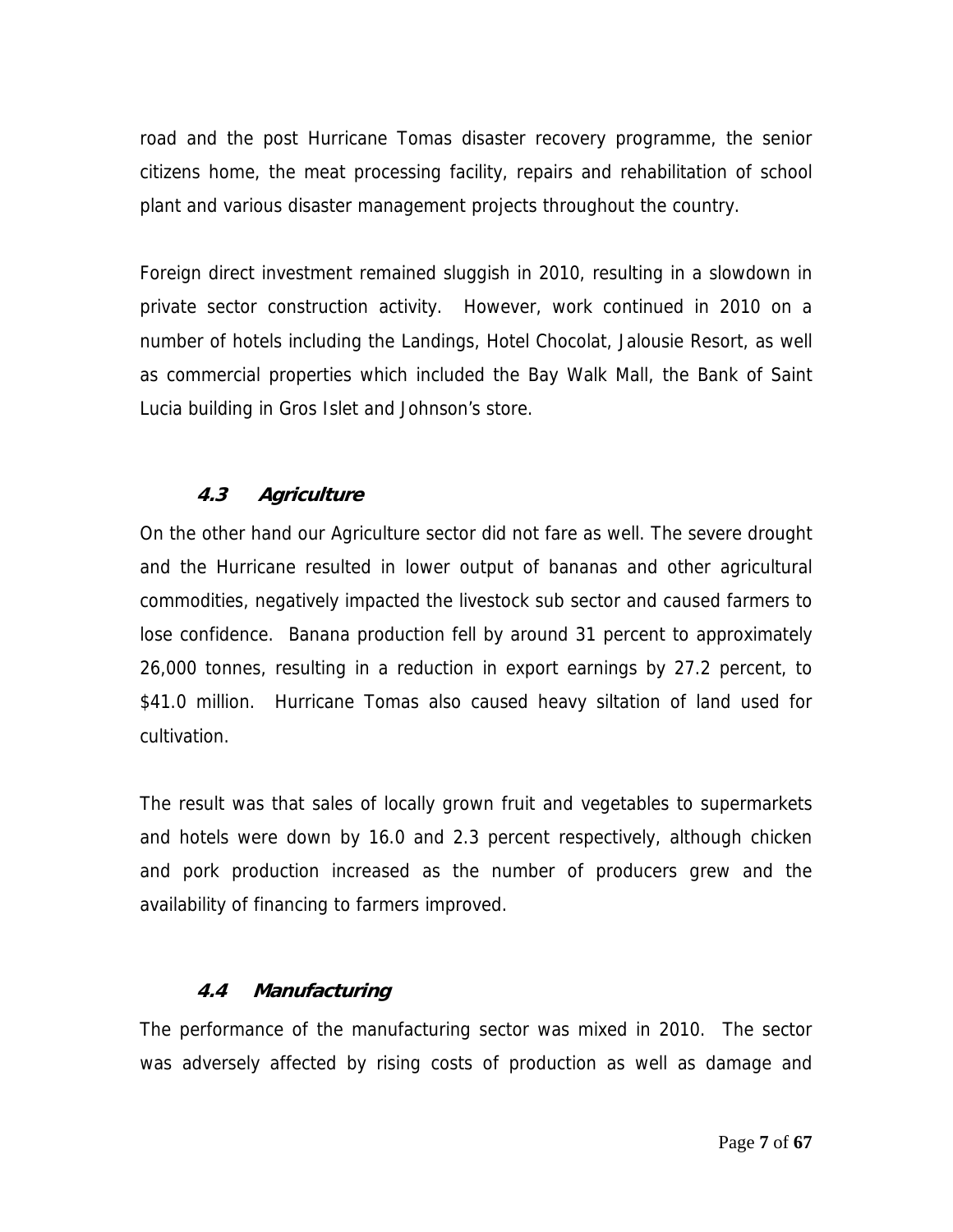losses from Hurricane Tomas, which led to an overall contraction. However, the output of non alcoholic beverages, furniture and electrical components increased, while some manufacturing companies were able to penetrate the export market with new products, thereby increasing the range of exports.

# **4.5 Central Government Fiscal Operations**

Madam Speaker, given all our challenges, when we examine Central Government fiscal operations, preliminary estimates suggest that the overall fiscal deficit grew from 4.0 percent of GDP in 2009/10 to 5.5 percent in 2010/11. The higher deficit led to a rise in the debt to GDP ratio from 63.8 percent in 2009 to 64.8 percent in 2010.

The larger deficit resulted from growth in total expenditure of 11.6 percent to an estimated \$1,032.7 million while total revenue and grants grew by 6.4 percent to \$858.3 million.

Improvement in implementation rates has resulted in the growth of capital expenditure by 17.5 percent to an estimated \$283.4 million. Current expenditure grew by 9.7 percent to \$753.8 million reflecting higher spending on salaries and wages, interest payments and current transfers. The higher outlay on personal emoluments was as a result of the salary increase paid to public servants in April 2010 representing the final tranche of the salary adjustment for the triennium ending March 2010. Current revenue collections rose by 4.7 percent to \$789.5 million driven by increases in tax revenue, attributable to improved collections of taxes on income, goods and services and international trade.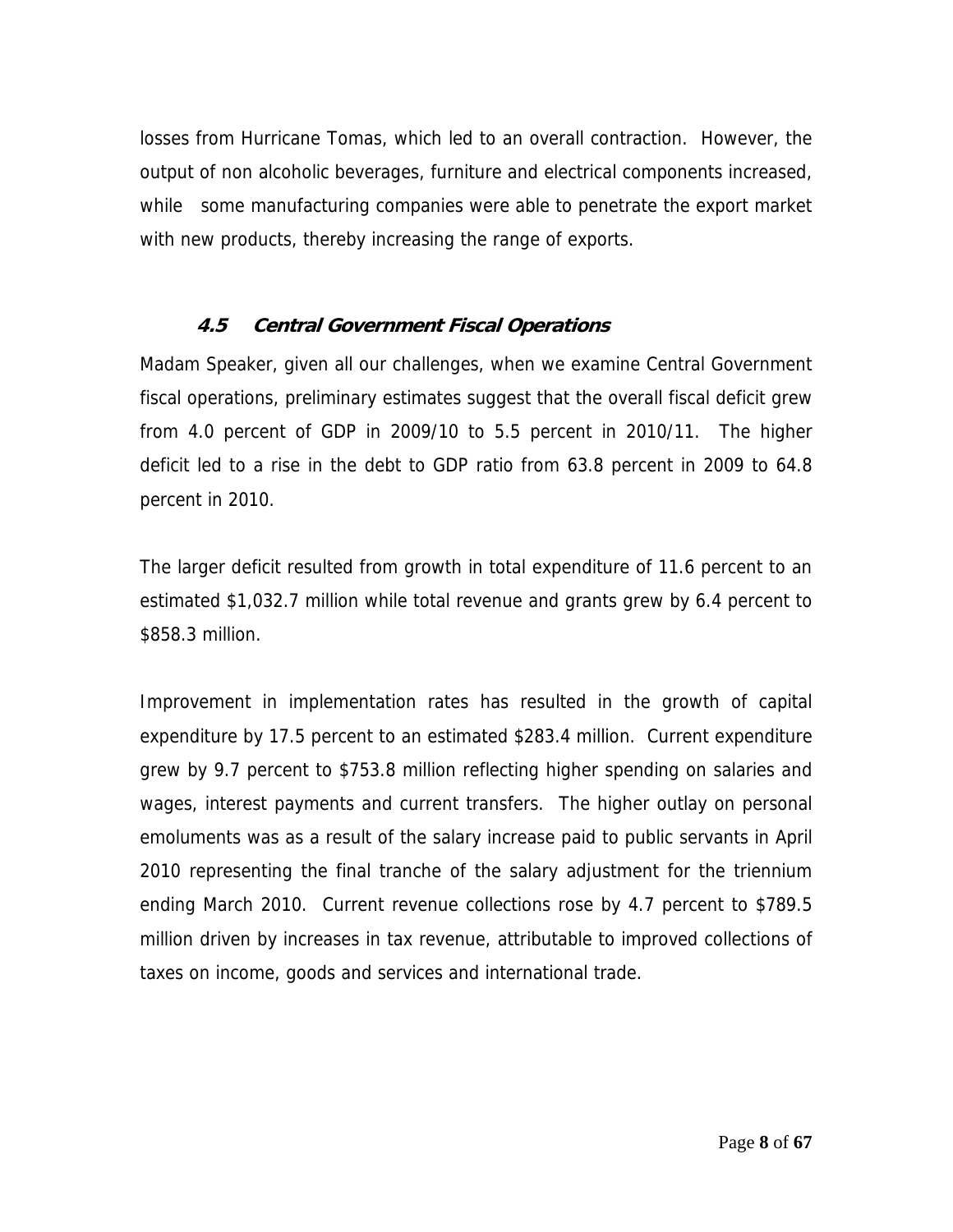Madam Speaker, Saint Lucia's economy is projected to grow further in 2011, driven mainly by tourism and construction. Work has commenced on a number of public sector projects including St. Jude hospital and projects associated with post hurricane reconstruction which will account for much of the activity in the construction sector, as Government undertakes to rebuild and to bring a sense of normalcy to the country, following the devastation of Hurricane Tomas. Activity in the private sector is expected to accelerate, led by the expansion of Sandals Grande hotel and supported by a number of on-going and new projects. The heightened economic activity in 2011 is expected to positively impact the employment situation in Saint Lucia.

#### **4.6 Sound Macro Economic Management**

Madam Speaker our prudent economic management has enabled our ship of State to successfully navigate the treacherous international waters of economic instability. In the midst of negative growth in all the countries of the Eastern Caribbean Currency Union, Saint Lucia's economy grew by 4.4 percent. The main contributors to that growth were: tourism which grew by 8.2 percent compared to a decline of 2.6 percent in 2009; construction which grew by 20.5 percent compared to a contraction of 23.1 percent in 2009 and the distributive trades which grew by 14.5 percent compared to a decrease of 13.1 percent in 2009.

Although the domestic inflation rate increased significantly from 1 percent in 2009 to 1.9 percent in 2010 largely because of rising commodity prices in global markets, Government's economic policies kept the rate low by cushioning the impact of the inflationary pressures. Moreover, the debt to GDP ratio of 64.8 percent is consistent with our growth and development objectives.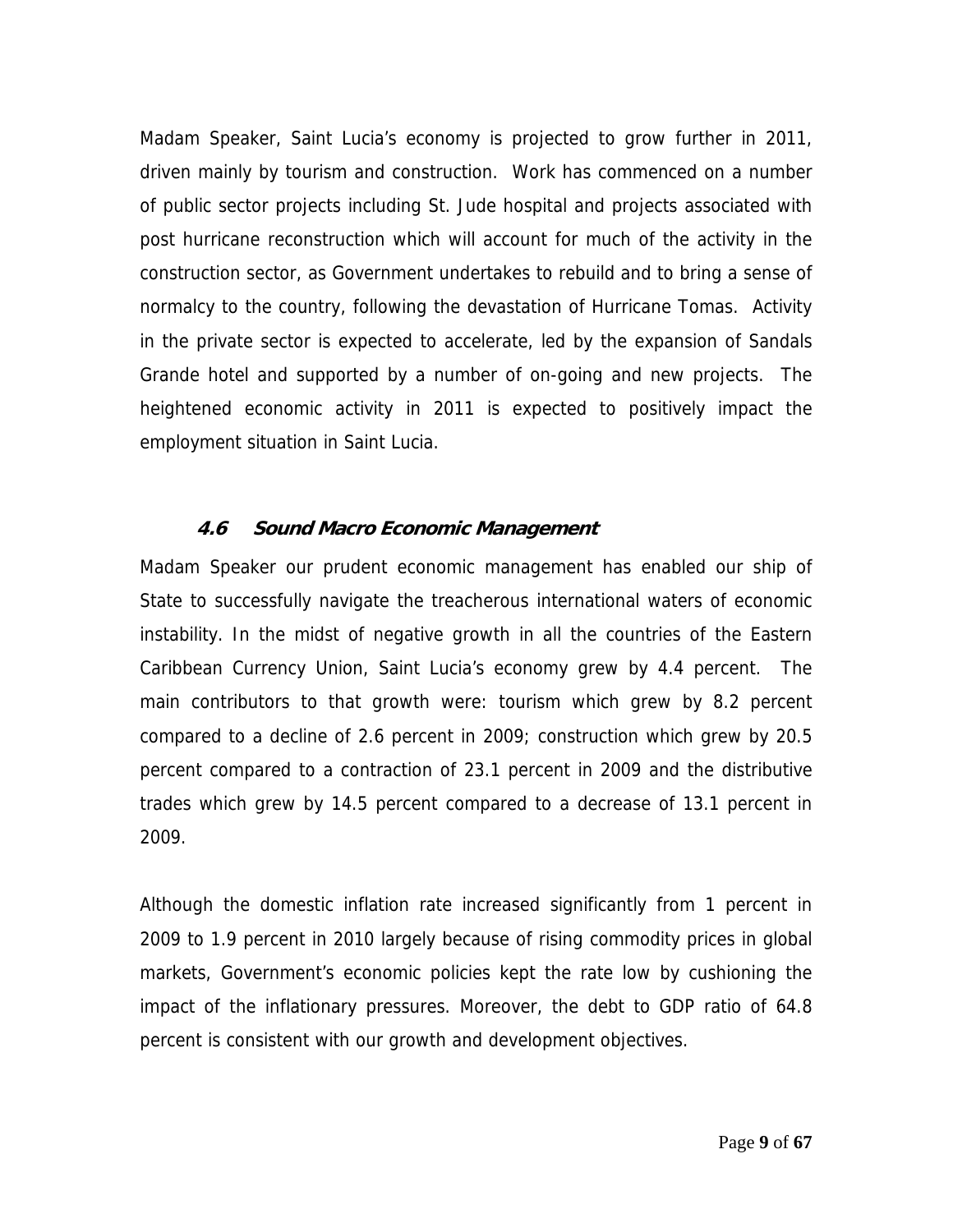The achievements of the Government in 2010-2011, span almost every sector. Other parliamentarians of my Administration will identify and elaborate on those which fall within their purview. However, in evaluating our successes we have learnt many lessons and let me assure you, Madam Speaker, we will remain vigilant in the management of our economy.

#### **5.0 Strategic Priorities**

Madam Speaker, many of the strategic priorities announced in previous years, will continue to be relevant this year and, at least, into the medium term. Nevertheless, our approach to economic management must be sufficiently flexible to allow for sudden changes in fortune, natural and economic shocks and the uncertainty of the world in which we live. In this regard, 2010 was a watershed year and our planning objectives and priorities must necessarily be strongly influenced by the impact of the natural disaster visited upon us last year and the economic shocks of the last few years.

Our first priority is to reduce crime and make Saint Lucia safe for everyone. I am determined to restore the peace and security once enjoyed by our island nation, where our children can be raised without the fear that their lives would be ended prematurely, and where we can conduct our affairs in a safe environment. We look forward to continue working with the Opposition in the interest of our country. In this regard, I would like to thank Saint Lucians for their excellent response and cooperation in recent weeks. This has accounted for our early successes. I urge the people of Saint Lucia to continue to support the police in the execution of their mandate and our nation's fight against crime.

The Government's strategies include improving the capacity of the police and the security personnel and examination of existing legislation, with a view to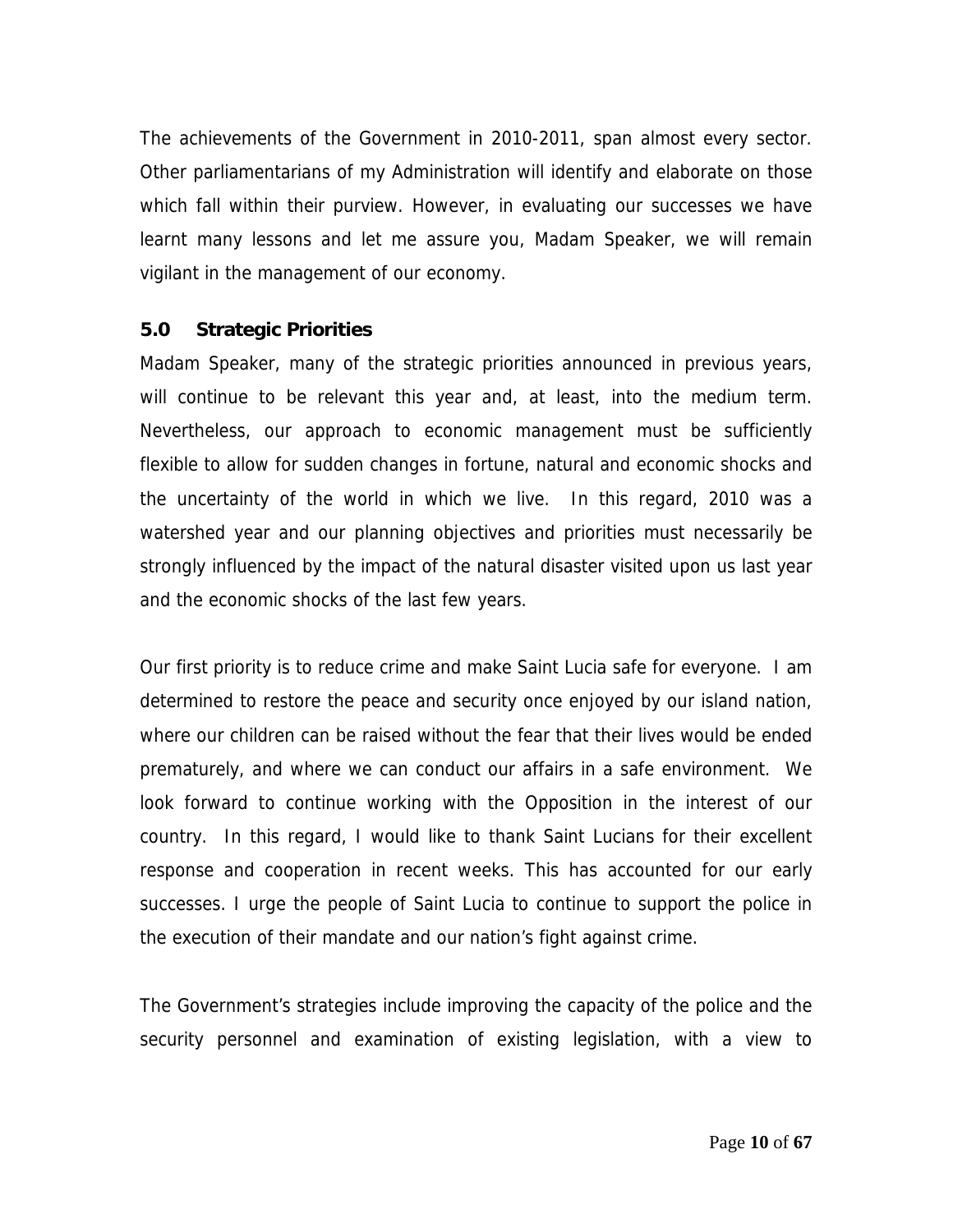strengthening the legal and judicial process. These efforts will also be buttressed by other initiatives with regional and international parties, aimed at enhancing the security of our borders.

At the same time, we will increase the resources and the effectiveness of our social programmes, particularly those targeting the youth, inner-city communities and vulnerable groups. While greater attention will be given to resolving the causes of crime, through social re-engineering and modern crime fighting strategies, we must also recognize that the high level of violent crime in Saint Lucia is directly linked to the illegal drug trade, which threatens the social, economic and moral fabric of our society. This is the business of organized crime and we are determined to eradicate it, once and for all.

International and regional organizations estimated that Hurricane Tomas alone cost the country an estimated EC\$908 million, that is, nearly one billion E.C. dollars. It will take the economy and the society years to recover. Therefore, the reconstruction and re-engineering of our country is a high priority for this Government.

Consequently, our efforts will be focused on a number of areas including:

- 1. The reconstruction of major secondary and tertiary road systems in agricultural, rural and urban areas;
- 2. The restoration of bridges, pedestrian ways, river courses and community facilities;
- 3. A programme of replanting and rehabilitation of lands in the agricultural sector;
- 4. A review of land use planning, land use practices and policies relating to deforestation and reforestation;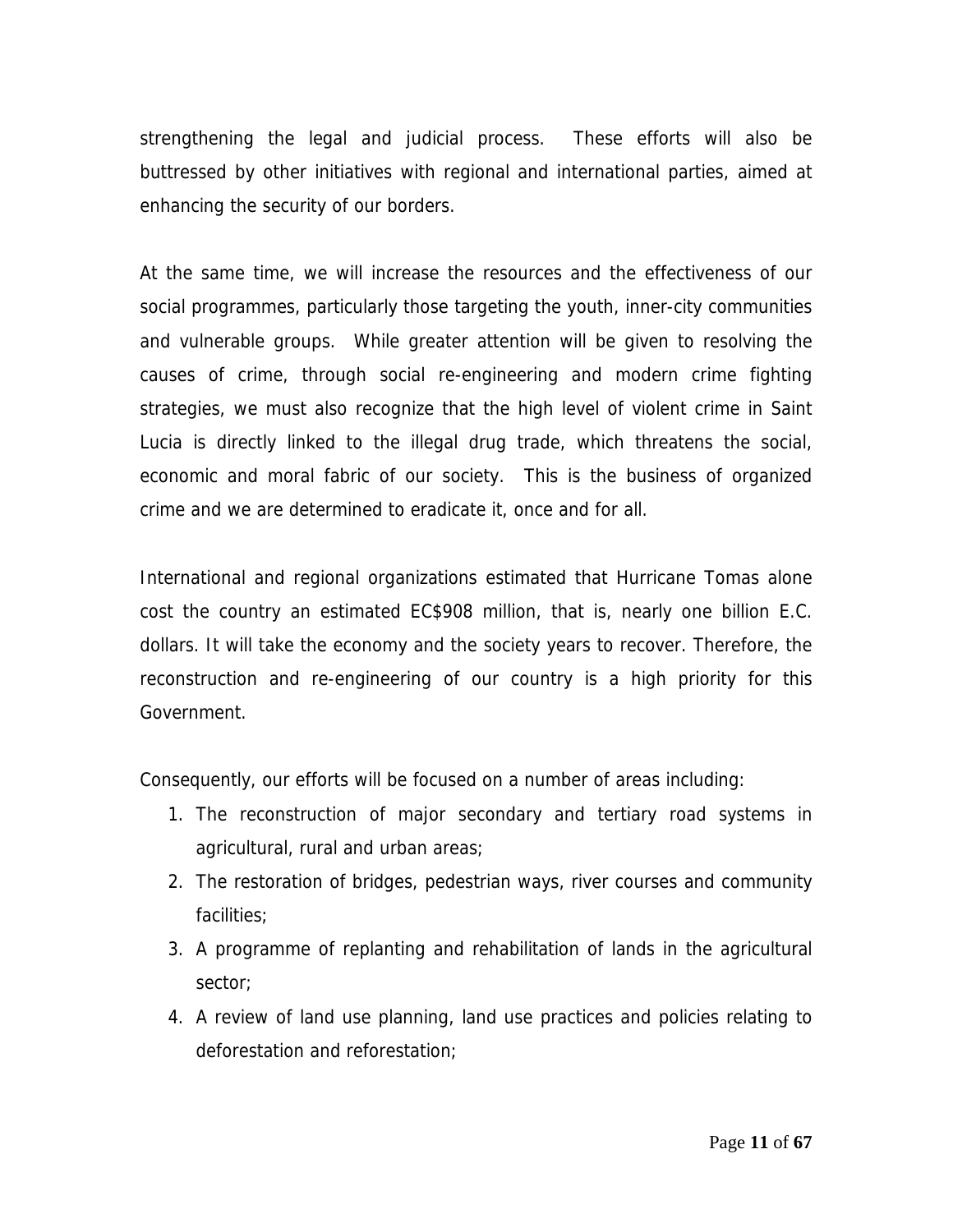- 5. A housing programme to address the loss or damage of around 1,860 houses and
- 6. The attendant legislation and creation of an appropriate institutional framework, aimed at creating a sustainable resource base for building resilience and reducing our vulnerability to external shocks as well as mitigating their impact when they do occur.

The result will be a more flexible and robust economy with greater capacity for making use of opportunities for growth and development which is of paramount importance to the Government. Recent natural and economic shocks have clearly demonstrated the wisdom of continuing to modernize our structures and institutions.

However, the transformation of the economy cannot be achieved overnight, or by the Government alone. It must, of necessity, be a multi-sectoral approach. The Government has already commenced work in this regard by embarking on the following:

- 1. *Improving the quality of our human resource*, which involve skills training and certification, modernizing tertiary education, strengthening primary and preventative health care, providing universal health care and ensuring that every child, whether at school or not, has adequate access to basic nutrition.
- 2. Strengthening the economic diversification programme, including the development of the creative industries, Information-communications and Technology industries, the offshore sector and a strong health tourism sector (which I will speak about some more, later on).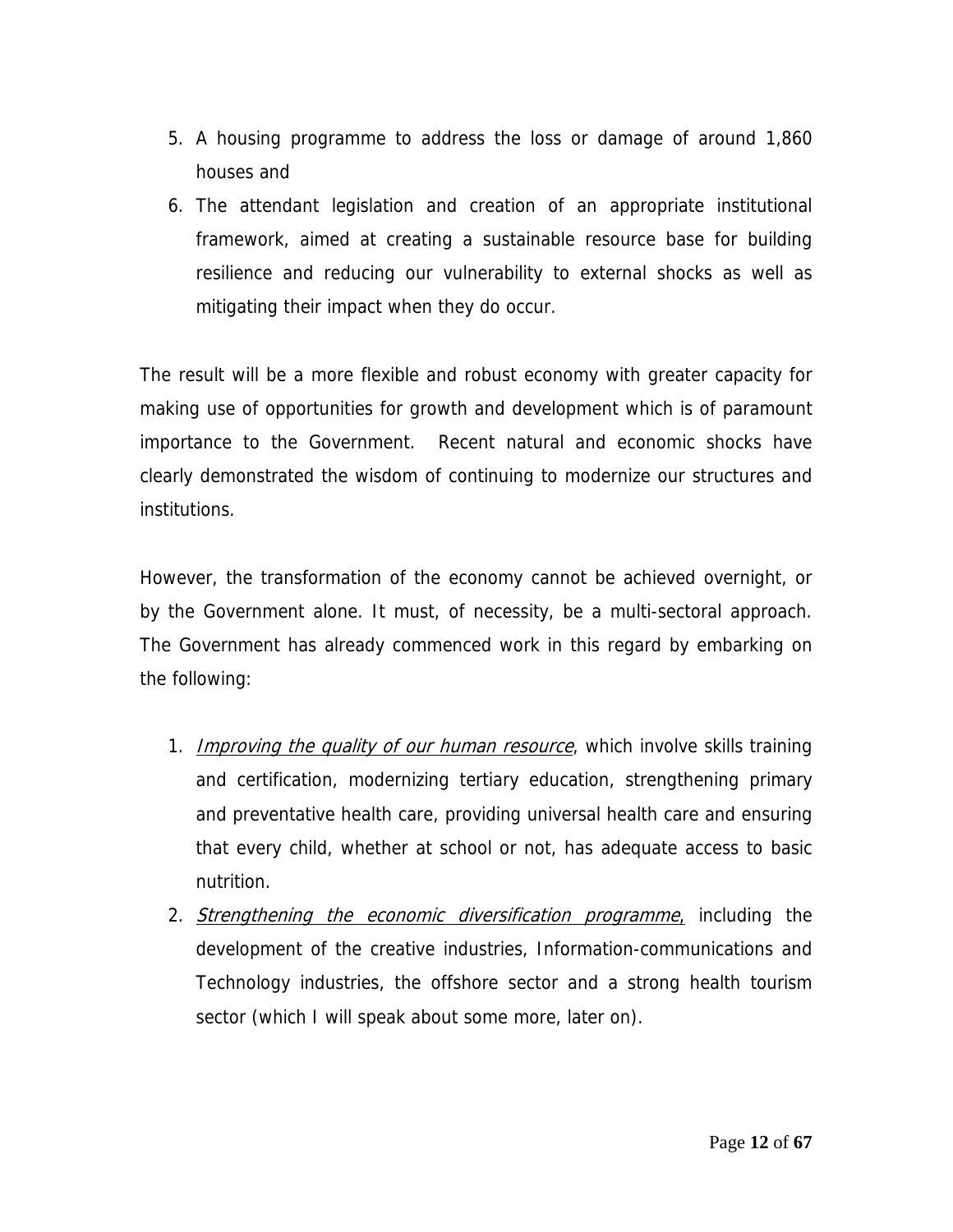- 3. Improving the competitiveness of the economy, with emphasis on the business environment, the effectiveness of the mechanisms for making use of trade opportunities under the European Economic Partnership Agreement (EPA), reducing costs of production, increasing productivity in the private and public sectors, developing alternative sources of energy and improving the regulatory regime governing the operations of our public utilities.
- 4. Strengthening fiscal performance as reconstruction progresses and the recovery gathers pace. In the short term, Madam Speaker, financial resources will have to be reallocated to the reconstruction necessitated by the impact of Hurricane Tomas (despite the receipt of significant amounts from regional and international donors). This does not imply a departure from our strong fiscal stance, but merely represents a short term bump in the road. We are committed to fiscal prudence and achieving the fiscal objectives of the Eastern Caribbean Currency Union, of which we are a member.

We continue to pursue the challenging task of improving public sector productivity and this year we will engage the private sector in working out mechanisms for improving productivity in the country as a whole. In that regard, we will fully establish the National Productivity and Competitiveness Council with the Private Sector who have already agreed to participate in this initiative. This year, we will also focus on tightening procedures for government expenditure to avoid wastage and inefficiency.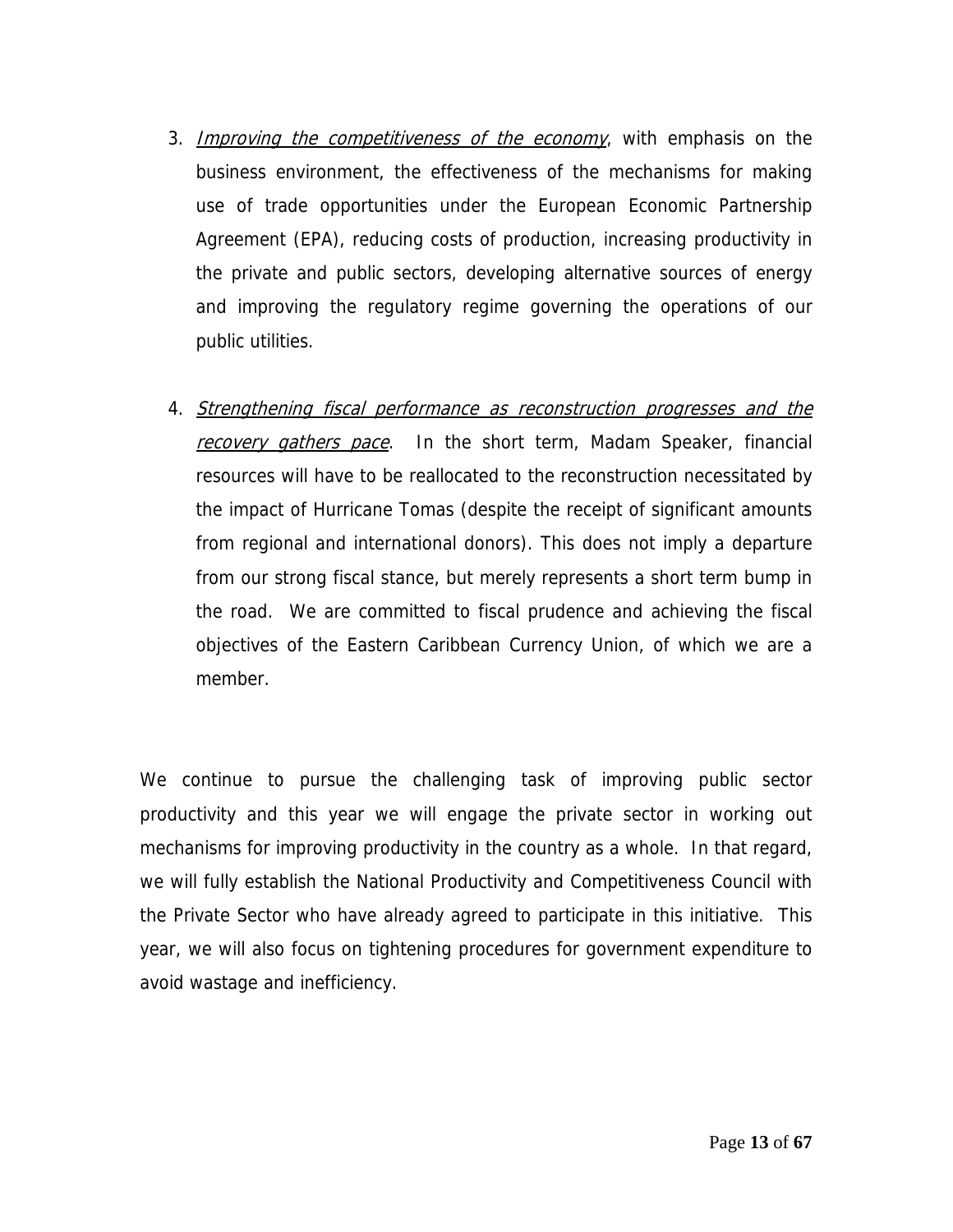# **6.0 Reposition Sectors for Growth**

## **6.1 Tourism Sector**

Madam Speaker, this Administration intends to reposition all sectors for growth. With regard to the tourism sector the successes are well documented. This sector expanded by an estimated 8.2 percent in 2010. This expansion was driven by a 9.9 percent increase in the number of stay-over visitors setting a record of 305,937 arrivals. Total visitor expenditure jumped by 33.7 percent in 2010 to an estimated EC\$1.5 billion on account of the increase in arrivals coupled with higher average daily spending.

Madam Speaker, our strategic policy interventions for this financial year, will include developing the product that we offer visitors, with safety and security concerns assuming great importance. A programme will be implemented with the following objectives:

- 1. To establish safety and security standards for all operators in the tourism/hospitality sector;
- 2. To develop and administer protocols to guide collaboration of relevant agencies to manage visitor crime and harassment and their impacts on the tourism industry;
- 3. To formulate and implement safety and security measures for the prevention of threats to the tourism industry and;
- 4. To establish a Visitor Safety and Security Network which will comprise an appropriate institutional framework and a programme that addresses education and public awareness.

This programme will be incorporated in the National Security Programme spearheaded by the Ministry of Home Affairs and National Security.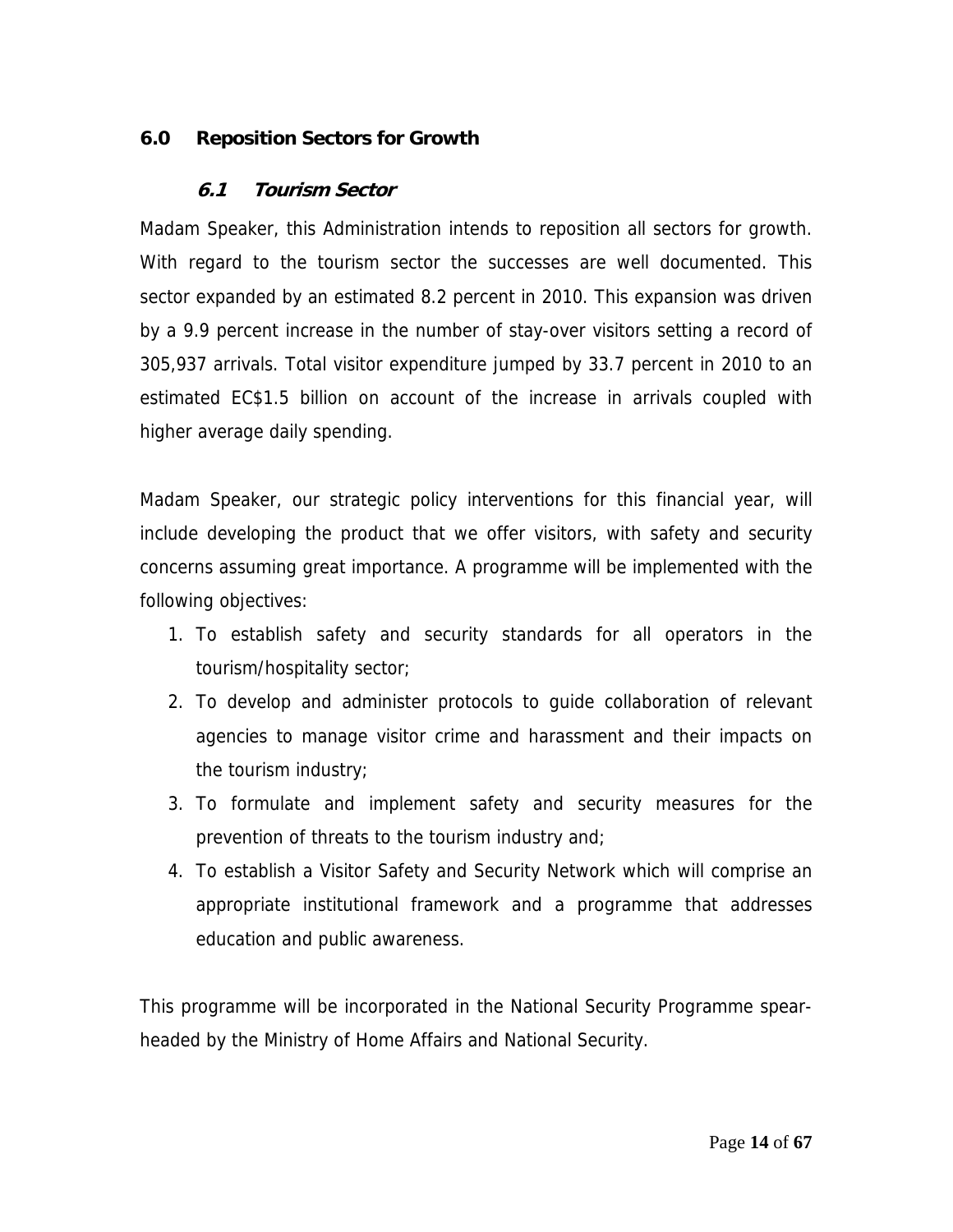In addition, given the potential of the yachting sector our objectives are to increase yacht arrivals by 15 percent; increase the average length of stay of yachtsmen from five to ten days; implement a yacht registration and flagging programme as a revenue earner for Government; develop and maintain a marine portal linking all water-based tourism activity in Saint Lucia and create an environment which will usher in more yacht charter companies. In addition, Government will seek to establish a strategic alliance with Taiwanese mega yacht builders, one of the largest mega yachts builders worldwide.

#### **6.2 Financial Sector**

Our emphasis with regard to the financial sector will be on more effective regulation. Government is committed to lending the requisite institutional and regulatory support to this sector. This honourable House recently passed the Financial Regulatory Services Authority Act which allows us to reform the institutional arrangements for financial supervision. We are now moving swiftly to operationalize the new framework. Similarly, we look forward to the early approval of the new Insurance Act by Parliament.

Madam Speaker, notwithstanding our efforts to resolve the problems caused by British American Insurance Company (BAICO) and CLICO International Life (CIL), progress has been slow. The various proposals put forward to address the fallout from the collapse of those entities, have turned out to be unfeasible and the time has come to resolve maters in the best interest of the policy holders in Saint Lucia.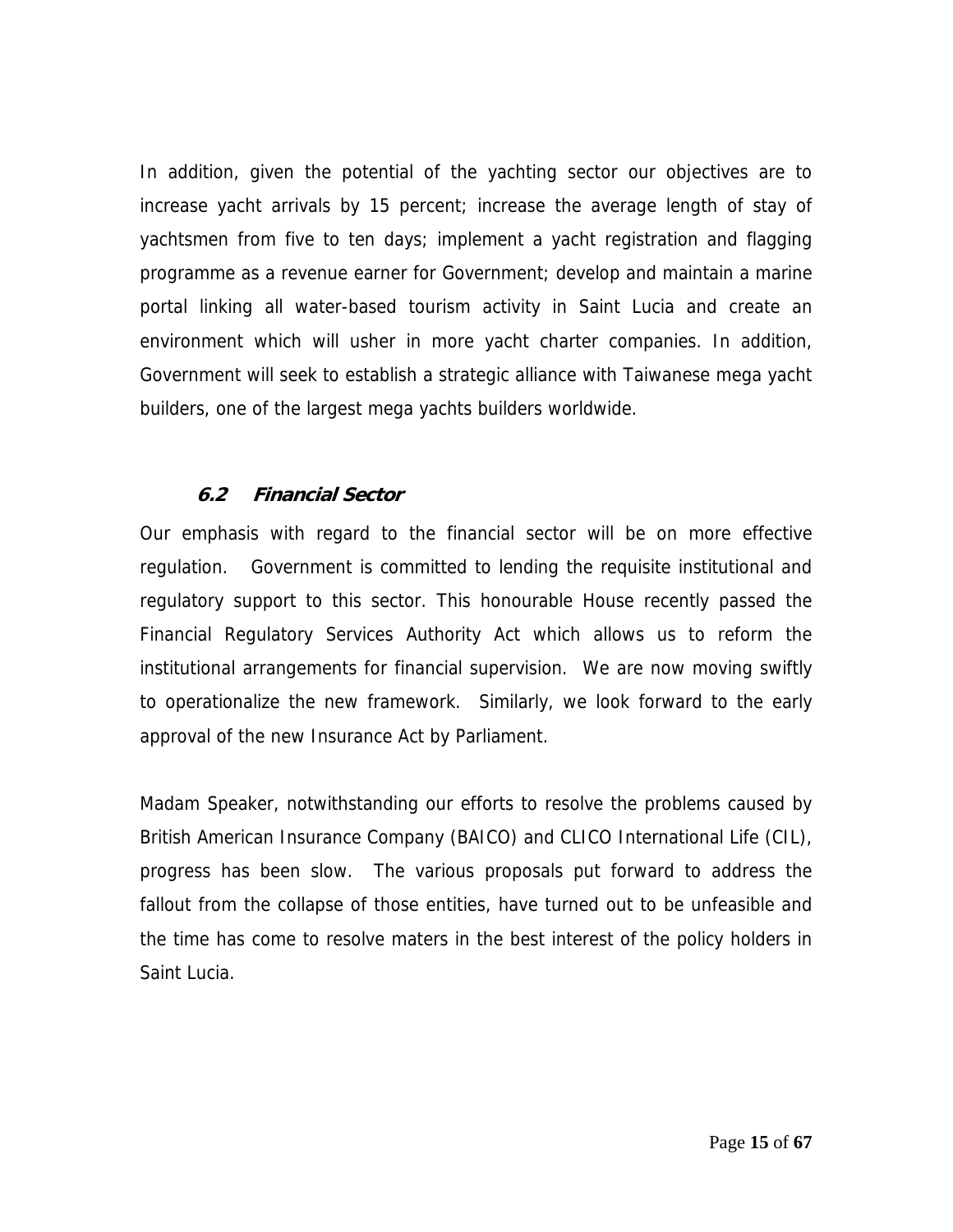In the case of BAICO, the Government is exploring new options, while ECCU governments have approved the establishment of an EC\$5 million Health Insurance Support Fund as a Trust to be launched soon, to cover claims in respect of hospital and surgical policies and other obligations.

In the case of CIL, substantive discussions with other concerned countries have not materialised, and proposed corrective measures by the company have not occurred. This means that the deterioration in the operations of the company has accelerated, and the company is not compliant with regulatory requirements. In the circumstances, our primary interest must be the protection and equitable treatment of all policyholders in Saint Lucia. We have, therefore, filed an application for the Judicial Management of CIL (Saint Lucia Branch) in the high Court of Saint Lucia.

#### **International Financial Services**

Some emphasis will be placed on International Financial services. Though relatively small, the Saint Lucia International Financial Sector continues to grow, albeit moderately. There were 370 company formations in 2010, compared to 355 in 2009. Twenty-nine (29) International Insurance companies were licensed, generating a 13% increase in revenue collections. While the category of Incorporated Cell Companies grew marginally, the prospects for enhanced growth are encouraging. A major retreat for the Sector was held under the theme "The Way Forward", with three new registered agents being licensed in 2010.

Madam Speaker, the year 2010 was used to review our position and strategy in the international financial services sector. A comprehensive review of our branding of the sector was undertaken. In the end, a new name for the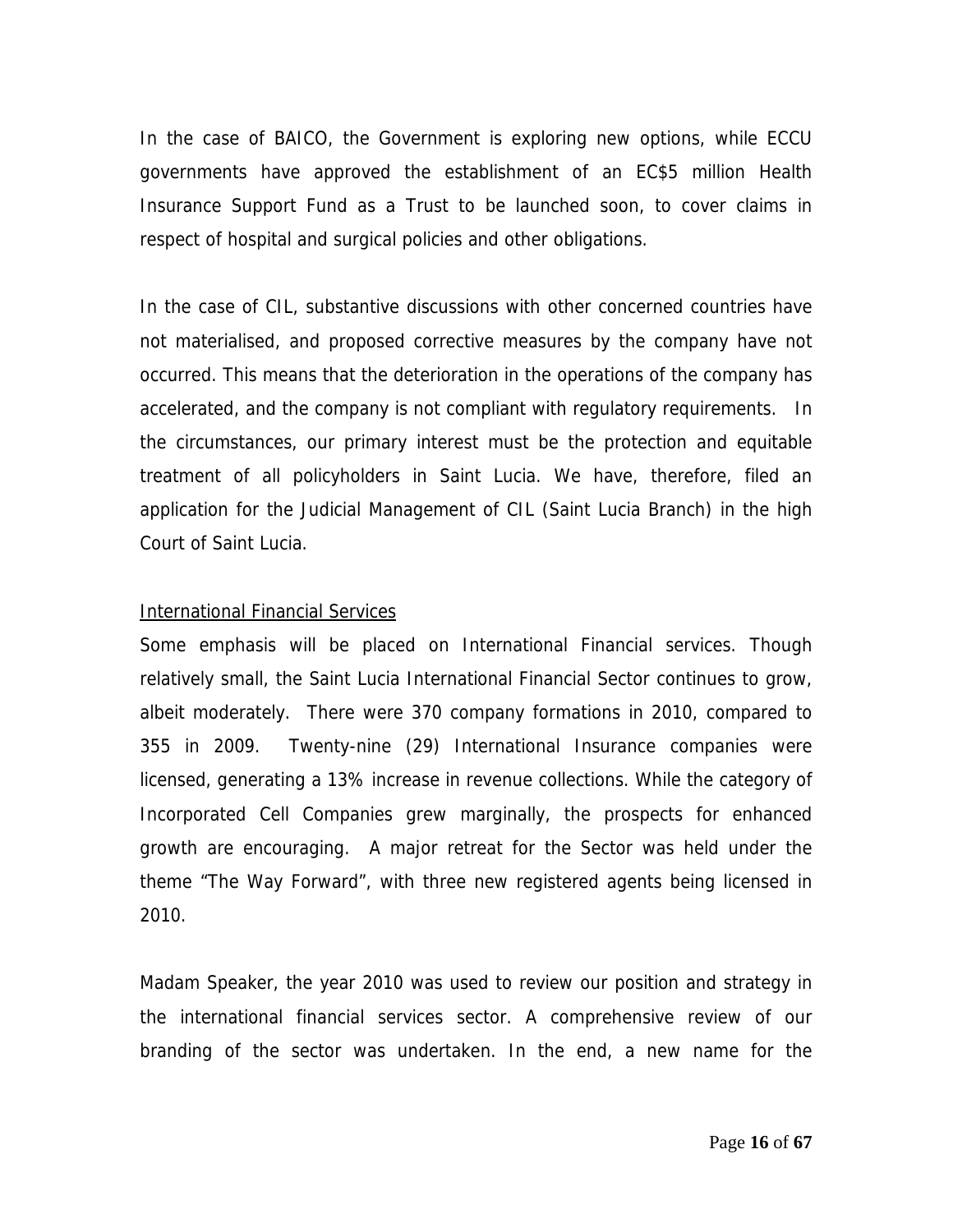government owned registry of international business companies and trusts was adopted. Previously promoted as Pinnacle Saint Lucia, the new corporate name is Saint Lucia International Financial Centre or Saint Lucia IFC. The logo is very similar to and is built on the logo devised for use by the Ministry of Tourism.

To complement the new marketing effort, government is actively pursuing the possibility of signing double taxation treaties to enhance our international competitiveness and foreign investment appeal. Moreover, in keeping with our commitment to transparency and effective exchange of information, Saint Lucia has, to date, signed eighteen (18) Tax Information Exchange Agreements.

# **6.3 Construction Sector**

Madam Speaker, repositioning of the Construction sector, must be focused on building more resilience while we undertake rebuilding of infrastructure. Immediately after Hurricane Tomas, Madam Speaker, this Government proceeded with recovery works for the country's road and bridge infrastructure. To date, Madam Speaker, close to 80% of the clearing works have been completed and we are cognizant of the need to undertake the outstanding cleanup works prior to the rainy season and the Government is moving expeditiously to execute the remaining 20%.

Longer term rehabilitation works have been assessed, Madam Speaker, and this Government has secured loans from the Caribbean Development Bank and World Bank to support the recovery and reconstruction efforts with a special focus on the rehabilitation activities of the road network, health and education sectors.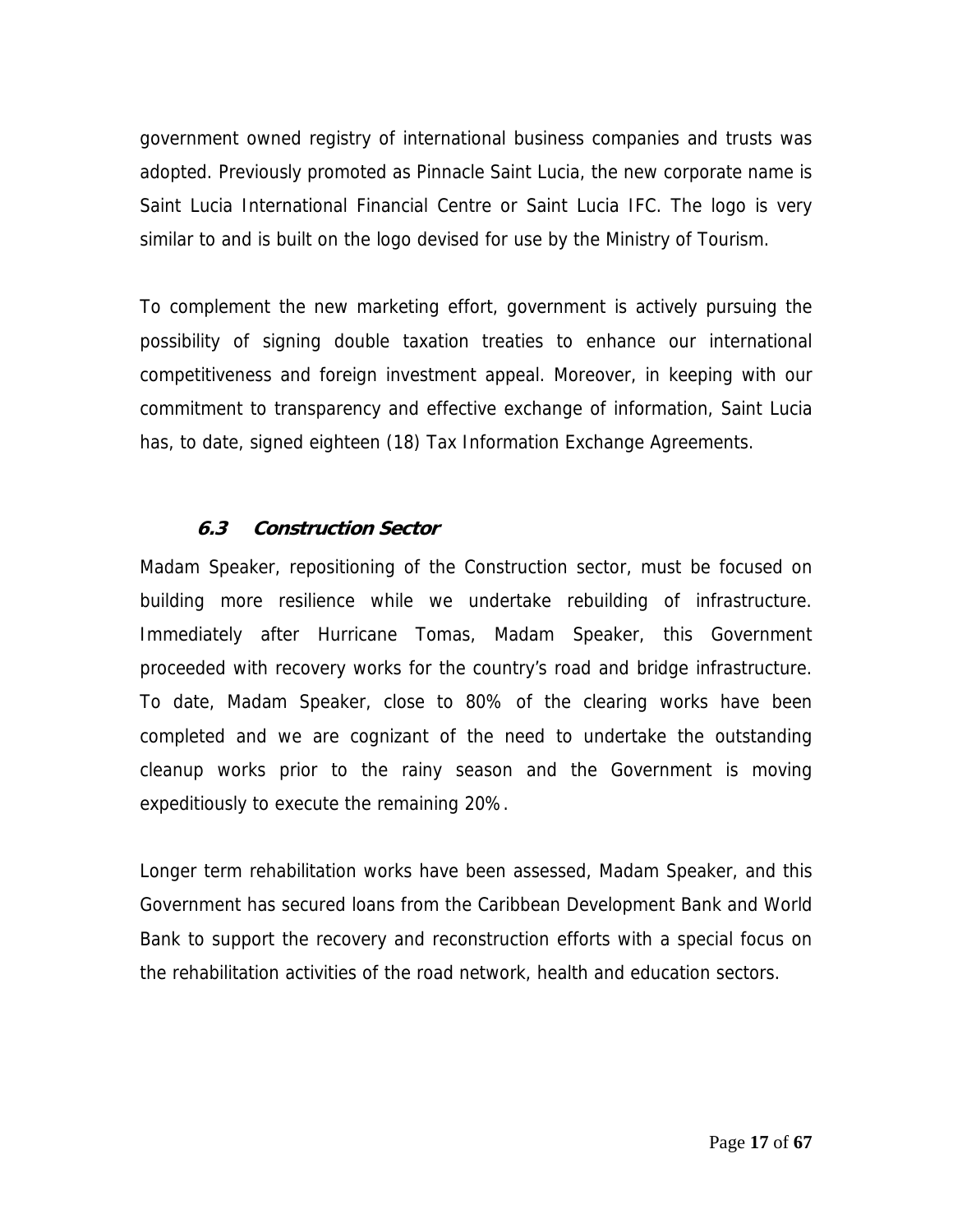Madam Speaker, below are some of the major road works and associated activities to be undertaken in this financial year as part of the Post Tomas Rehabilitation programme:

- 1. Barre De L'isle Rehabilitation
- 2. Marc / Bexon Desilting and River Training
- 3. Bois d'Orange Bridge and By Pass
- 4. Bagatelle/Guesneau Road
- 5. De-silting of Rivers and Drains
- 6. Castries and Urban Road Rehabilitation Project
- 7. Community and Agriculture Feeder Roads
- 8. West Coast Road Overlay

Beyond the initiatives outlined above, this Government is committed to exploring solutions to reduce the transit time between Castries and Vieux Fort. In this regard, a transportation study will be commissioned which will advise on the best way forward. The Caribbean Development Bank has given the undertaking to support this activity. Subsequent to this study, preliminary designs will be developed followed by the consideration of financing options.

Madam speaker, the Hewanorra International Airport Re-Development project is one that has been widely debated. It is absolutely clear that based on the operational deficiencies, existing airline business, future growth and the reliance of the country on tourism, that this project is well grounded and developed.

An airport development charge was introduced that will finance this development project. The fact is that the facility will be financed by the same industry that it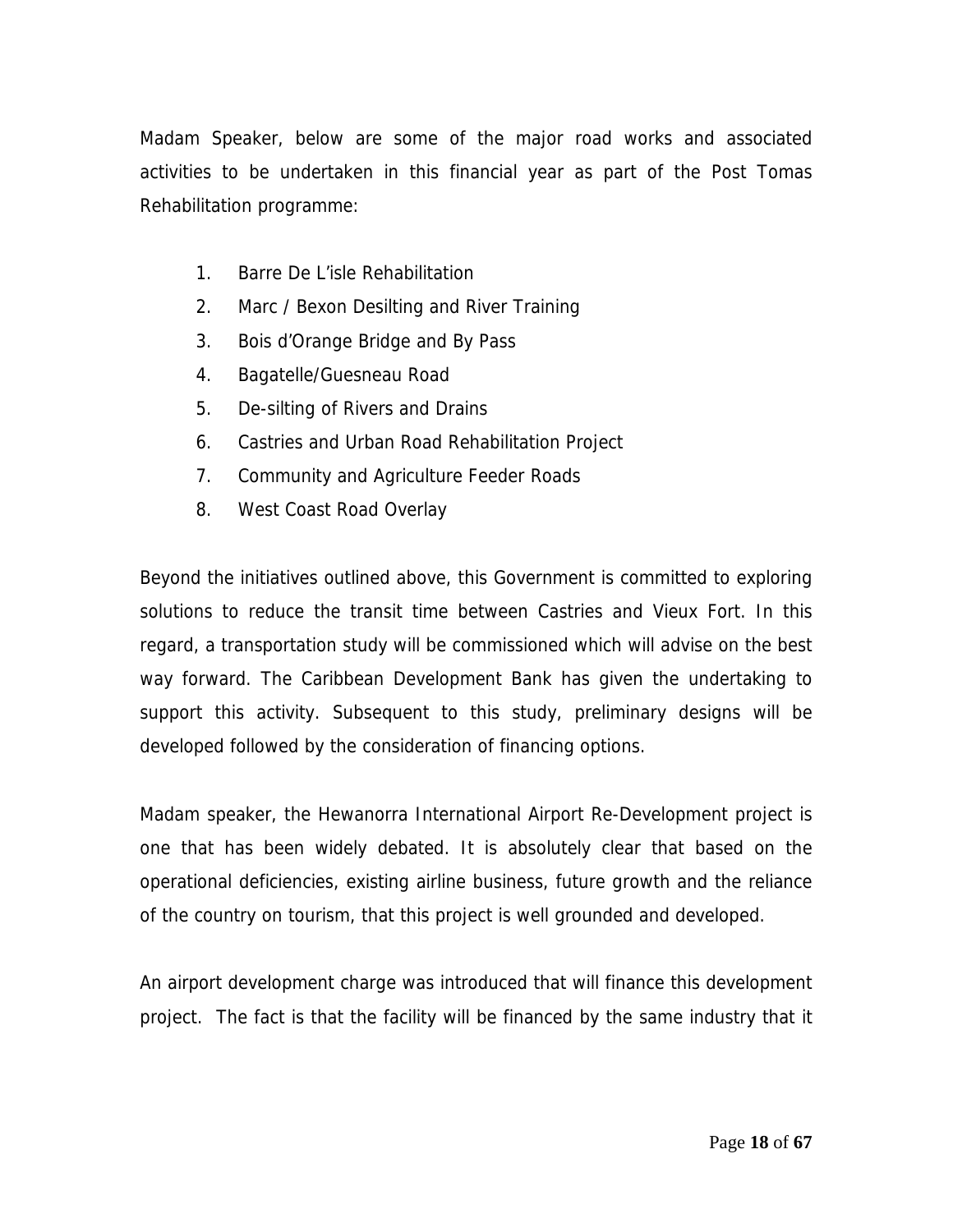predominantly supports and services. This project will provide the stimulus that the country needs to bolster our economy.

Madam Speaker, SLASPA is keen on improving the efficiency of operations at the sea ports and is looking at a number of operational models that will allow for higher levels of productivity and efficiency at lower cost to consumers. SLASPA is negotiating a joint venture initiative for the build-out of the Jeremie Street Development at the Northern Wharf. This is consistent with the National Vision Plan and will be a catalyst in the process of the re-development of the Castries waterfront, and serve as an added incentive for cruise lines to visit Saint Lucia.

At Port Vieux Fort, it has become even more evident that a joint venture is required to provide a dependable arrangement for trans-shipment that will allow for greater use and profitability of the facility. Consequently, SLASPA is in discussion with a potential investor and cargo company who is interested in the investment.

Madam Speaker, there are a number of other ongoing and planned public sector projects which will make significant contributions to the economy, among which are:

- 1. The New National Hospital;
- 2. St. Jude Hospital Reconstruction;
- 3. Reconstruction and Rehabilitation of Infrastructure;
- 4. Feeder Road Programme;
- 5. Construction of the National Meat Processing Facility;
- 6. Constituency Projects;
- 7. The Government of Saint Lucia Financial Centre and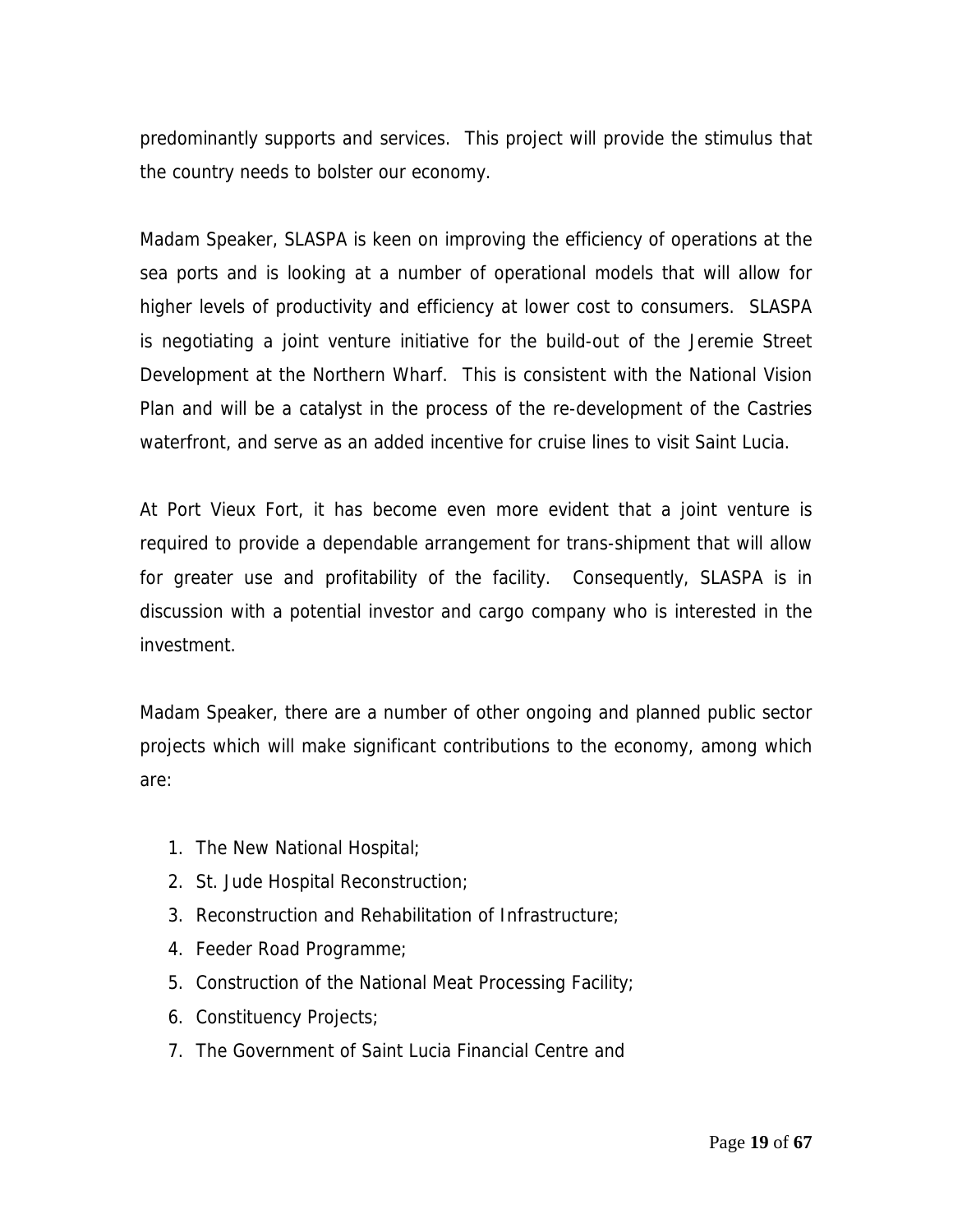8. Government of Saint Lucia Hypermart Building.

# **Private Sector Projects**

Madam Speaker, the Private Sector continues to play a critical role in the infrastructural development of the country contributing to economic activity.

Some of these are either new or continuing and include

- 1. The Johnson Superstore, at Rodney Bay, with an estimated expenditure of EC\$15 million in 2011.
- 2. The Bank of Saint Lucia Building at Gros Islet, to the tune of EC\$25 million
- 3. The Sandals Grande expansion with an expected capital outlay of EC\$42 million and
- 4. The Jalousie Plantation Resort, renovations expected to cost EC\$27 million.

These projects will undoubtedly generate employment and commensurate economic benefit.

# **6.4 Agriculture Sector**

Madam Speaker, the Agricultural Sector is of tremendous importance to the development of the country as it contributes significantly to the country's socioeconomic development through revenue generation, provision of employment and food production.

In order to revitalize the Agricultural Sector and return producers affected by Hurricane Tomas to a sustainable livelihood, the Ministry of Agriculture, Lands, Forestry and Fisheries embarked on a number of initiatives, namely:

- 1. Assistance to Banana and Plantain Farmers;
- 2. Assistance to Vegetable Farmers;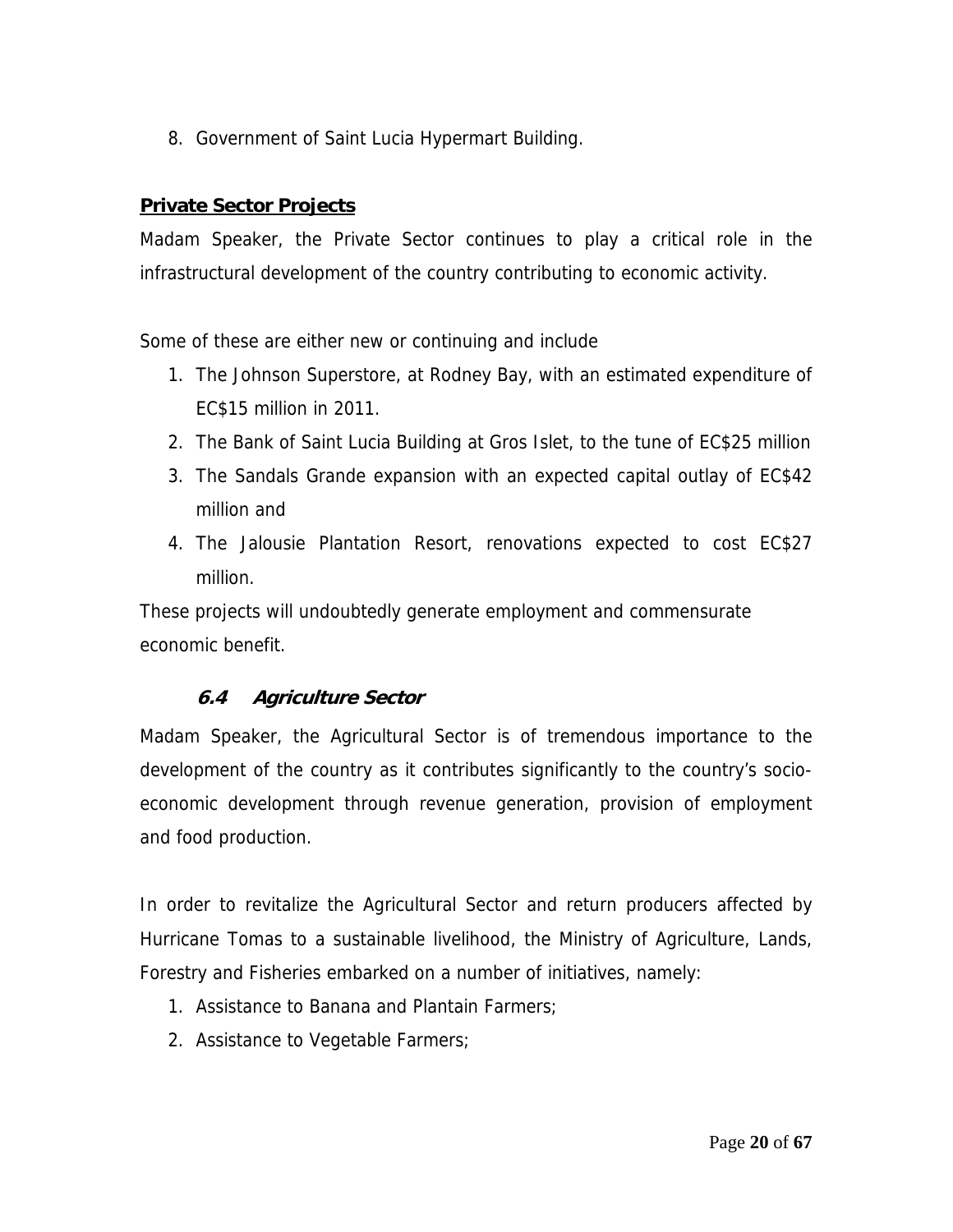- 3. Reinstatement of farm roads
- 4. Clearing of main and lateral drains and the setting up of drainage systems and
- 5. Repairs to Agricultural Building Infrastructure.

Understandably, Government's main priority continues to be the revitalization of the Sector. This has to be achieved within a structured framework and with a shared vision for the Sector.

That vision, Madam Speaker, is for:

- 1. An agricultural system that provides adequate supplies of safe, high quality, nutritious food and non-food products and services, at stable and affordable prices;
- 2. Financial security to producers and
- 3. Sustainable development in rural areas.

In pursuance of the stated vision, Madam Speaker, for the financial year 2011/2012, the Ministry of Agriculture will engage in a number of initiatives aimed at achieving Government's strategic objectives. These include:

- 1. Continued implementation of the Praedial Larceny Project;
- 2. Implementation of the youth agri-entrepreneurial project, which will be an incubator programme geared at involving young persons in agriculture;
- 3. Implementing a project aimed at institutionalizing a National Standards and Certification System. This project is expected to enhance the country's ability to take advantage of export market opportunities thereby increasing foreign exchange earnings; and
- 4. Some other projects include Farm Access Road Improvement and the Rehabilitation of Drains. These projects along with implementation of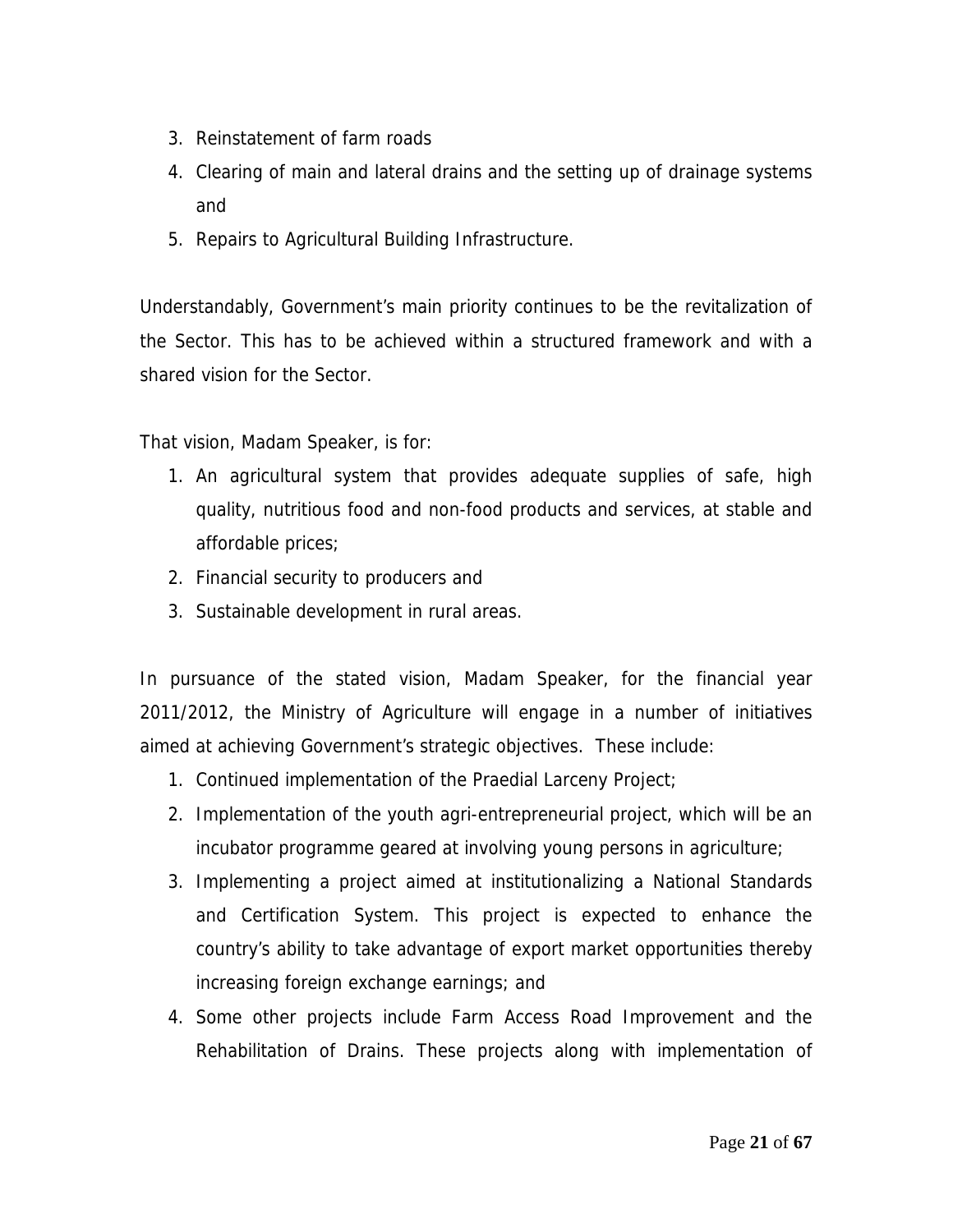Early Warning Systems and a Forest Restoration & Rehabilitation project will seek to build resilience and mitigate the impact of external shocks such as natural disasters on the agricultural sector.

A total of fifteen million three hundred and fifty three thousand and forty seven dollars (EC\$15, 353, 047.00) is budgeted for those projects.

In addition, the Food and Agricultural Organization (FAO), in collaboration with the Ministry of Agriculture is implementing the following three (3) initiatives which are geared towards Agricultural Diversification:

- 1. Promotion of Domestic Agricultural Products;
- 2. Development of Agro-Enterprise and
- 3. Technology Adaptation.

I have not spoken at length on the banana industry in this address, because it will be addressed in detail by the Minister responsible for agriculture. Nonetheless Madam Speaker, this Government continues to support and improve productivity in the banana sector, given the significant contribution it makes to our economy. I wish to reaffirm, that despite the significant losses suffered as a result of the drought and Hurricane Tomas in 2010, and not withstanding our efforts towards economic diversification, the Government remains committed to taking the necessary steps to ensure the sustainability and economic viability of the banana industry. A further demonstration of this commitment is Government's recent decision to acquire certain assets of the Saint Lucia Banana Corporation, now in liquidation.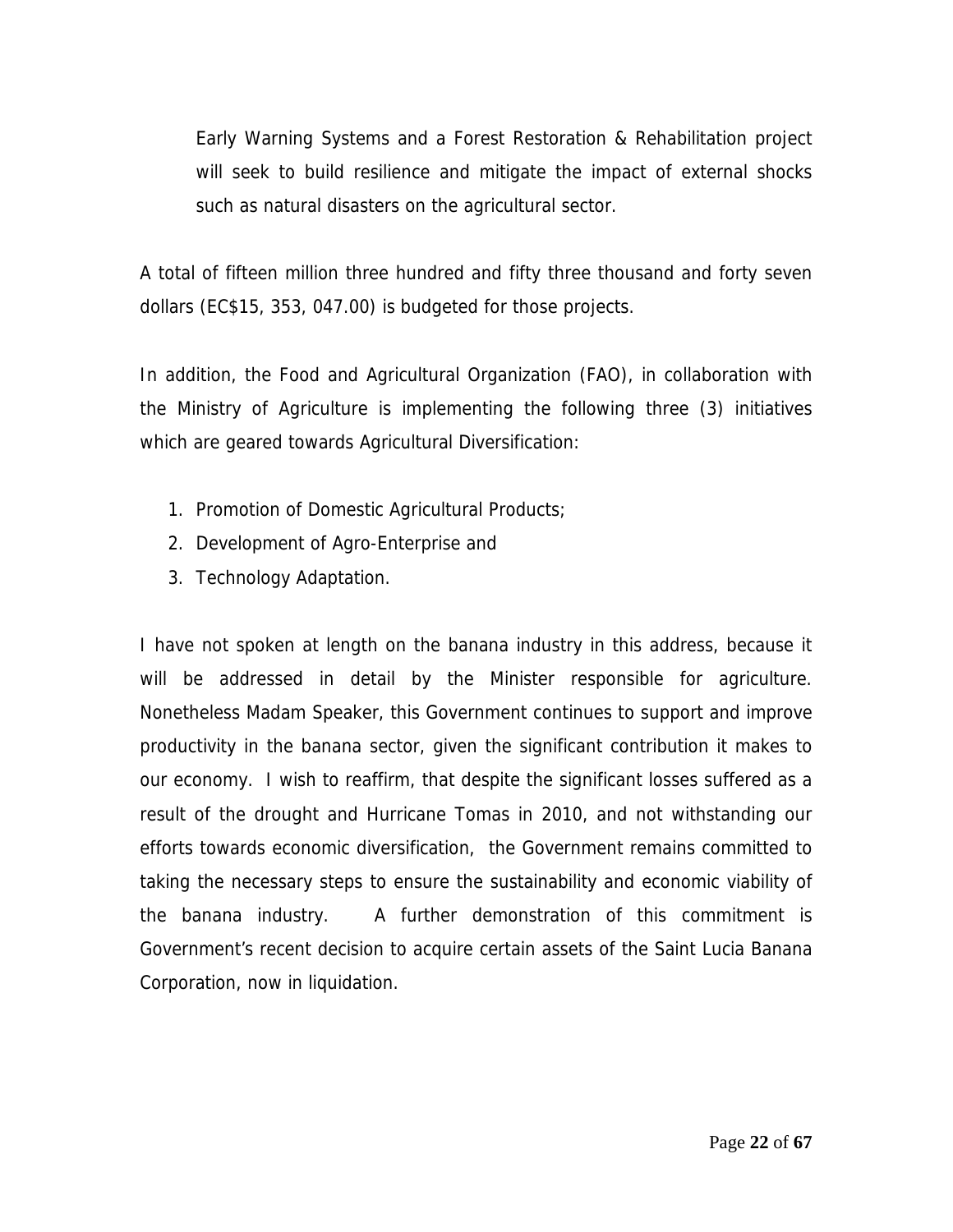# **6.5 Private Sector Development, Manufacturing and Consumer Affairs**

Madam Speaker, Cognizant of the important role of the private sector in development, the Government is actively pursuing initiatives to improve the business environment, implement a regime of incentives to encourage new business formation, strengthen existing businesses and improve their competitiveness in readiness for the export market.

With this in mind, Madam Speaker, Government will:

- 1. Implement a reform strategy completed by the International Finance Corporation (IFC) of the World Bank that addresses two areas of the Doing Business Reform Memorandum. The first is the Business Registry that seeks to automate the business registration process. The second addresses the matter of Trade Logistics and seeks to improve the trading process. This will be complemented by the inter-ministerial Trade Facilitation Task Force which has reviewed its Terms of Reference and has finalized its work programme for 2011.
- 2. Reform the Fiscal Incentives Regime for the private sector which will be completed shortly. This will ensure that the incentives regime will be consistent with the country's obligations under international trade agreements to which it is signatory and will seek to provide inducements for the private sector to take advantage of existing and future trade agreements.
- 3. Complete the Private Sector Development Strategy which will address how trade policy will be mainstreamed into the country's national development strategy; the improvements that ought to be made to the legislative and regulatory environment for business; the development of a national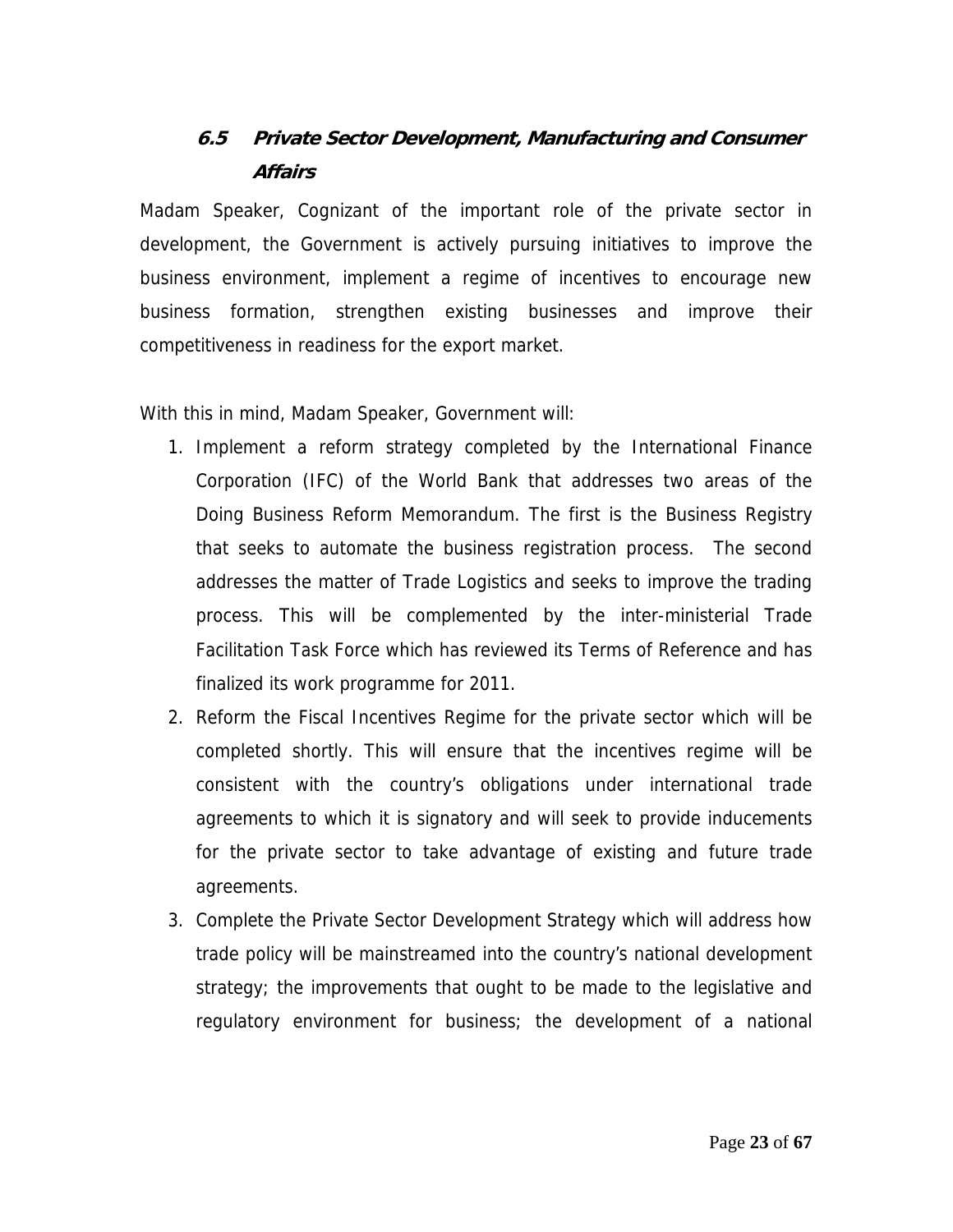investment policy and strategy; and initiatives to support the development of Small and Medium Enterprises.

- 4. Government will work with international partners to develop a National Services Policy and Strategy. This is critical to the country's future as services account for over 88 percent of the country's GDP and more than 90 percent of the value of its exports.
- 5. The National Export Strategy which has received support under both the past and current administration will be implemented through the Office of Private Sector Relations (OPSR). The OPSR will be responsible for coordinating, monitoring and evaluating the performance of the strategy. Funding for this activity has been secured from the CARICOM Development Fund (CDF).

Madam Speaker, in the area of Consumer Affairs, it is expected that the Draft Consumer Protection Bill will be brought to this Honourable House during the course of this financial year. Recommendations from two consultancies conducted in 2010, which address the areas of Product Safety, Sustainable Consumption and Electronic Commerce necessitate the Bill being resubmitted to the Attorney General's Chambers.

The draft Competition Bill is also expected to be brought before this Honourable House. This Bill, when it becomes Law, will facilitate the enactment of harmonized competition legislation and the OECS Competition Commission.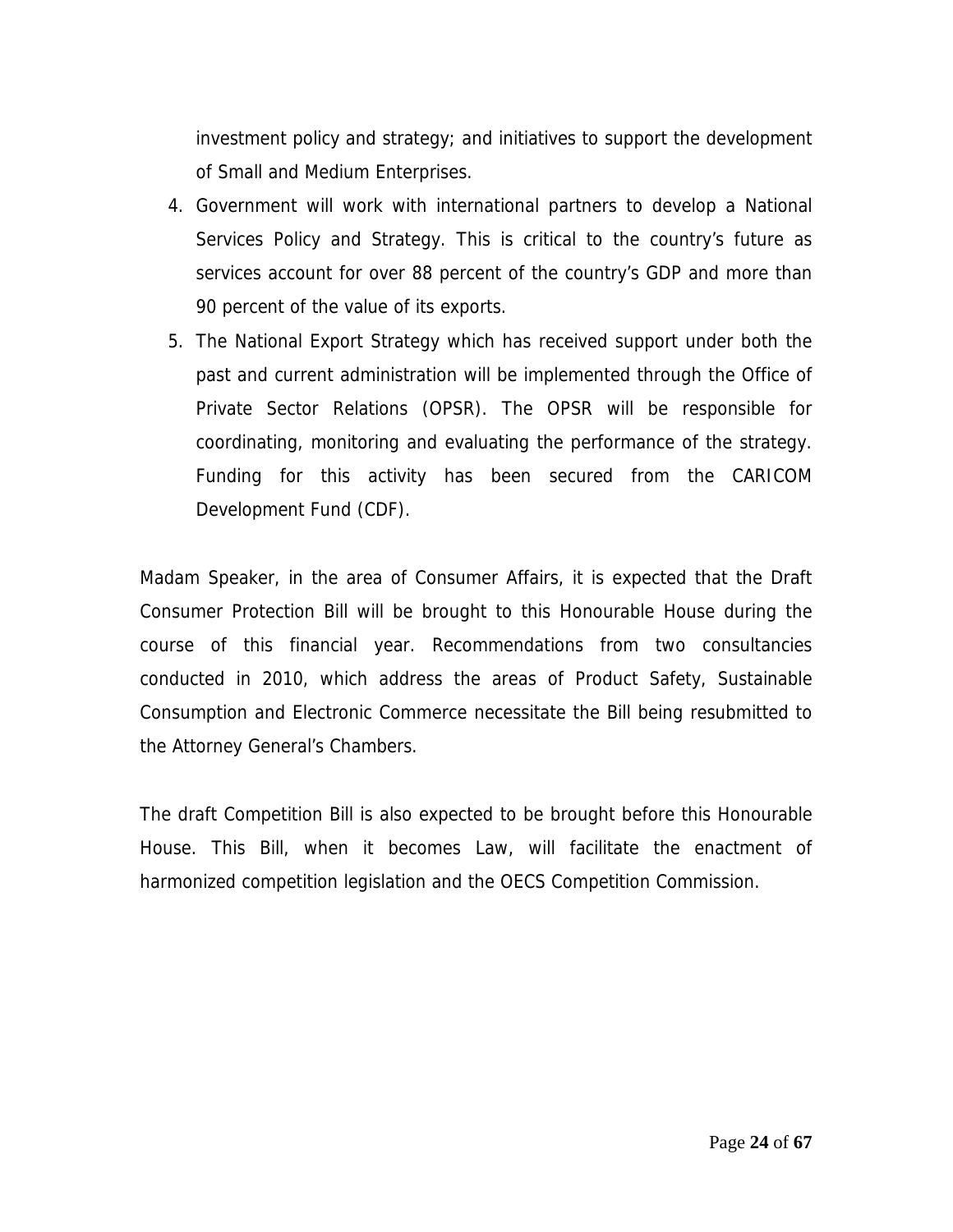## **7.0 Human and Social Development**

#### **7.1 Health Care**

Over the past four years, Madam Speaker, this Administration has been focused on improving health standards and increasing access to health care for all citizens. In spite of many challenges, we have been driven by one main principle – Health care for all. In other words, Madam Speaker, no one should be denied care simply because of their inability to pay, their state of health or where they live. Our efforts have been concentrated on keeping people healthy, treating health conditions and supporting rehabilitation and coping strategies. While we accept the reality that we cannot afford to meet the health needs of **all** our citizens, we have designed a package that is affordable and one that we believe is adequate for attaining good health.

Madam Speaker, chronic non-communicable diseases have remained the leading cause of death and disability in Saint Lucia. 85% of our adult population is dying from conditions such as hypertension, diabetes, heart diseases, stroke, lung disease and cancer. We are also battling new and resurgent communicable diseases such as dengue, influenza and tuberculosis. In order to sustain good health there is need for a constant supply of medication, regular screening, feedback and monitoring of the health status of the ill and well population.

Madam Speaker, in this regard, we will

- 1. Advance the Universal Health Coverage strategy to the next level by ensuring universal health access to an essential package of quality services.
- 2. Alongside the financing component, the Ministry of Health will be mandated to renew efforts towards the establishment of a quality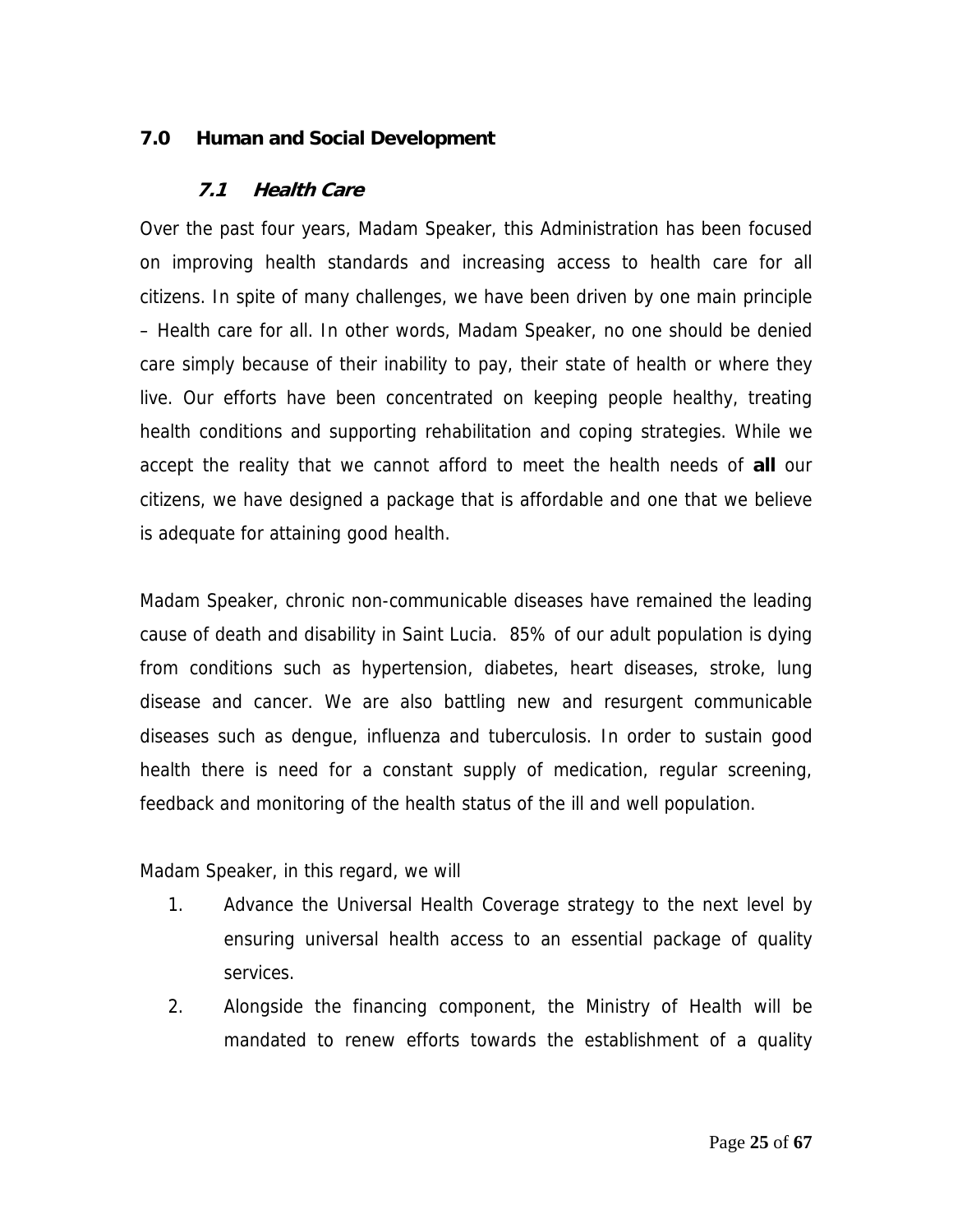management system, roll out a national health insurance system and facilitate appropriate training and staffing.

- 3. Continue with the establishment and upgrade of healthcare facilities.
	- a. Saint Jude Hospital

The Government of Saint Lucia remains committed to the Reconstruction of St. Jude Hospital to a facility which not only allows for the original services to be reinstated, but also allows for the expansion and growth to meet the growing needs of Saint Lucians and our Caribbean family. Reconstruction work on the original site is progressing smoothly and is expected to be completed by the last quarter of this year. An amount of EC\$23.7 million is provided for in the budget to meet reconstruction costs and the provision of other amenities.

b. Dennery Hospital

Madam Speaker, funds have been secured under the World Bank Emergency Recovery Loan for the renovation of the Dennery hospital. Construction will commence promptly upon completion of the study. The Dennery Hospital will be converted to one of five polyclinics with maternity, accident and emergency and diagnostic services being provided there.

- c. The Upgrade of existing health facilities to polyclinics will also be undertaken. The facilities include: Gros Islet and Soufriere, as well as another which will be located either in Micoud or Vieux Fort. In addition, Dennery and Castries will be converted into polyclinics.
- d. The New National Hospital

The construction of the new National Hospital is 51% completed. Due to Hurricane Tomas, the EU is reconsidering the completion date, which will most likely be in April 2012. The EU is committed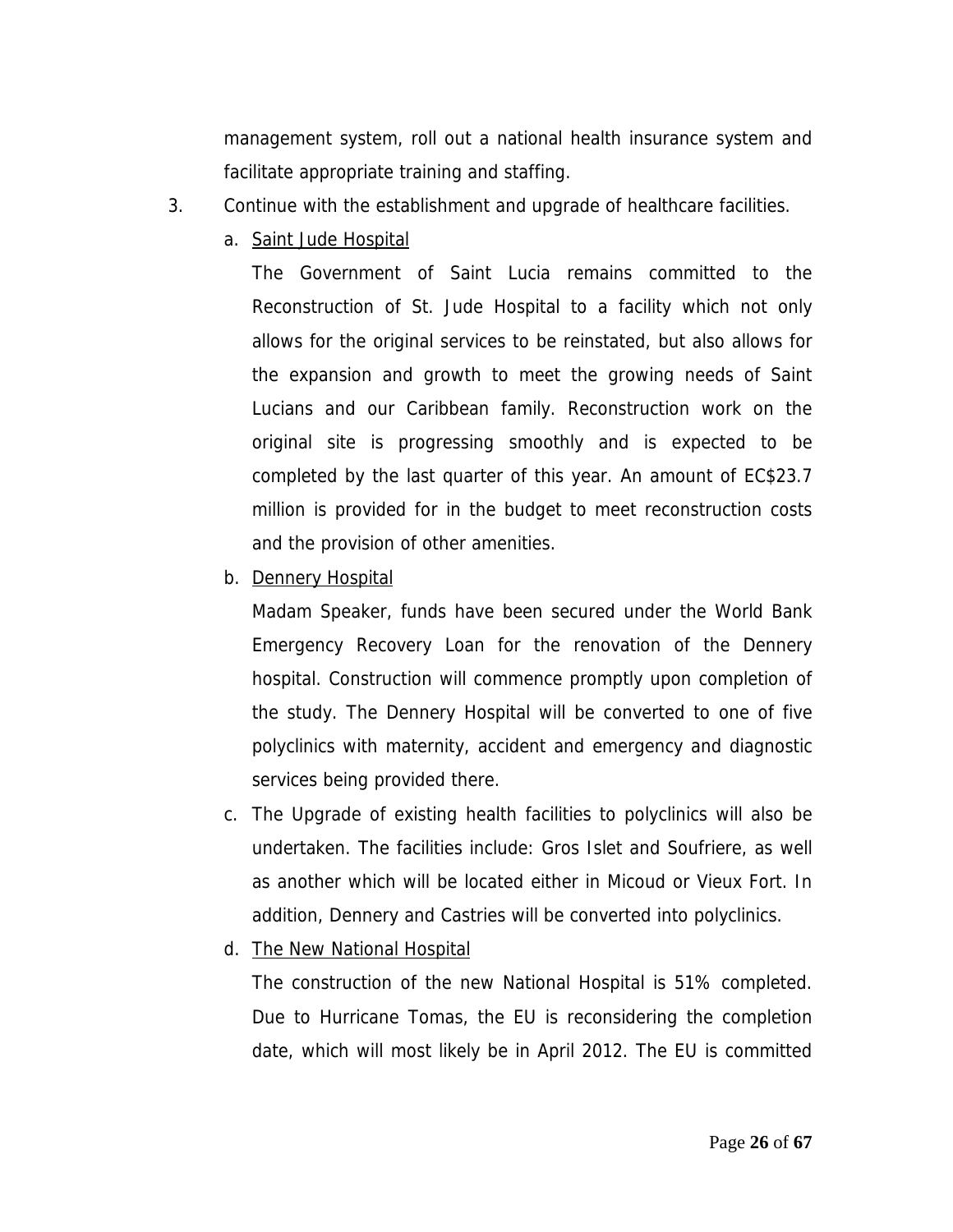to financing the equipment for the hospital. Madam Speaker, once the new hospital is commissioned the Old Victoria Hospital will be converted into an Urban Polyclinic.

# **7.2 Education**

Madam Speaker, we now turn to the area of education. This sector is pivotal to our development agenda. One of the goals of this Government is to achieve sustainable growth and development. With respect to education, this can be achieved by:

- 1. Improving the relevance of the curricula in school, to ensure its alignment with labour market needs.
- 2. Introducing Modern Languages (Spanish and French), Music Education, Theatre Arts and Physical Education at the Primary school level.
- 3. Implementing the Caribbean Certificate for Secondary Level (CCSLC) at all secondary schools.
- 4. Introducing the Caribbean Vocational Qualification (CVQ) for certification of skills and
- 5. Expanding the use of ICT in teaching and learning to enhance student performance and competitiveness.

A number of initiatives Madam Speaker, aimed at reduction of poverty and the protection of the vulnerable are being undertaken. These include:

1. Increase in the number of bursaries awarded to students of the Sir Arthur Lewis Community College (SALCC) and the Post Secondary School programme at the Vieux Fort Comprehensive Secondary School, Campus B. 100 new bursaries are being offered annually, totaling half a million dollars.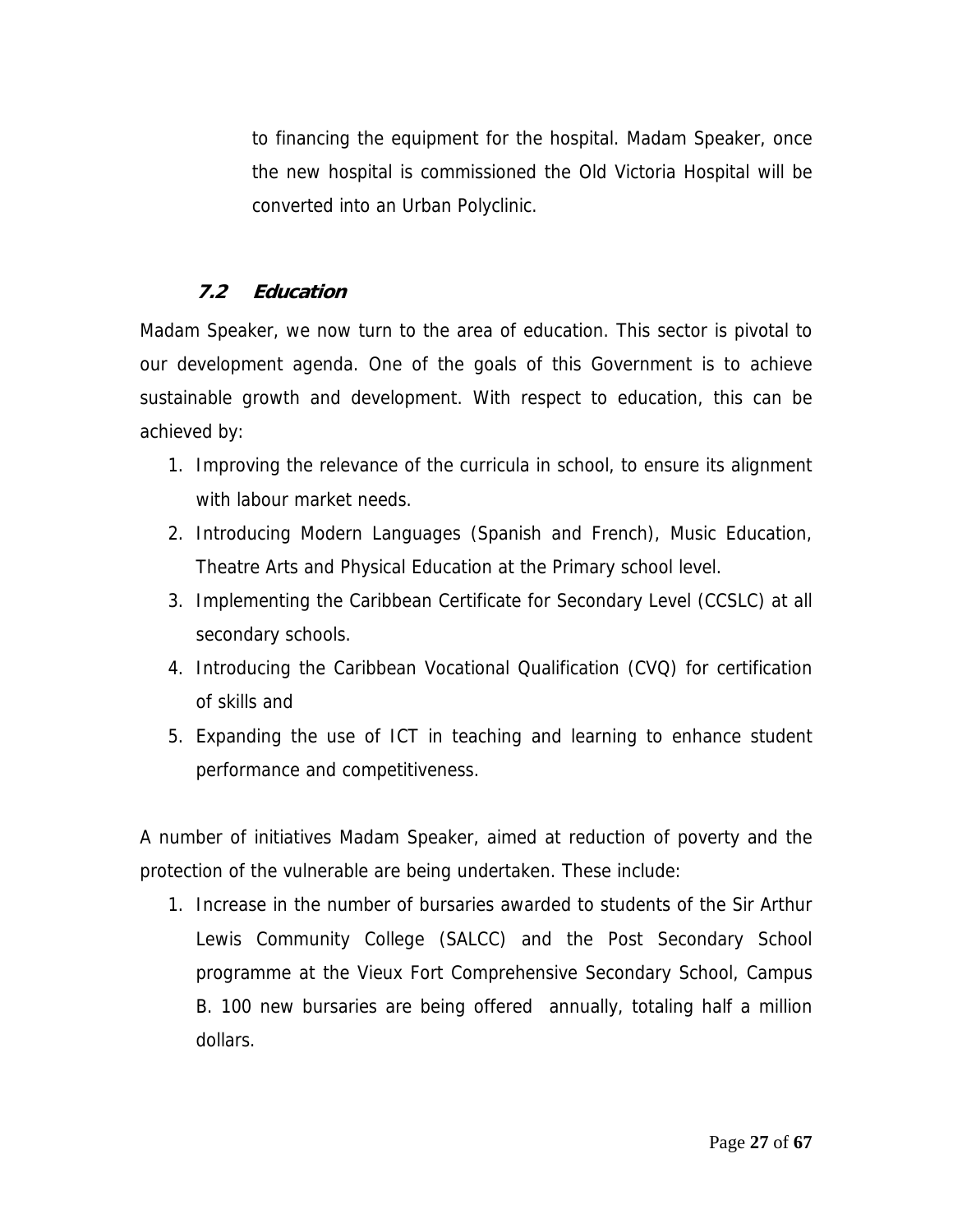- 2. Enforcing the policy that every child graduating from Secondary School should write at least five subjects including Mathematics and English to ensure that the vicious cycle of poverty is broken.
- 3. Giving to those children whose families are not economically capable, the opportunity to write as many CXC/CAPE subjects as they can. Special consideration will be given to children from those families that were adversely affected by Hurricane Tomas and the demise of the banana industry on a needs basis. A provision of EC\$1 million has been made in the budget for the Education Access Fund for that purpose. Finally every child will have an equal opportunity to excel at secondary school, regardless of his/her socio-economic circumstances.

Madam Speaker, attention must be given to the many schools that were affected by Hurricane Tomas. Government has sourced funding from the World Bank in the sum of \$13,000,000.00 to retrofit some of the worse affected schools, including the construction of a new Infant School at Dennery.

Government is also negotiating with the Caribbean Development Bank for additional funds to meet the cost of rehabilitation works at other schools that could not have been financed by the World Bank, but are in desperate need for repairs and rehabilitation works.

Approximately 33 schools will receive direct assistance through either the World Bank or the Caribbean Development Bank for infrastructural Development. Further, all schools will receive some form of assistance through supplies of furniture, equipment and instructional material.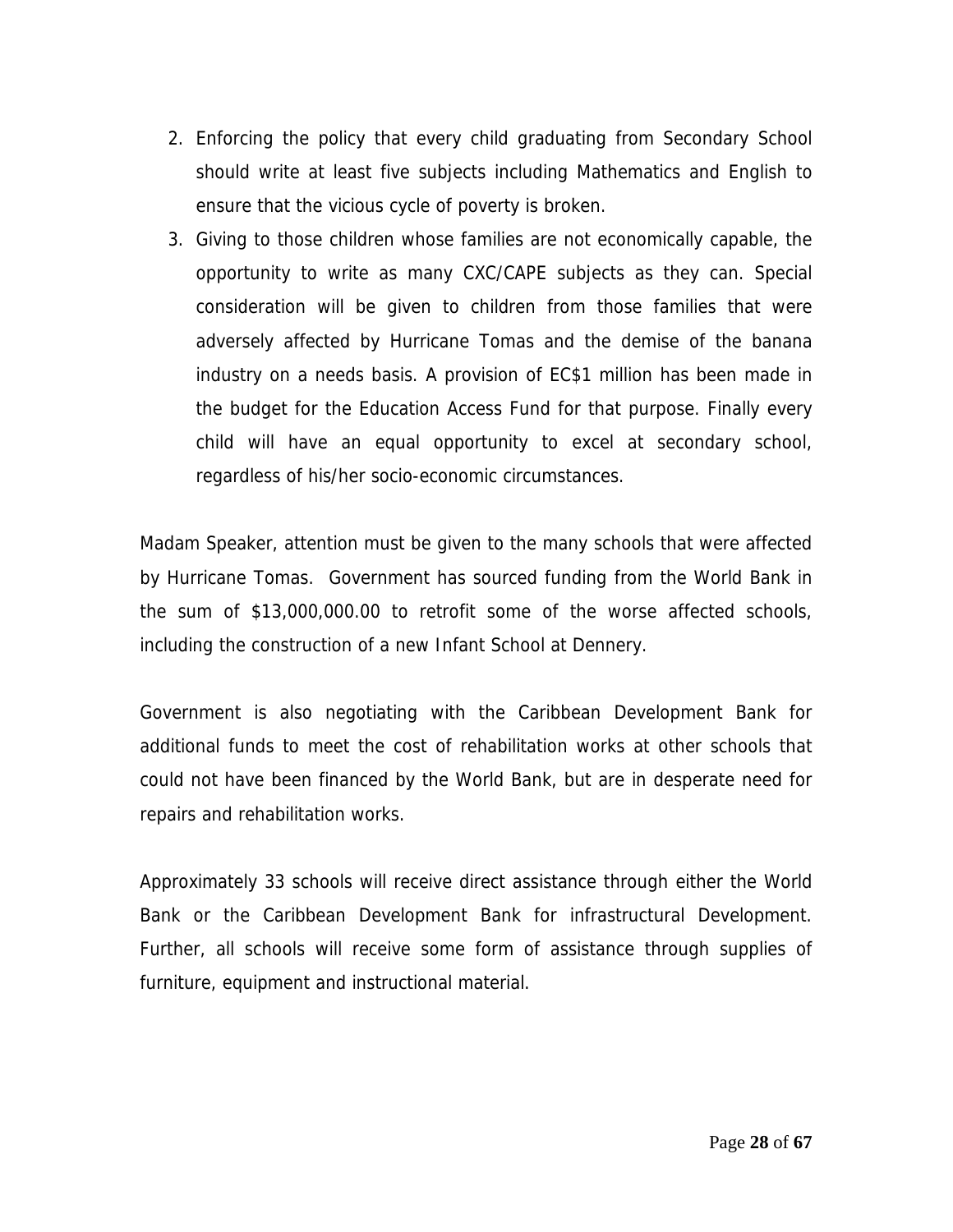In addition to what has just been outlined, Government will spend approximately EC\$9 million on the rehabilitation of eleven schools. Work on these schools will be completed by December 2011.

Madam Speaker, emphasis will not only be placed on physical structure but also on enhancing the quality of education. Under the Basic Education Enhancement Project (BEEP) funding to the tune of EC\$37.9 million, from the Caribbean Development Bank, will be used to upgrade the learning environment at primary and secondary schools and improving the quality, efficiency and effectiveness in the sector through institutional strengthening and capacity building. The project will focus on enhancing the learning environment which is expected to cost EC\$32 million and on quality improvement and school effectiveness at an estimated EC\$3 million.

Madam Speaker, during this financial year, the Education Enhancement Through ICT Project costing EC\$16.2 million will be implemented. This project will lead to, among other things, curriculum reform to integrate ICT in teaching, learning and assessment; capacity building for the Ministry of Education to facilitate the management and maintenance of ICT, and the Rehabilitation of ICT spaces in HRD centres in select communities to provide the necessary skills in order to increase competitiveness in the job market.

Madam Speaker, with respect to this Government's goal of upgrading the SALCC to a University College, a number of consultancies that examine the governance structure, student services and establishment of a research unit among others is currently ongoing. These consultancies are expected to cost approximately EC\$190,000.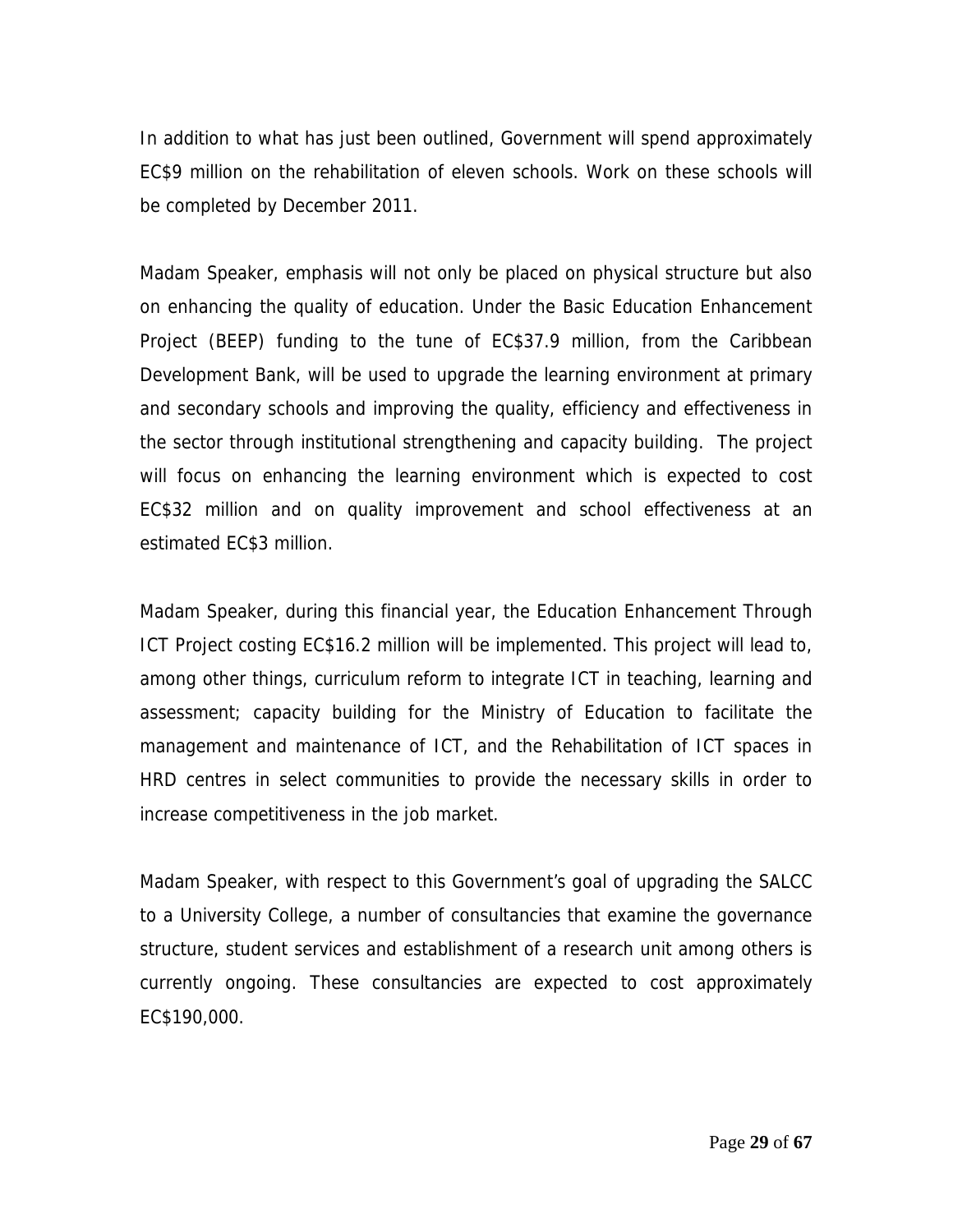Madam Speaker, with respect to the offshore education sector, Saint Lucia has five offshore medical schools which attract students from around the world. We are in the process creating an accreditation agency that can develop standards, monitor, evaluate and accredit the programmes offered by these schools. This will allow the schools to attract more students and benefit from scholarships to finance their education. In turn, the growth and expansion of that sector will redound to the benefit of Saint Lucians.

Madam Speaker, our efforts continue to ensure that an increasingly larger group of our unemployed and unattached youth have access to capacity development. Initiatives will be centered around the work of the National Skills Development Centre. In this regard, our major focus this year will be on improving the quality and standard of training. This means attaining accreditation status. This will impact positively on the number of trainees with NVQ and CVAQ qualifications who can be permanently placed or who can successfully secure full time employment. This year, we will also witness the commissioning of a state of the art Training Facility at Black Bay. Madam Speaker, I am confident that this new facility, catering for the south will accommodate approximately four hundred additional trainees.

# **7.3 Residential Home for the Elderly**

In the last fiscal year, Madam Speaker, we commissioned the 'New Beginnings' Transit Home for children and young people. In this fiscal year, Madam Speaker we will commission the Senior Citizens Home at Black Bay in Vieux Fort, accommodating eighty (80) of our senior citizens. This new facility will ensure that the State provides the necessary residential support to all broad groups in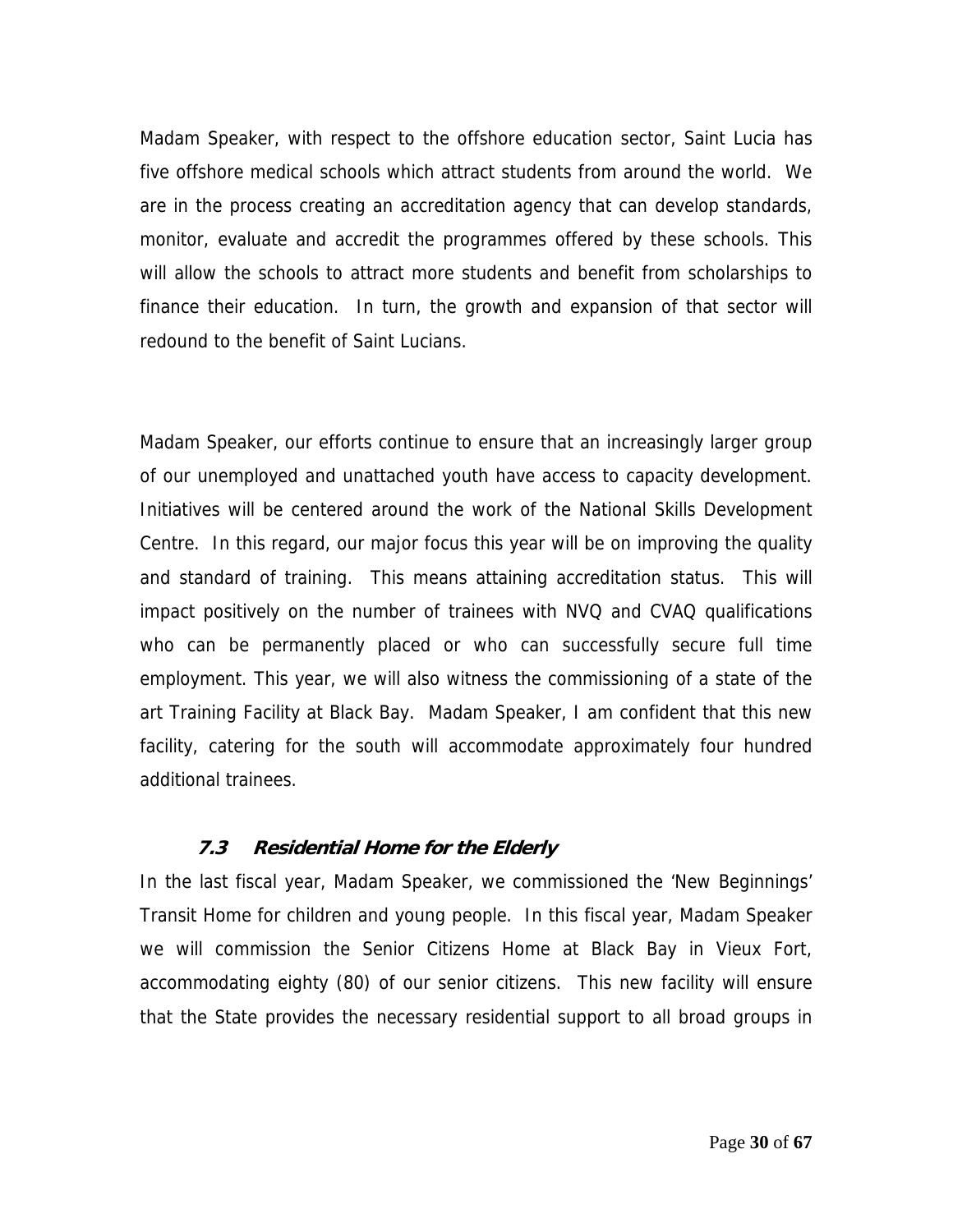our society, while we continue to emphasize and support families and healthy homes.

# **7.4 Social Safety Net Reform**

Madam Speaker, we all recognise that there are a number of social programmes that have been implemented in response to the increasing risks and vulnerabilities that our citizens have been exposed to. There is, however, equal recognition of the need to improve targeting outcomes of these initiatives. In this fiscal year and with the support of the World Bank, we intend to initiate reform to the largest single Safety Net Programme that exists in Saint Lucia, namely, the Public Assistance Programme. This reform will include the following elements:

- 1. Adoption of *Proxy Means Testing (PMT)*, as a more scientific and efficient means of providing more targeted assistance and reducing leakage as well as errors of omission.
- 2. Design and Implementation of a web-based Management Information System (MIS) that would enhance management of beneficiary information and reduce duplication among social assistance agencies.
- 3. Adoption of a Conditional Cash Transfer (CCT) system to address intergenerational poverty through the enhancement of human capital development programmes.
- 4. Formulation and Adoption of a strategy for reducing dependence by graduating beneficiaries off public assistance.
- 5. Adoption of Best Practices for Payment of Grants to enhance the efficiency of payments to beneficiaries.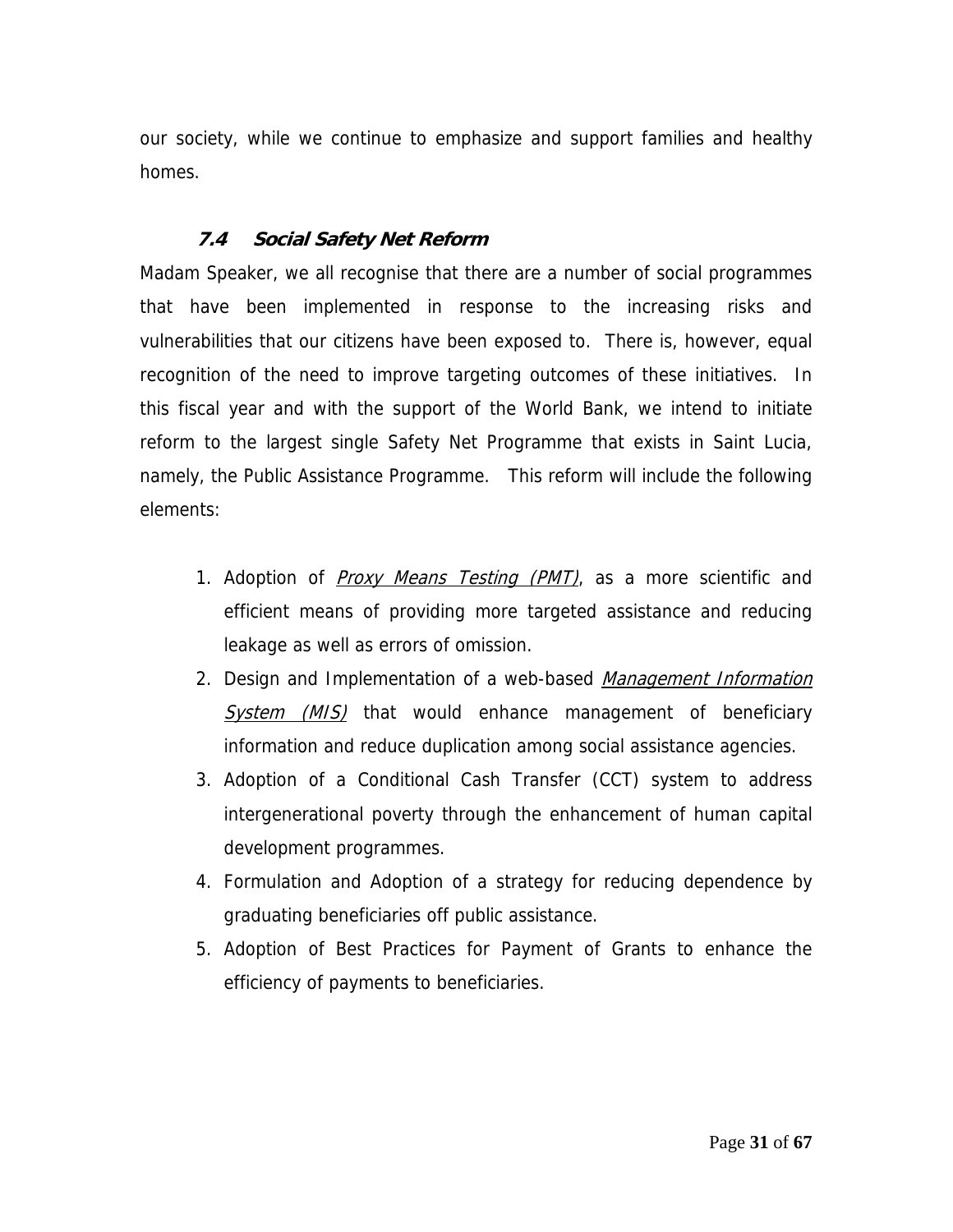- 6. Adoption of a more efficient system of Appeal, whereby applicants who are deemed ineligible for assistance may seek redress if they so desire, and.
- 7. The establishment of a new Legislative Framework for Public Assistance in Saint Lucia.

# **7.5 Impacting Communities for Social Change**

Madam Speaker, we will continue to seek to build and invest in communities and their respective households through a range of programmes that have demonstrated in very practical terms, their true impact. Consequently, we will expand the After School Programme that has been so successful in La Maze, Mon Repos, Faux-a-Chaux and more recently in Wilton's Yard and Monchy, to a wider cross section of our country.

Through the HOPE and BNTF programmes of the Saint Lucia Social Development Fund we will provide the requisite community infrastructure in a number of communities island wide. Further, Madam Speaker, we will intensify our efforts to support all facets for the establishment and growth of community organizations.

At the level of households, the *Koudmain Ste. Lucie Programme* which originally targeted forty seven (47) households in the four communities of Malgretoute (Micoud), Bruceville (Vieux Fort), Anse La Verdue (Canaries) and Roseau (Ansela-Raye) will be expanded to accommodate additional communities across the island. Under this programme, targeted families are empowered with the necessary psycho-social support to enable improvements to their quality of life. Over a two year period, these families will receive support in the following areas: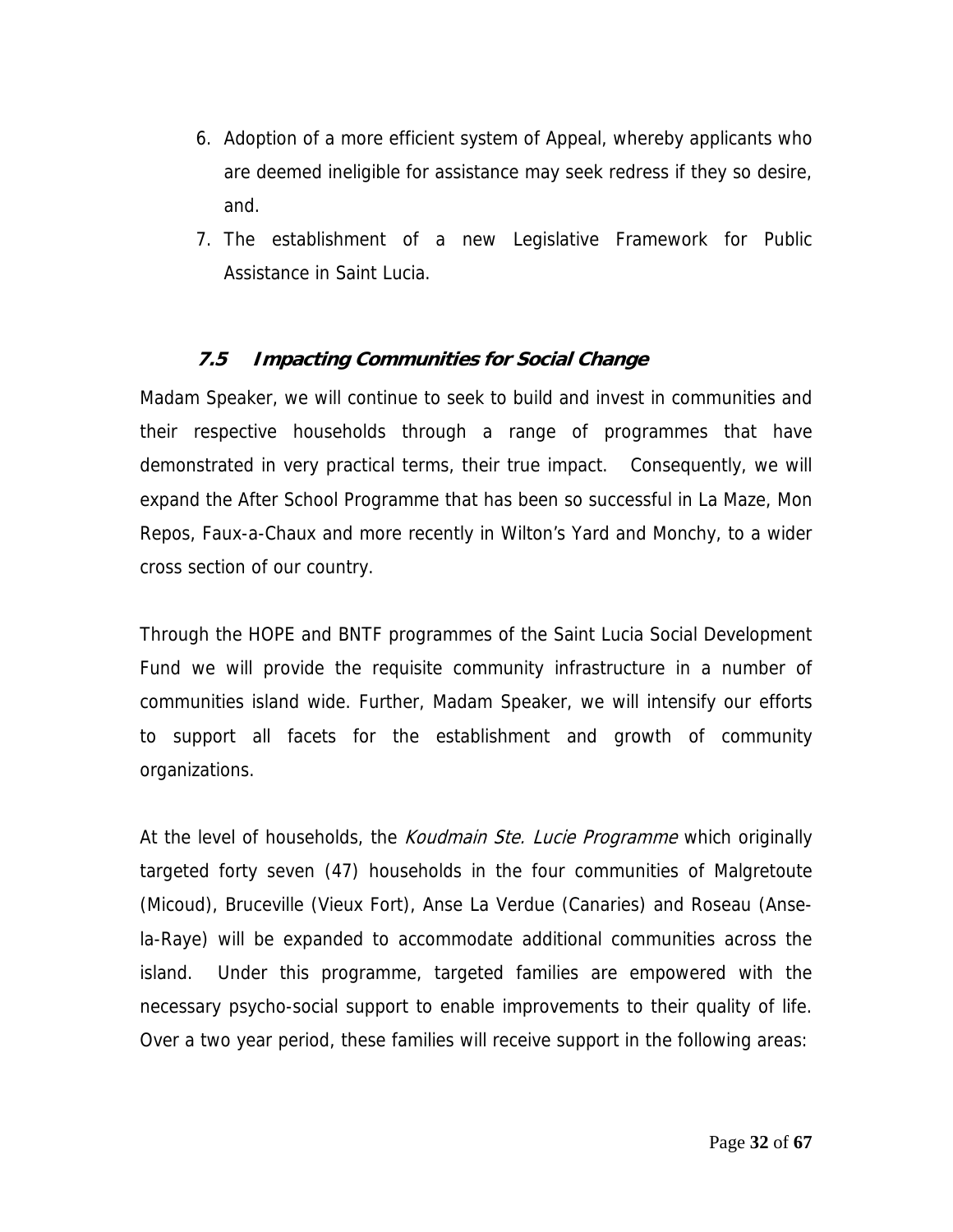- 1. Personal identification
- 2. Health
- 3. Family Dynamics
- 4. Education
- 5. Housing
- 6. Employment

# **7.6 Sports and Recreation**

Madam Speaker, the contribution of sports and recreation to our overall programme of engagement and empowerment cannot be over emphasized. Last year, we witnessed the commissioning of a National Tennis Centre, the reestablishment of the Sab Playing Facility (formerly the Vigie Playing Field) and the Kenneth Wriggler King Facility (formerly the Gardens Court), the lighting of the Gros Islet and La Guerre Playing Fields, as well as significant upgrades in a number of sporting facilities at the community level. Our commitment to upgrade substantially our sporting infrastructure will not waver in this fiscal year. We will invest EC\$3 million so that issues relating to the playing surfaces, absence of Change Rooms, lighting and the establishment of Parks, are addressed as priorities and in a manner that enables communities to have access to top quality facilities.

# **8.0 Housing Expansion and Development**

Madam Speaker, the nature of the housing stock of any nation is a critical indicator of the level of social development in that country. Following the passage of Hurricane Tomas, the housing stock was greatly affected. This has further deepened the need to provide adequate sustainable housing and shelter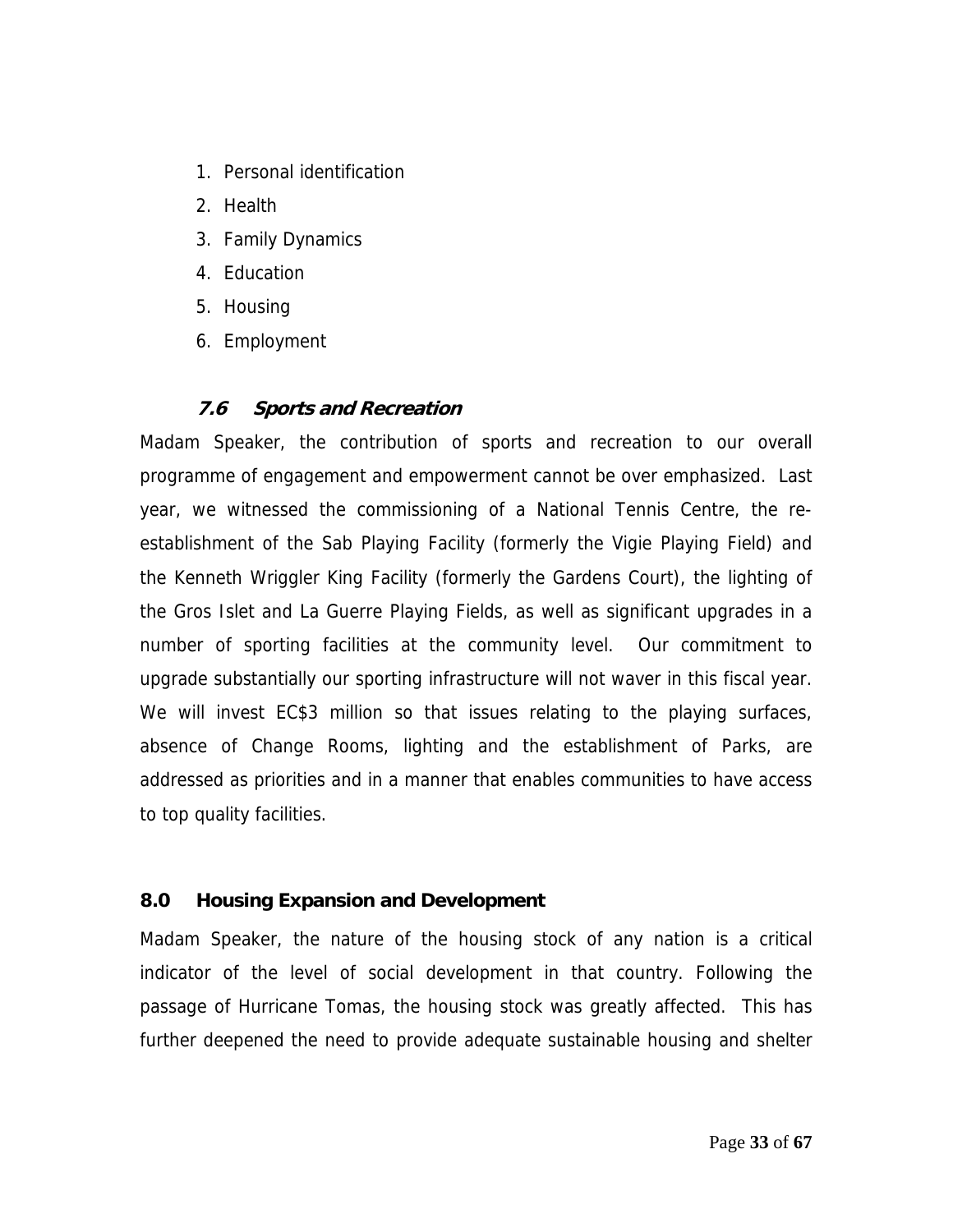to meet the basic needs of the population. Through the Housing Assistance Programme, it is expected that assistance will be provided to households adversely impacted by Hurricane Tomas.

Presently Madam Speaker, the housing sector is facing many challenges. These include a proliferation of unplanned settlements throughout Saint Lucia limited access to affordable housing by low and middle income earners; limited access to financing for housing and competing uses for our limited land space from other sectors.

Madam Speaker, the Government will address these issues by providing low and middle income households with greater access to affordable housing credit; increasing the number of serviced lots available to the public; providing improved access to serviced lots; upgrading facilities in unplanned developments and improving standards for housing construction to withstand natural disasters.

The Ministry of Housing is presently collaborating with the Ministry of Physical Development for the development of an Integrated Land Use Plan and for setting minimum standards for the construction of and the use of material for residential houses. This will encourage better planned development as lands will be identified for residential purposes.

#### **9.0 Areas of Special Focus**

#### **9.1 Crime and National Security**

Madam Speaker, I now turn to *Areas of Special Focus* and start with the issue of crime and security which is of great concern to all Saint Lucians. Crime can impact negatively on our economic development by serving as a disincentive to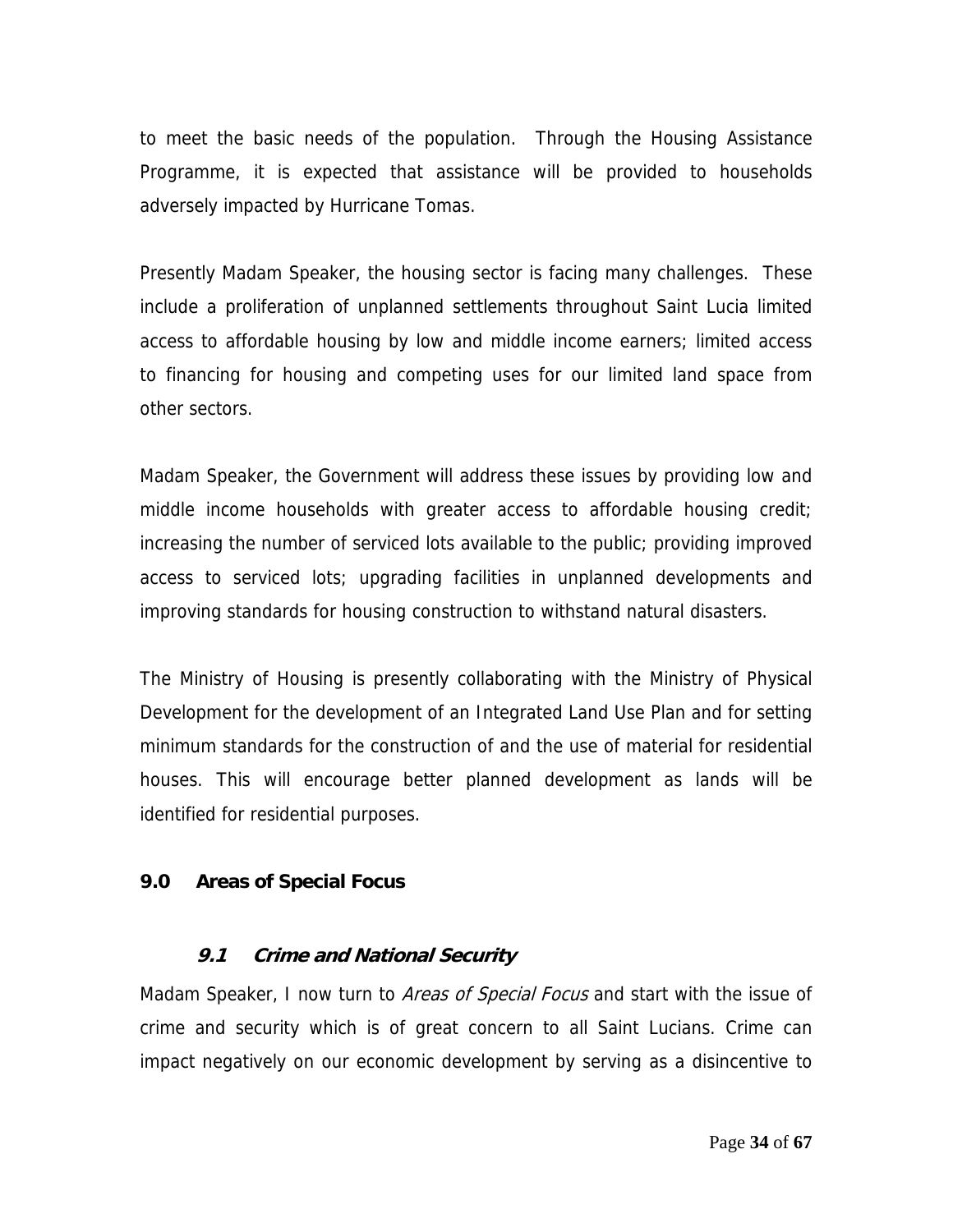those wishing to invest in our economy; or to visit our shores as tourists. This can lead to a potential reduction in visitor arrivals and reduced foreign exchange earnings.

Criminal activity is also an assault on our entire social fabric and may lead to other forms of deviant behavior, not to mention the psychological effects associated with people feeling unsafe in a society. I say all of this Madam Speaker to point out that crime is multi-dimensional in nature and that any consideration of this subject must bear in mind a wide range of issues. This, therefore, means that any attempt to tackle it and address its root causes will necessarily involve input from a range of stakeholders. This government, has therefore, placed issues related to national security and the abatement of crime at the top of its agenda during its term.

During my 2010 budget address I singled out national security and combating crime areas for special focus and during the past twelve months, we took very specific and concrete measures aimed at enhancing our capacity to deal with this problem.

The re-organisation of the Royal Saint Lucia Police Force specifically the strengthening of its management capacity, and rationalization of responsibilities was a first step in that regard. Madam Speaker, on February 11, 2011, in an address to the nation, I outlined a six-point plan of action to address crime and security, and I would like to repeat these points for the benefit of this Honorable House and the people of Saint Lucia.

1. Enhancing the capacity and capability of the police both in terms of hardware, training and numbers; to equip and empower them to discharge their duties;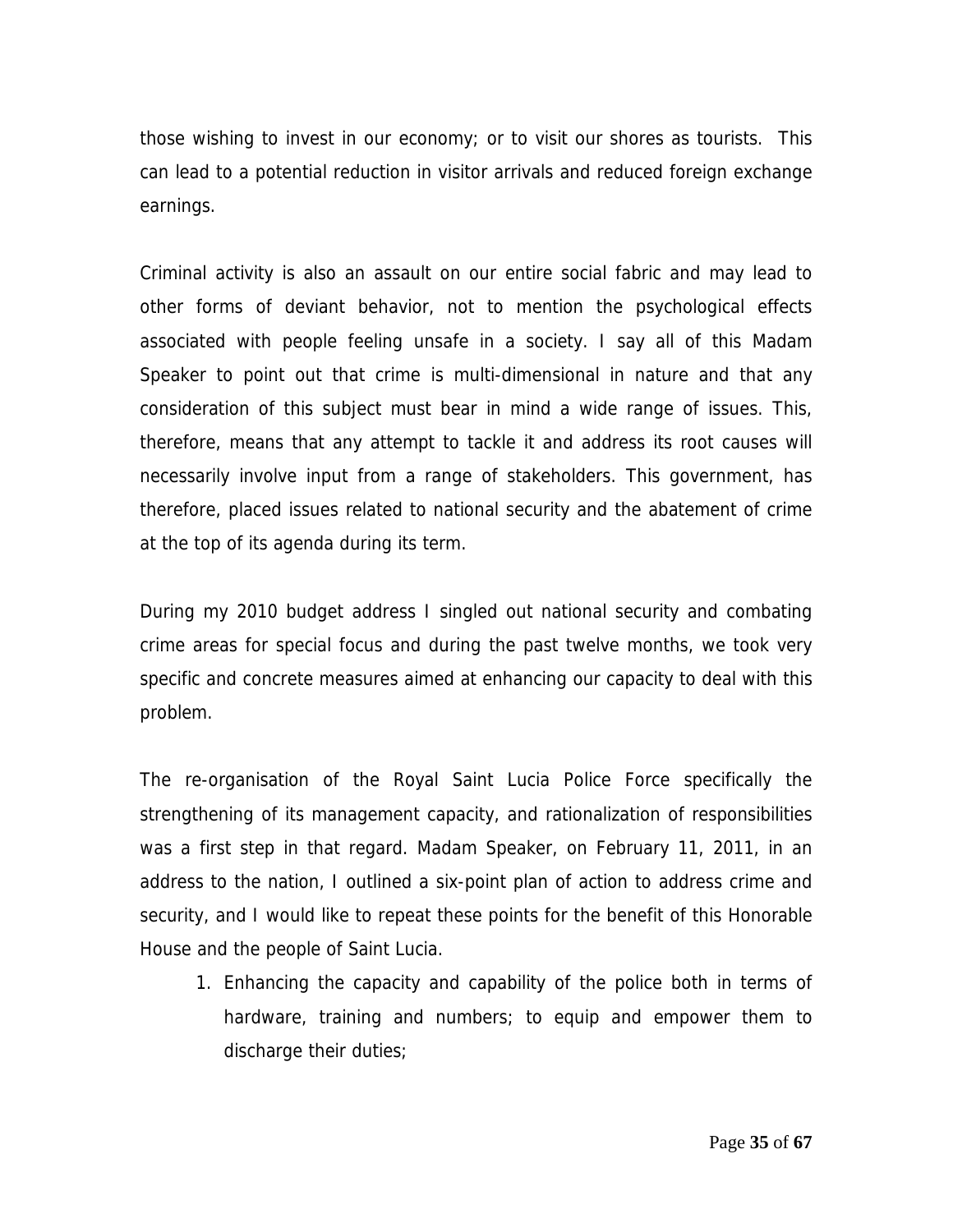- 2. Supporting the police in a campaign to vigorously pursue and directly confront and disable criminal elements, wherever they may be.
- 3. Continuing to seek and obtain technical and material assistance from friendly governments, and collaborate with regional and sub-regional governments to address crime and security issues including the protection of our borders.
- 4. Strengthening existing legislation and introduce new laws where necessary in consultation with the judiciary and legal systems, and seek support of relevant institutions in ensuring enforcement.
- 5. Implementing a programme of social reform and renewal targeting all areas and particularly inner city communities and youth, and finally
- 6. Engaging in the widest possible consultative approach with all sectors of society, on strategies for confronting the crime and security challenges facing us, including the convening of a joint session of Parliament.

Madam Speaker, since the announcement of this plan of action, noticeable progress has been made. The police have embarked on a major initiative dubbed **"Operation Restore Confidence"** which has resulted in significant successes against criminal elements. Suspects have been apprehended, firearms, ammunition, illicit drugs, and large quantities of stolen items have been recovered. Regrettably, there has also been some loss of life. An important outcome of these operations has been the level of confidence being displayed by citizens who are extremely cooperative in providing the police with information. Such cooperation is vital in the fight against criminal activity and is indicative of the trust that citizens once again have in the police.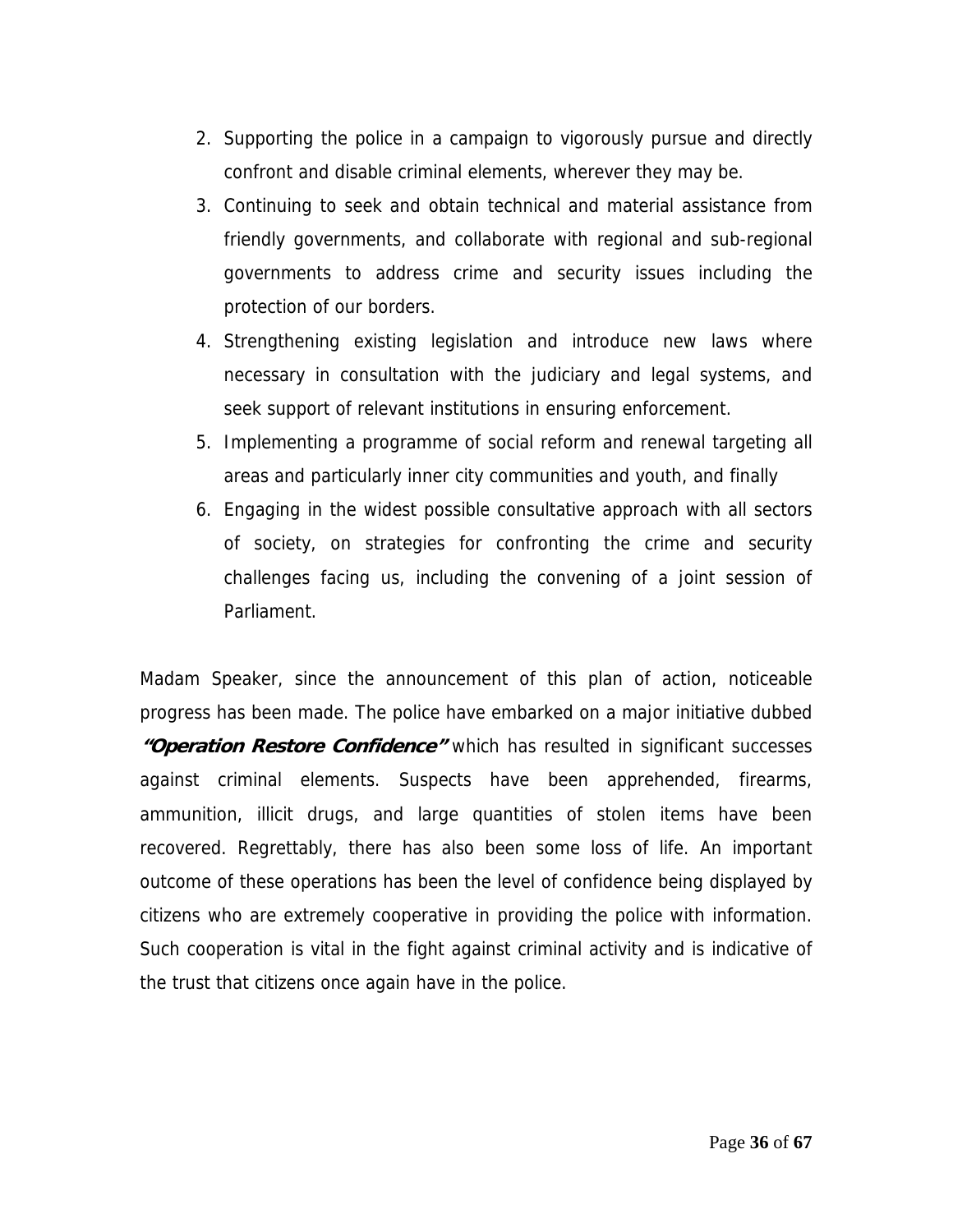At this point, I would like to convey on behalf of the government and all peaceloving citizens of Saint Lucia, our deep appreciation to the Royal Saint Lucia Police Force for the work they have been doing in restoring law and order to our streets and our communities. Theirs is a most difficult task, to make our country safe. They perform these duties at considerable risk to themselves and their families. Many have received threats on their lives and the lives of their families, but they persist in the conviction that what they are doing is the right thing and is in the interest of our country. The nation owes them a huge debt of gratitude.

Madam Speaker, in addition to the operational activities of the police, government's social programmes are an integral part of the strategy to reduce criminal activity and build safer communities. Amongst the programmes aimed at strengthening security are the following:

- 1. Increase the number of police Constables by thirty (30), taking the total to six hundred and ninety-six (696). Sixteen of those Constables will be assigned to the operationalization of the Coastal Surveillance System soon to be completed, while fourteen will be used to strengthen the complement of officers at the Rodney Bay police station.
- 2. Re-establish the dedicated Special Police Reserve Unit comprising 50 persons at an annual cost of \$582,489.
- 3. Procure Police Vehicles in the amount of EC\$300,000.
- 4. Procure Fingerprint Identification System (AFIS) to satisfy phases 1 and 2 of that project, at a cost of EC\$1.4 million.
- 5. Install a CCTV System at a cost of EC\$3 million.
- 6. Replace and procure vessels for which EC\$540,000 has been allocated.
- 7. Purchase mobile Police Units at a cost of \$255,000.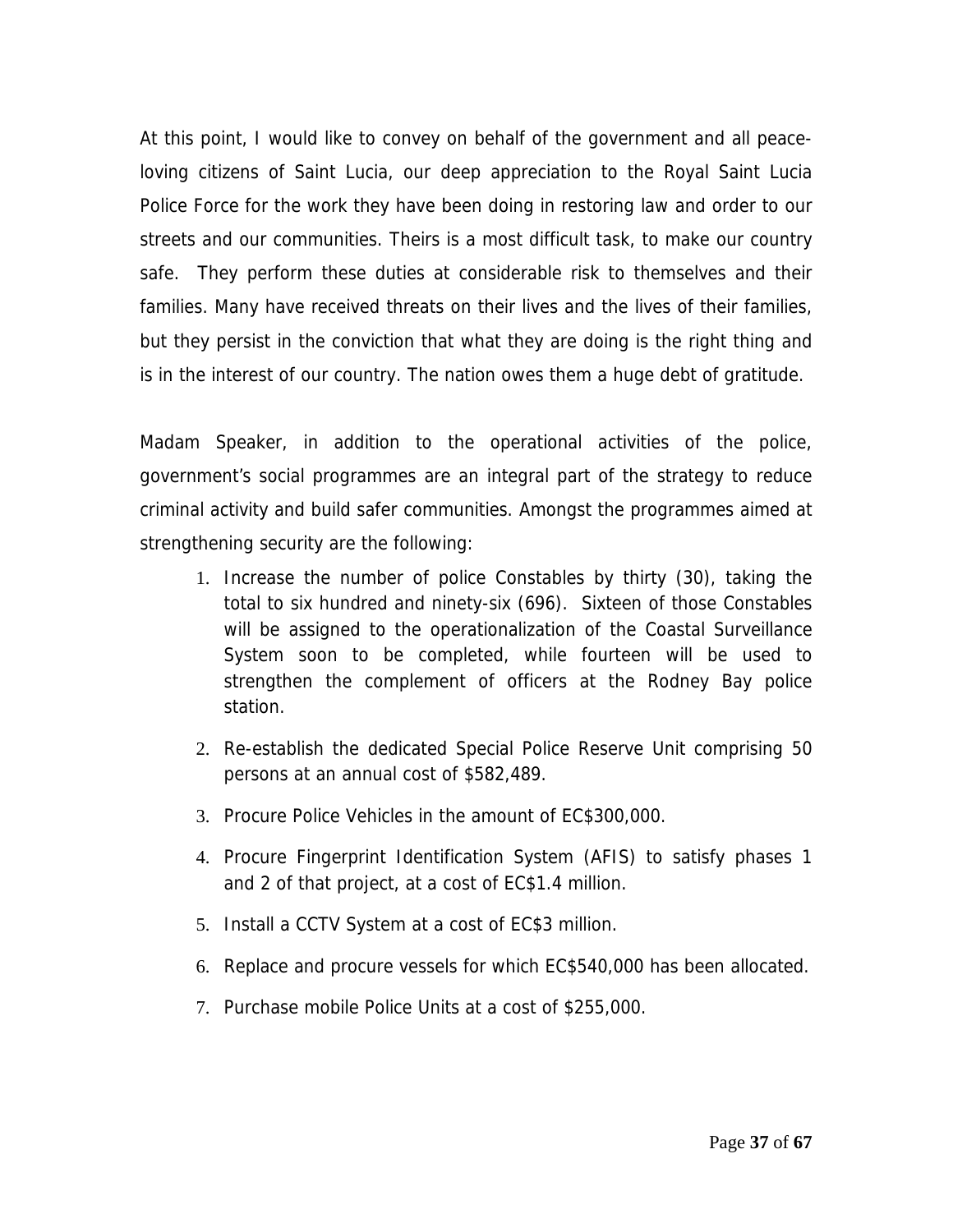Early in the life of this parliament, Madam Speaker, we expect to convene a joint session to debate the comprehensive response strategy to the issue of crime. Madam Speaker, as we go forward into this new session of Parliament, government's strategy is to continue, and to accelerate the implementation of the six point plan of action alluded to earlier.

# **9.2 Post Hurricane Tomas Reconstruction and Development**

The Government has established a Reconstruction Task Force that is responsible for managing efforts to ensure a prioritized and coordinated response to recovery and rebuilding across Government agencies and sectors, and for mobilizing external resources to sustain the recovery effort that had been initiated through the process of reallocation of local resources. The efforts of that group have since been buttressed by the reconfiguration of the Special National Projects Unit within the Ministry of Finance, Economic Affairs and National Development, into the National Reconstruction and Development Unit (NRDU).

The Government has crafted and is in the process of conceptualizing several projects that have as their primary objective the recovery from and restoration of infrastructure, while reducing vulnerability to impending risks. The initiative is to rebuild, rehabilitate and strengthen the physical infrastructure to better than pre-Tomas standards. The concern being that we bolster the physical infrastructure and improve our resilience that in the event of another disaster that we are likely to fare better.

#### **9.2.1 Special Development Areas**

Madam Speaker, in addition to damage and loss of property, several jobs have been lost as a result of businesses being affected by the hurricane. What is needed in the affected communities, is the development of business and other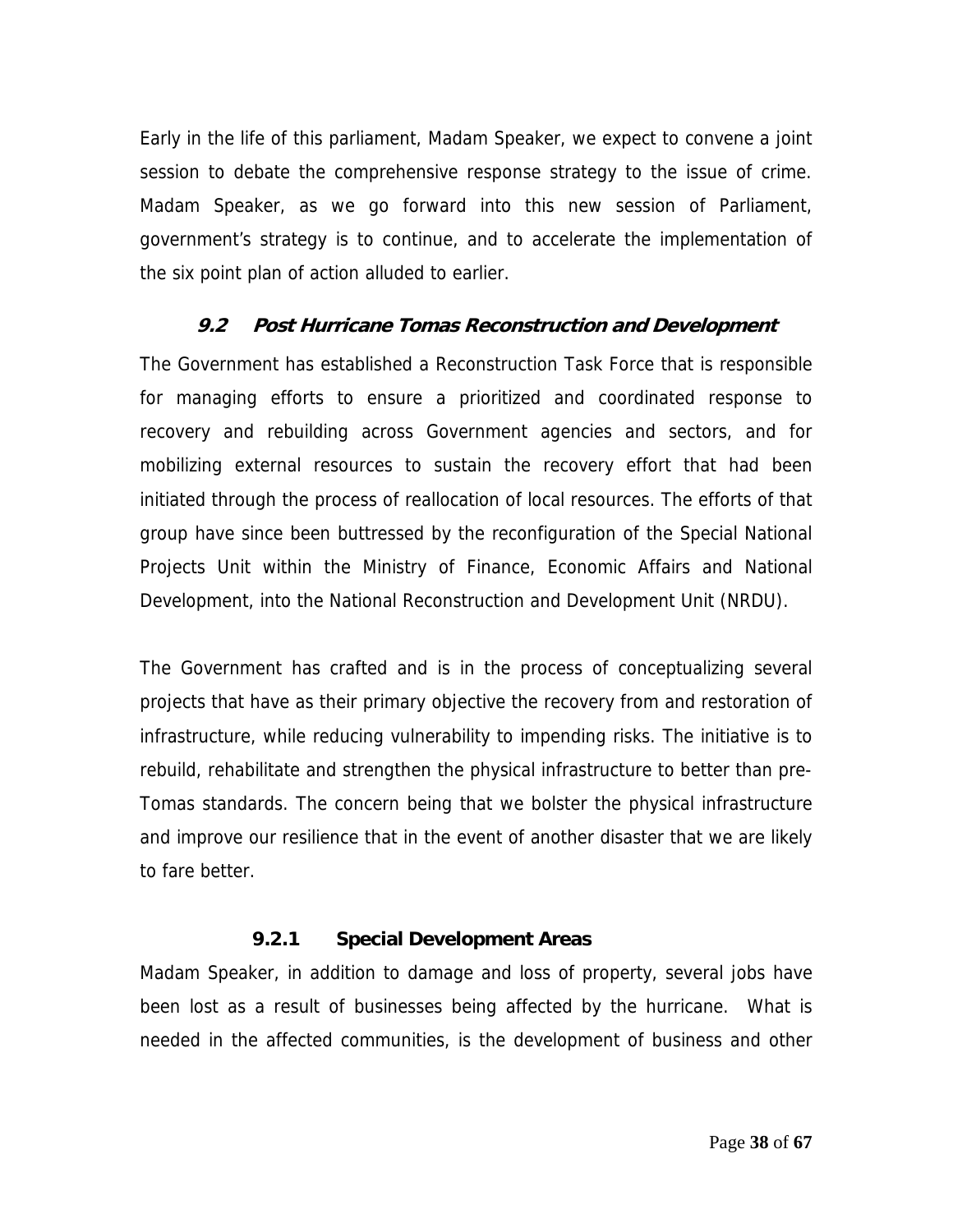economic activity that would assist in the recovery from the impact of the hurricane. This would facilitate persons in gaining employment and in deriving their livelihoods from within their communities as much as possible.

Government will be facilitating this objective in amending the Special Development Areas Act by extending the areas designated as special development areas to include the communities of Bexon and Marc, Dennery, and areas in the North East quadrant of Saint Lucia. Government will seek to establish economic zones within these communities that will receive special benefits as stipulated under the Act. It is hoped that investors will take advantage of these opportunities when they become available.

#### **9.3 Water Sector Reform**

Madam Speaker, over the last year in Saint Lucia the water resource and water supply services have come into sharp focus with the drought conditions experienced in early 2010 as well the impact of Hurricane Tomas in the latter part of 2010. Hurricane Tomas in particular has impacted significantly on the catchment areas, the river carrying capacities and also on the water supply infrastructure.

In that regard, there have been a number of initiatives to ensure the adequate provision of water. Hence, the following new strategic direction:

1. Increased support for solutions which promote Integrated Water Resources Management and Water Supply & Sewerage Services, which meet national and international standards.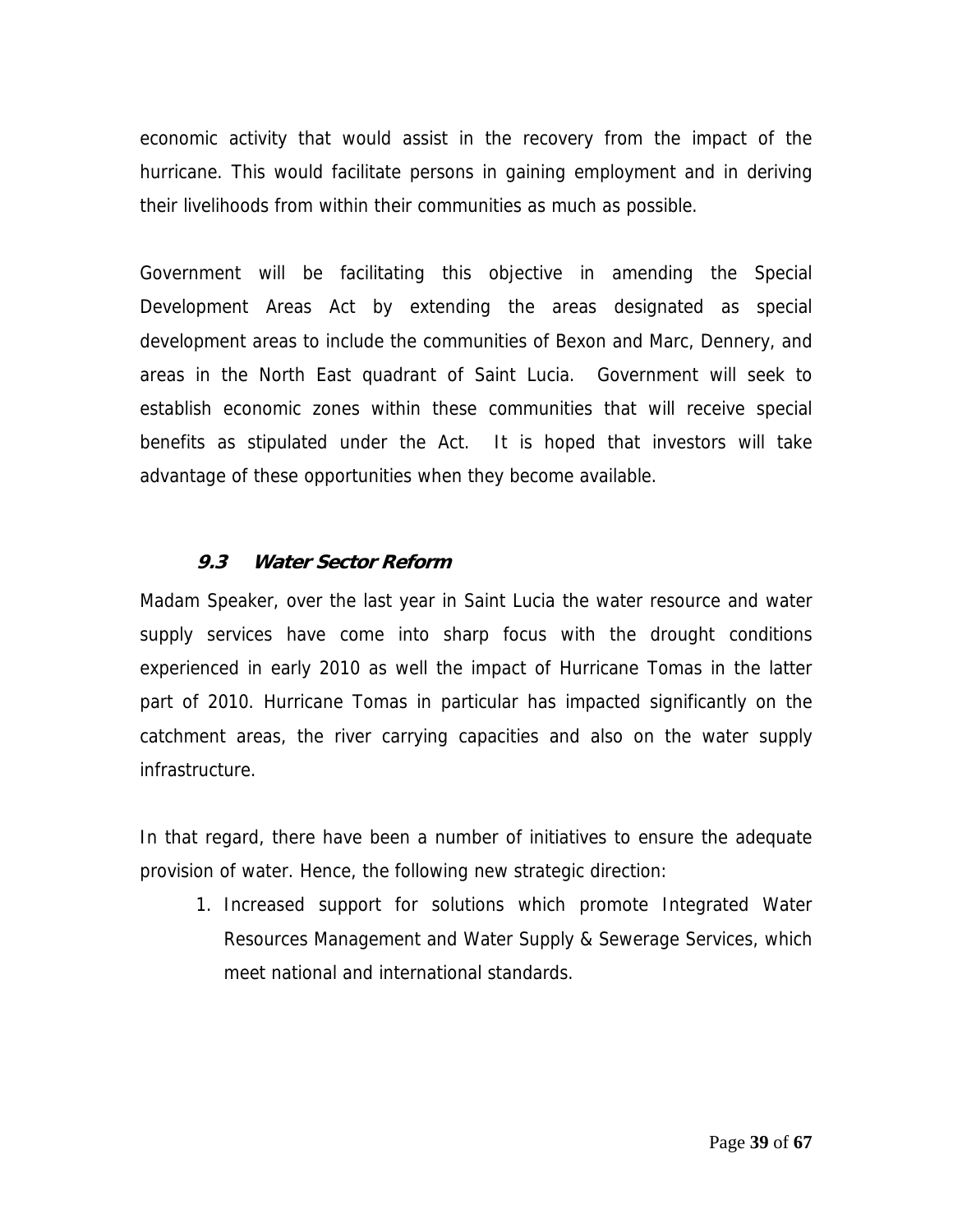- 2. Operationalization of the Water Policy and Water & Sewerage Act through the development of a sound implementation strategy and identification of adequate financial resources to facilitate this.
- 3. Full Operation of the Water Resource Management Agency according to its legal mandate.
- 4. Full Operation of the Water and Sewerage Commission according to its legal mandate. This includes the provision of the relevant training and critical resources required.
- 5. Re-Organisation and Revitalization of the Water and Sewerage Company to facilitate the transformation to a viable company delivering quality water supply services to the people of Saint Lucia.

With respect to the planning and implementation of all the above mentioned initiatives, Government will establish a Water Sector Reform Project Management Unit. That unit will also oversee the planning and implementation of the following:

- 1. The Vieux Fort Water Supply Redevelopment Project
- 2. The Roseau Dam System Rehabilitation Project including the de-silting and expansion of the Roseau reservoir
- 3. The upgrade of the island-wide Rural Water Supply Systems, including the following locations: Hill 20- Babonneau, Desruisseaux, Tournesse-Mabouya Valley, Canaries and Soufriere.

The Government of Saint Lucia remains committed to supporting the Water and Sewerage Co. (WASCO) in fulfilling its mandate and delivering top quality services to the people of Saint Lucia.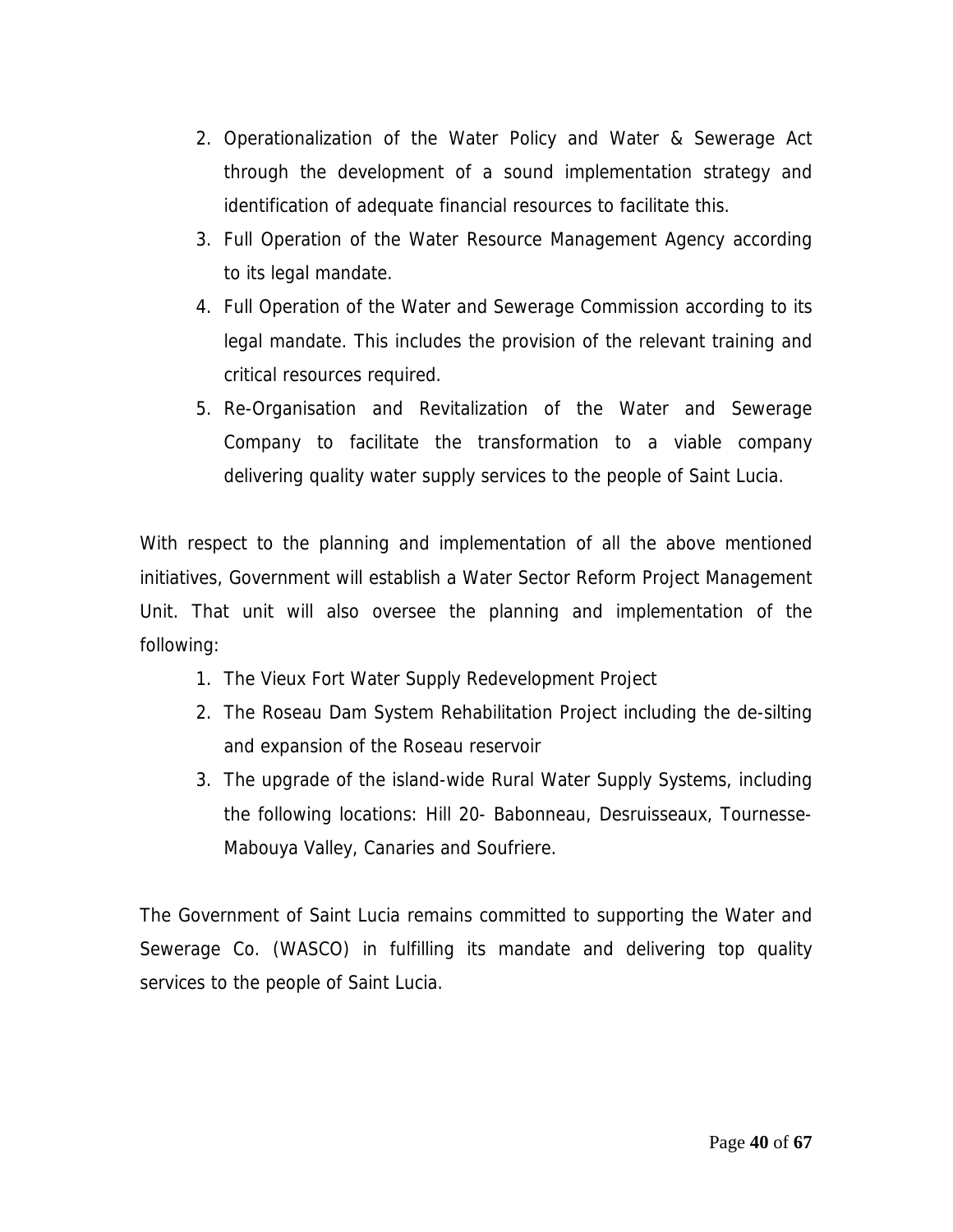# **9.4 Transforming Our Society Through Youth Empowerment and Engagement**

Madam Speaker, in my budget address last year, I issued a challenge and rallying call to the young people of this country to help us to begin to change our society for the better **now**. Today I stand here, in this the International Year of the Youth, and reaffirm Government's commitment to ensure meaningful and direct participation of the youth and their representative organizations in shaping and giving effect to our development agenda. In the last fiscal year we have witnessed some very positive evidence of just how such inclusion can serve the common good, exemplified by the interaction with groups such as RISE St Lucia Inc. and the new National Youth Council leadership. I applaud these efforts and am confident that this relationship can only flourish in the environment that we are cultivating.

Above all else, Madam Speaker we recognize the need to expose our youth to service activity. We must nurture a culture of service learning. We must encourage our youth to develop self-worth and confidence through the habit of consistently and successfully contributing to positive initiatives. Our youth must be an integral part of society and our society must be an integral part of our youth. Through our Sign – Up Initiative we will be undertaking a vigorous drive to engage the youth of our nation in meaningful, up building activities through voluntary and service oriented organizations.

# **9.4.1 Introduction of National Youth Corps Programme**

Madam Speaker, as part of this Government's youth policy, we will, in this financial year, introduce a National Youth Corps Programme.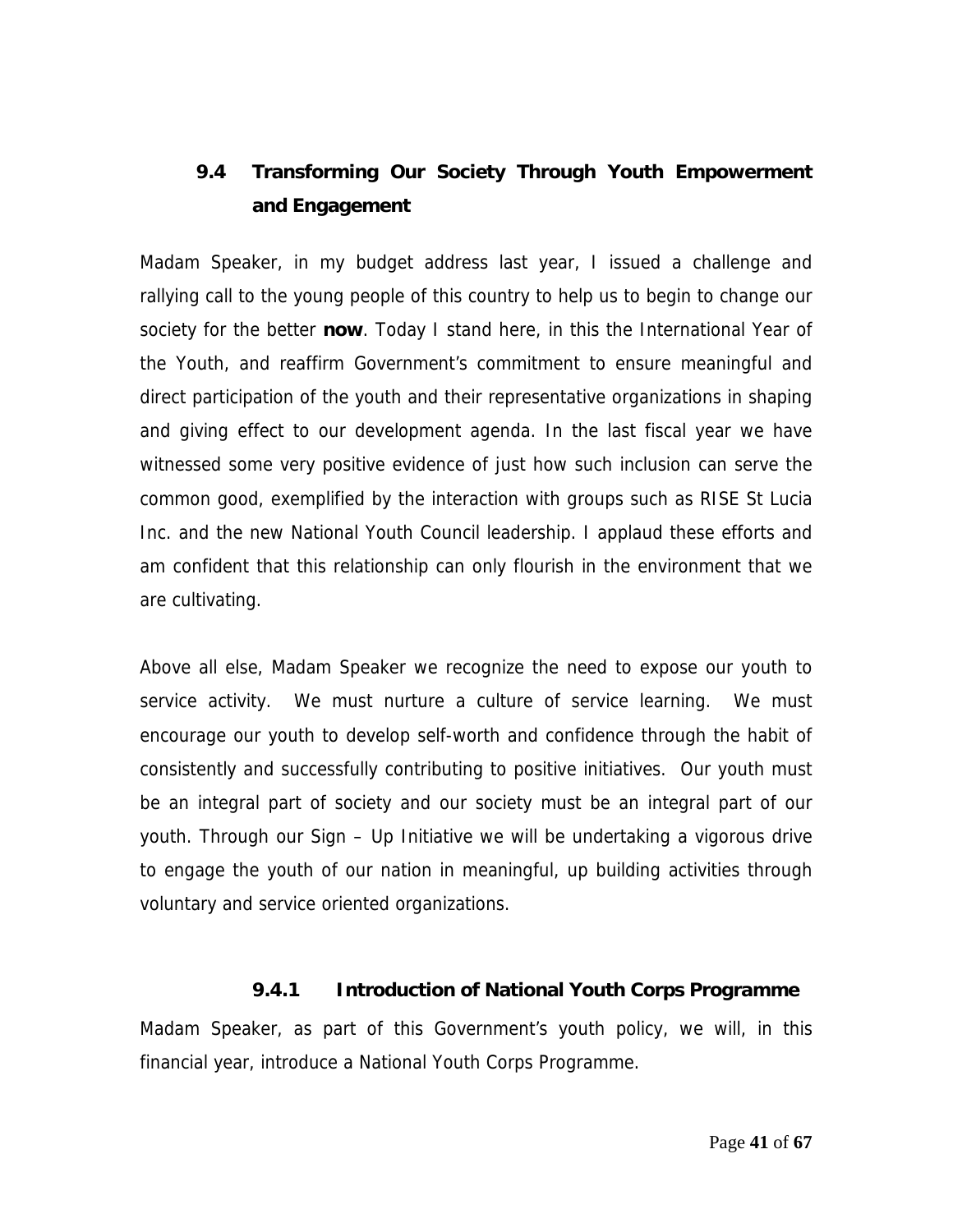It is estimated that approximately 20,000 youth are categorized as unattached in our society. Amidst major concerns about the high levels of youth unemployment, academic underachievement, the lack of training opportunities for young people and the increasing trend towards anti-social behaviour, it is necessary to produce a response that is not only comprehensive and enticing to them, but critically too, is on a scale that is truly impactful. The Youth Corps Programme is designed to address such challenges in a structured and sustainable way, by harnessing the ingenuity, solidarity, passion and creativity of our youth within a broader framework and philosophy of self development and service to community and country.

Madam Speaker, while our longer term objective is to recruit 5,000 youth into the corps, in this financial year, we will enroll 1000. We will target the unattached (i.e. those not in school and unemployed). We will build their capacity through a programme of life skills training and broader socialization and orientation. I urge the youth to take advantage of this opportunity to develop competence in a particular area of interest, gain exposure to a possible career and enhance their employability and marketability.

#### **9.4.2 Second Chance Opportunities for At Risk Youth**

Madam Speaker, while we endeavour to ensure that our youth have access to all the institutions and services available to mainstream society, we are also cognizant of the need to provide opportunities and access to those who for varying reasons have found themselves "on the outside, looking in". The provision of second chance opportunities as a means of facilitating social inclusion, is a pivotal component of our overall strategy of engagement.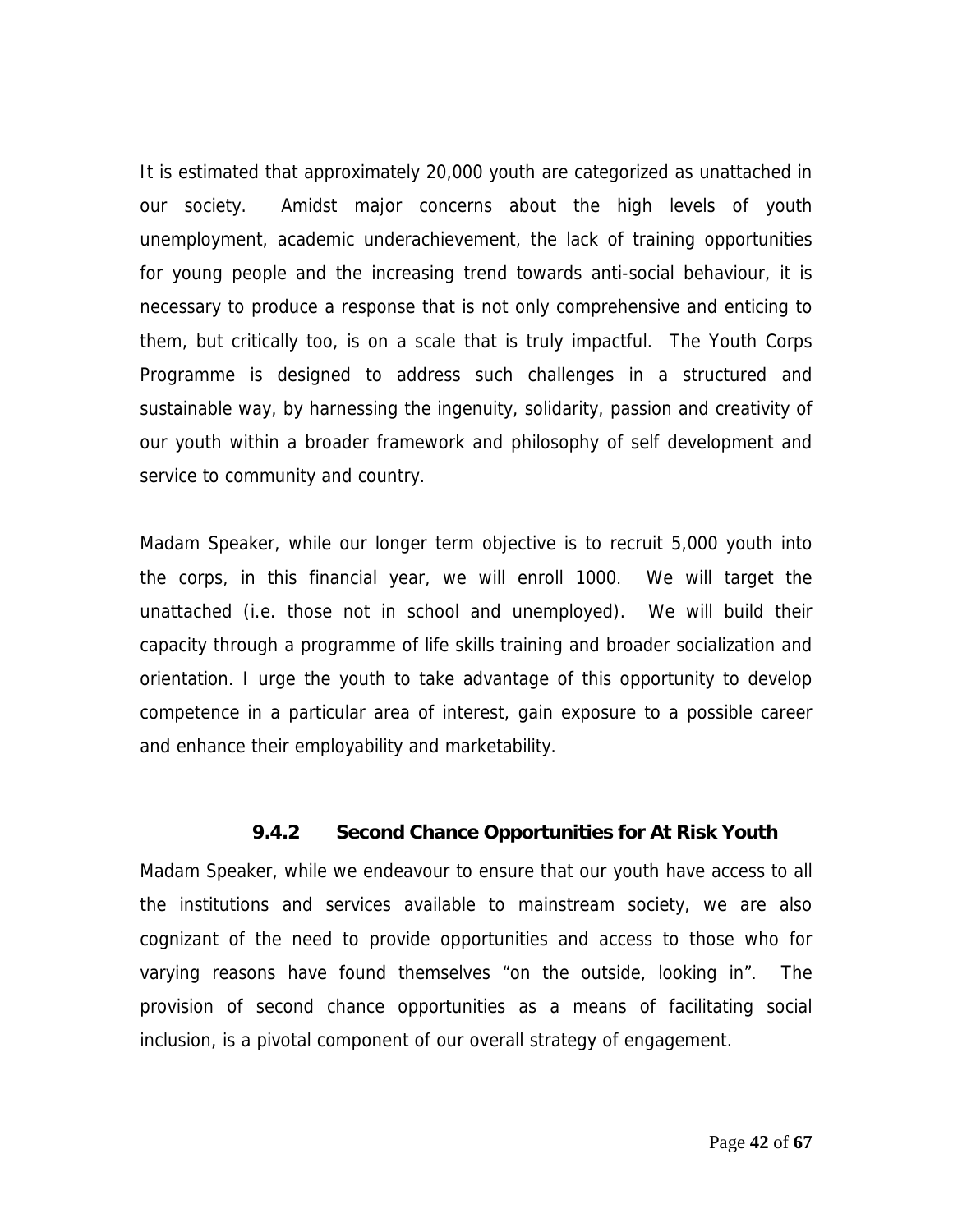In this regard Madam Speaker, we will not only continue our support for and investment in, the Boys Training Centre but we will also ensure that a residential component to the Upton Gardens Girls Centre is established.

In last year's address, Madam Speaker, I indicated that work will commence on the construction of a Juvenile Rehabilitation Centre for Boys and Girls. The Government of Saint Lucia is actively engaged with the Caribbean Development Bank to finalize financing arrangement and with a view to commencing work in this financial year.

# **9.4.3 Youth Empowerment Through ICTs**

The Government of Saint Lucia is very concerned about the socio-economic costs of not being connected in the current technological age. While developed countries can boast of high levels of connectivity, high internet penetration rates and PC ownership or use per 100 population, countries like ours, still struggle to bridge the technology divide. Small countries like Saint Lucia can ill afford to get trapped on the hard shoulder of the technology highway, while other countries speed past us. In an age that is characterized by the universality of modern technological tools, this Government has a responsibility to its people, especially the youth, to ensure that they are adequately skilled in the use and application of modern ICT tools.

This government is, therefore, committed to ensuring that every school child has access to a computer, be it at his or her school or within the wider community. The Government has already with the very kind assistance of the European Union launched the Education Enhancement through Information and Communication Technology Programme. That initiative has as its main objective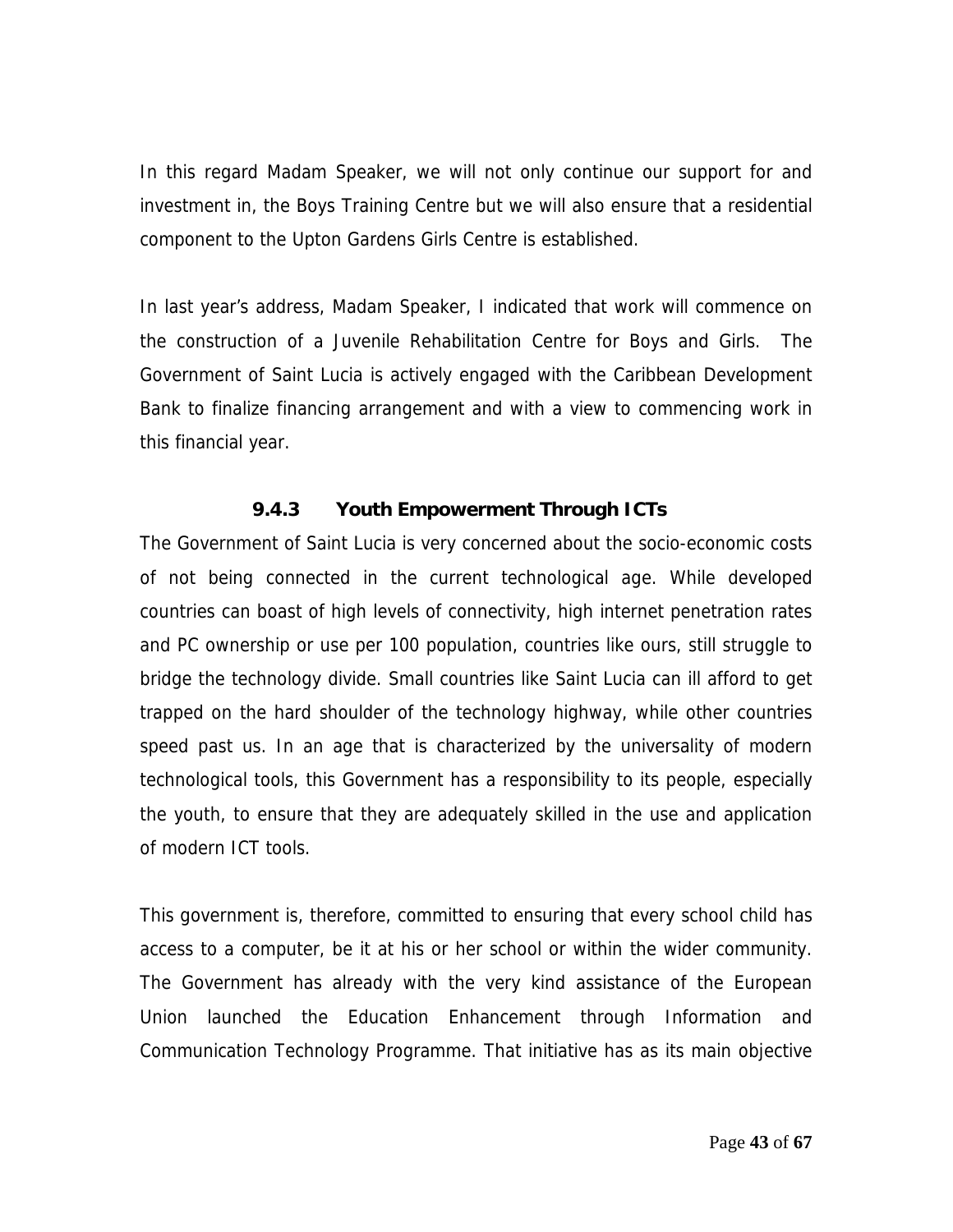equipping schools with computers and to incorporate ICTs in the new pedagogy of teaching and learning in Saint Lucia. While that programme is likely to focus on a few communities, the Government wishes to expand access to the entire country and to ensure that each community, be it rural or urban, and every school child has easy access to a PC. Further, the Government will champion a programme of training that seeks to equip students with the requisite e-skills to leverage the use of ICTs.

Moreover, establishing e-centres in communities opens up opportunities for end users to acquire or sharpen their e-skills to enhance their marketability and employability. The Government has already begun to engage the private sector, and engage friendly governments and benevolent development partners to secure the funding necessary, as part of its economic diversification thrust.

Madam Speaker, at this juncture, I wish to take this opportunity to join with the rest of the Nation in commemorating National Youth Month. The Youth of our nation are our greatest asset and I regret not being able to join them at their Youth Rally today. Let me, however, reaffirm my administration's commitment to addressing the needs of the youth, through policy measures and interventions such as the ones I have just described. The holistic development of our youth remains the highest priority of this Government and the youth can trust that this administration will continue to create opportunities for their advancement, through sports, education and the development of softer skills.

#### **9.5 Economic Diversification Programme**

Madam Speaker, Saint Lucia's heavy reliance on one or two commodities for the generation of foreign exchange earnings has exacerbated its vulnerability and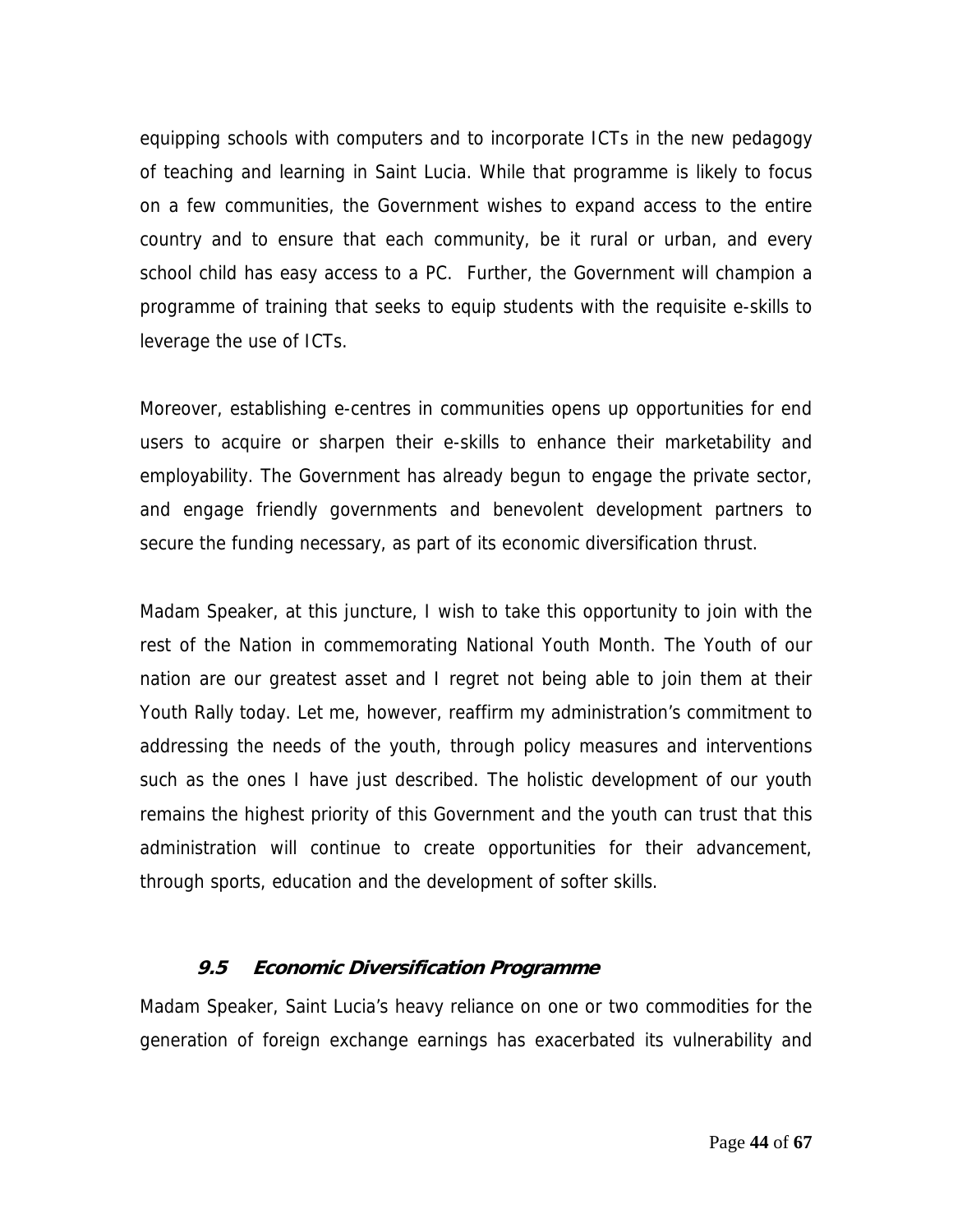volatility. Notwithstanding the continuing growth of the tourism sector, its significant contribution to GDP growth and its relative buoyancy even against a backdrop of the worst economic and financial crisis, the Government is becoming increasingly concerned about its reliance on this sector alone, or primarily, to propel the national economy.

Government has renewed its efforts to diversify the national economy by refocusing its attention and resources on other sectors that have tremendous growth potential. In the first instance, the focus will be primarily on three sectors, likely to help steer the economy into other growth areas. One of the areas of focus, therefore, will be the Information Communications Technology (ICT) sector, with a view to employing ICTs as a catalyst for economic growth and development.

The other promising sector is the Creative Industries sector which encompasses local music, art, poetry, arts and craft and textiles. The OECS Secretariat is already actively engaged in identifying ways in which this sector can be repositioned as a key economic driver, and the Government is monitoring very closely, developments in that sector with a view to implementing the recommendations arising out of the ongoing consultations. Year after year Government has shown its support to the Creative Industries sector by lending financial and institutional support to that sector to allow the artistes an opportunity to realize their full potential. Further, Government will soon launch the Dame Sessane Descartes Endowment for the Arts, in honour of the late cultural icon and as a funding mechanism for cultural entrepreneurs.

The presence of five (5) medical schools on the island, Madam Speaker, presents this country with a golden opportunity to bolster its efforts in off shore education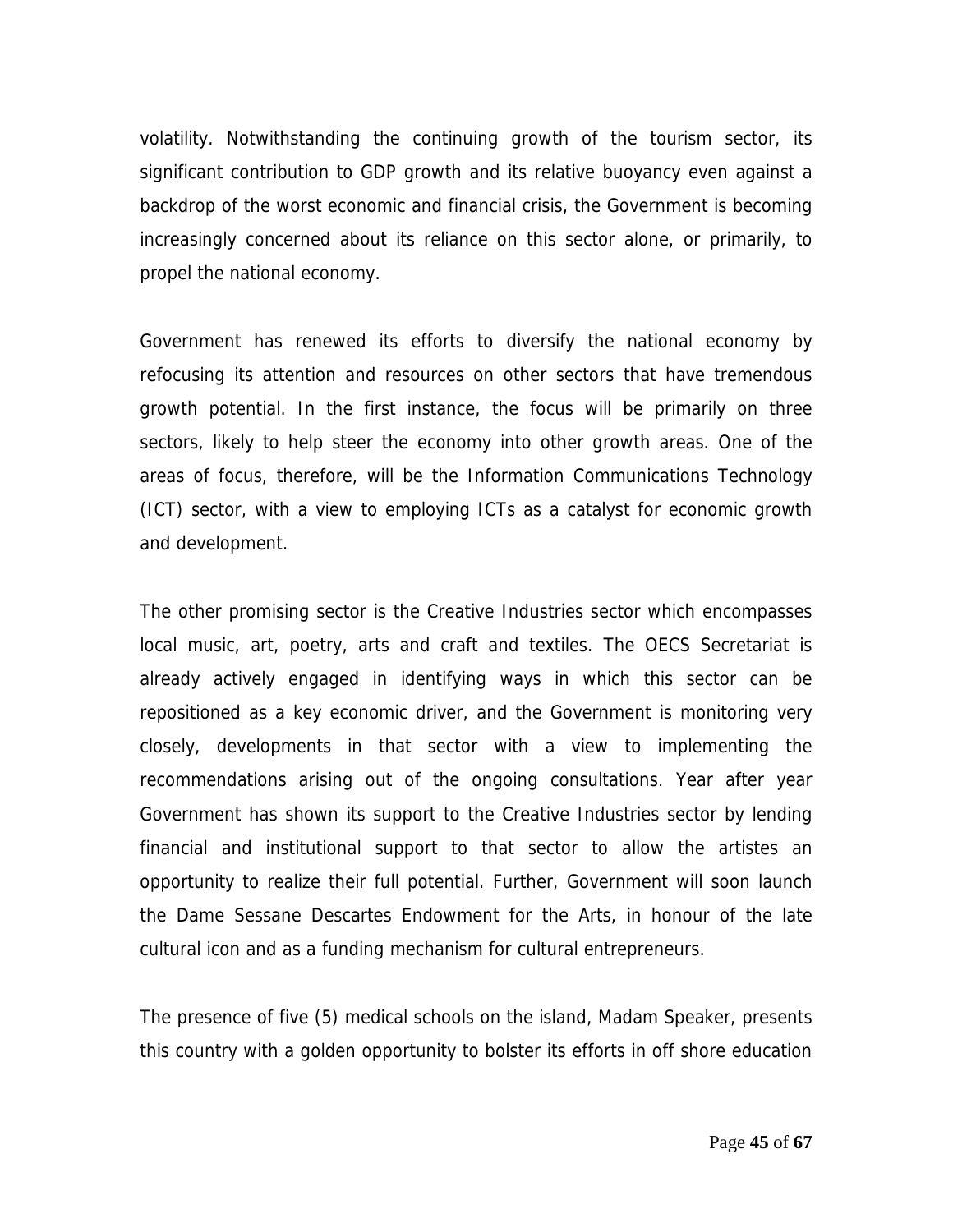and in health tourism. Efforts are afoot to provide these schools with the necessary institutional support so as to position them to attract more international students and to expand their service offering. Saint Lucia can very easily replicate the success stories of St. George's University in Grenada and Ross University in Dominica and St. Kitts and Nevis.

It is estimated that each medical student brings to our shores an average of US\$18,000.00 per annum. It would augur well for our economy to attract more students to Saint Lucia with the obvious downstream economic benefits and earnings to be derived from apartment rentals, car rentals, the provision of other services such as food and educational supplies, general upkeep and not to mention the income generated when their friends and family visit our island.

Therefore, the Government will establish an "Economic Diversification Project" within the Ministry of Finance Economic Affairs and National Development. The Economic Diversification Project has three key pillars:

- 1. Information and Communications Technologies (ICTs) for Development
- 2. Creative Industries
- 3. Offshore Medical Schools and Health Tourism

These pillars/sectors have been identified as potential catalysts for engineering growth in the non-tourism and agriculture sectors.

A total amount of EC\$5 million, over the next three years has been allocated for the Economic Diversification Project.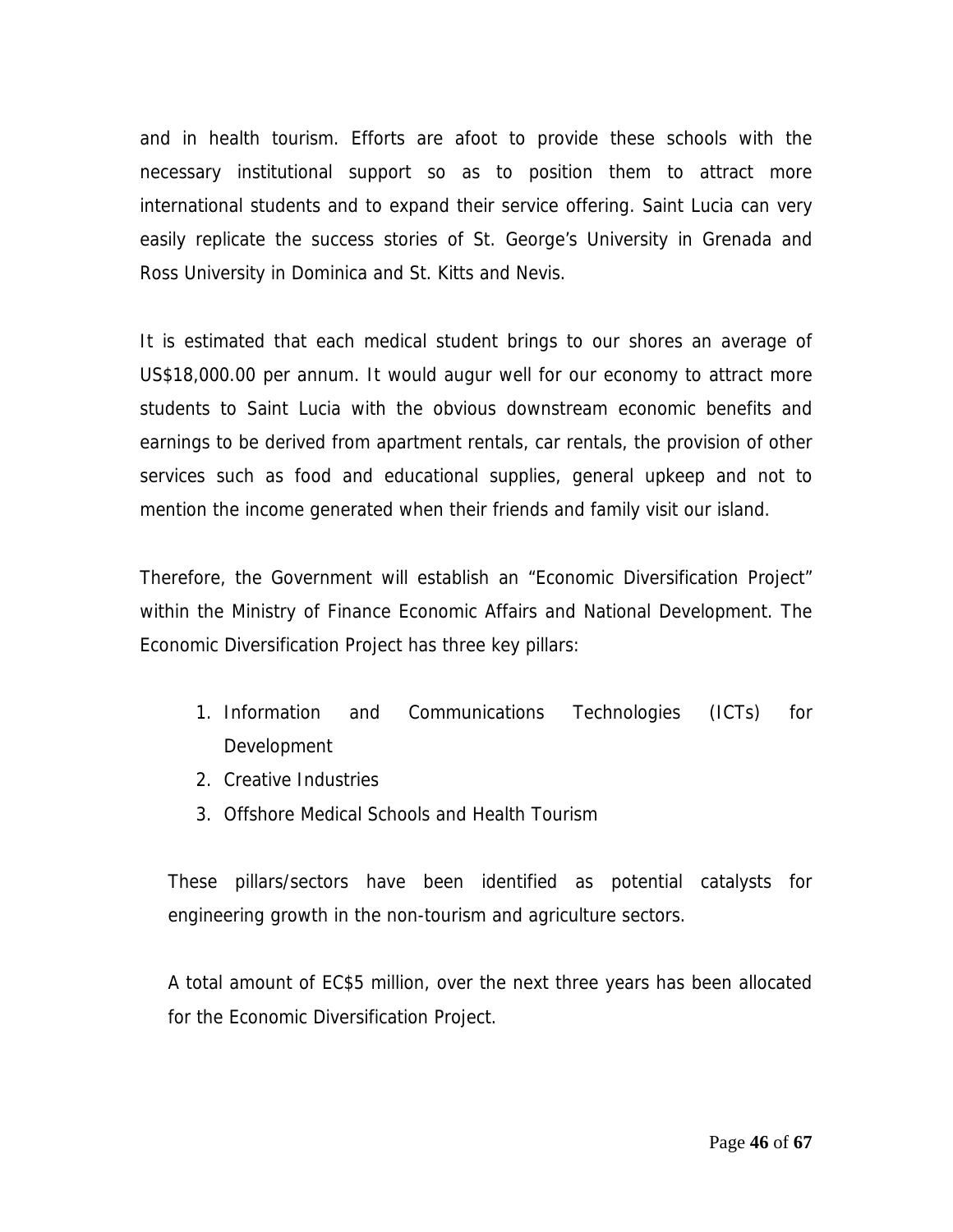**9.6 National Competitiveness and Productivity Council (NCPC)** The Government of Saint Lucia has long recognized that issues of low productivity have retarded the potential for national economic growth and development. Last year the Government initiated the process of establishing a National Competitiveness and Productivity Council (NCPC). The objective of the NCPC is to harmonize the efforts of workers, employers and the government, in order to facilitate the process of attaining productivity growth and improved national competitiveness.

The Cabinet, this year, approved the composition of a Steering Committee to oversee the establishment of the NCPC. The Steering Committee was conceptualized from the understanding that productivity, international competitiveness and improved quality of life can best be achieved by consensus and broad participation. Hence, the strong support for tripartite/ multipartite participation in the governance process. The broad objective of the Steering Committee is to promote the development of a national productivity and competitiveness culture in Saint Lucia.

The National Competitiveness and Productivity Council will be charged with

- 1. Sensitizing the public on the importance and relevance of productivity and how it relates to national competitiveness.
- 2. Promoting and monitoring all aspects of productivity growth.
- 3. Promoting and sharing success stories of improved labour/management relations.

Already, the Government of Saint Lucia has secured grant funding from the Inter-American Development Bank (IADB) to the tune of US\$500,000.00 for this initiative.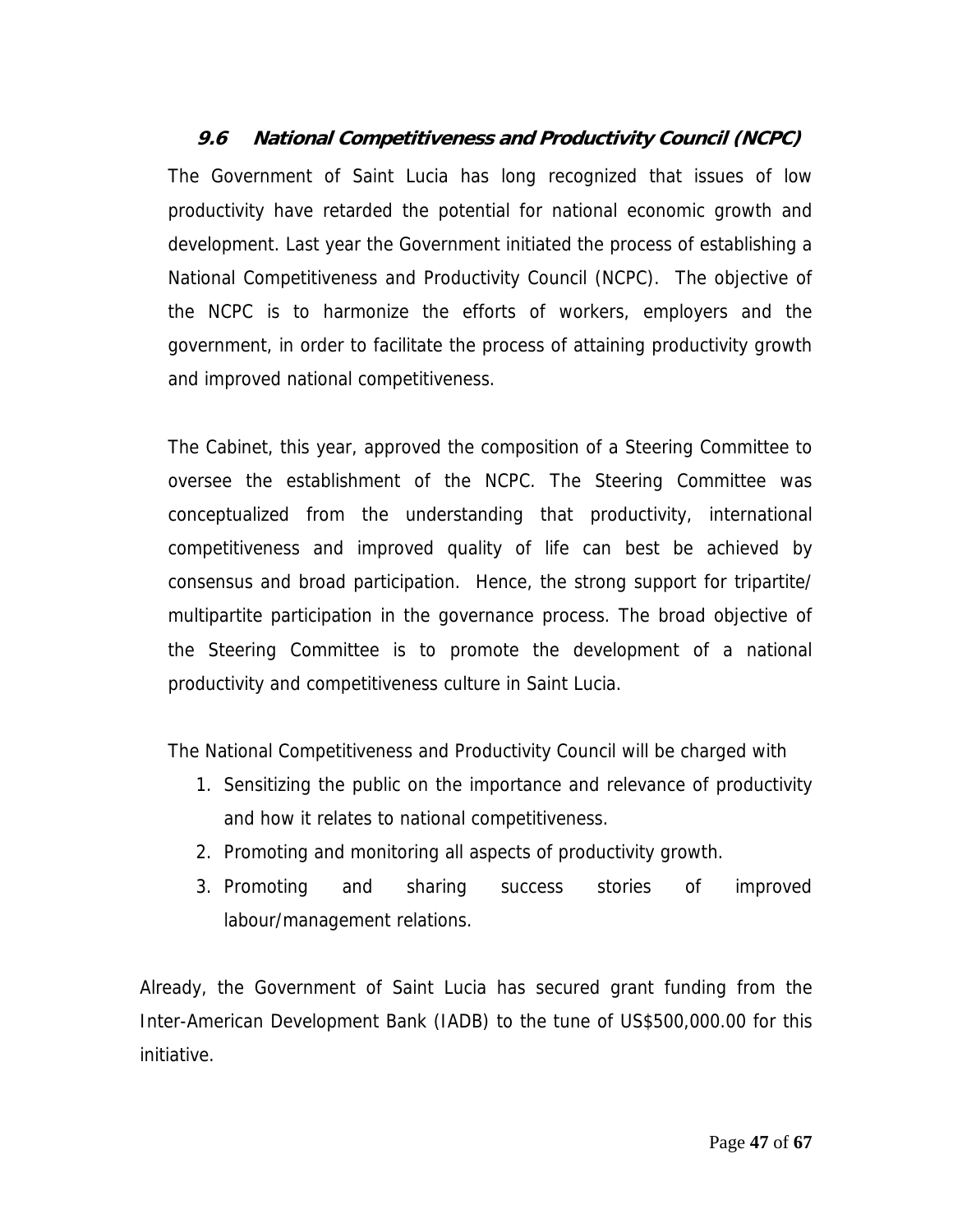## **9.7 Constituency Development Programme**

Madam Speaker, this Government is pleased with the implementation of the Constituency Development Programme (CDP), especially in the aftermath of Hurricane Tomas. In the first cycle of the programme, which commenced in February 2011, a total of forty (40) projects have been executed generating over two hundred (200) jobs throughout the country. The second cycle which is due to begin shortly, will see the implementation of a further sixteen projects and promises to create even more jobs in the first half of this year. The CDP has gone a long way in engendering a new spirit of collaboration and generating social and economic development at the constituency level. Hence, the Government has felt it necessary to double the allocation in this year's budget, to EC\$10 million to facilitate and even more active programme of constituency development .

# **9.8 Climate Change, Sustainable Development and the Environment**

In a small island developing state such as ours, issues relating to the environment especially with respect to environmental resources cannot be overlooked. The very product that we market as our tourism product is our environmental resource. In addition these same environmental resources, impact the livelihoods of our people in areas such as water resources, forestry & biodiversity, coastal resources, land resources, just to name a few. As well our productive sectors such as manufacturing, tourism, construction can also impact on the environment adversely leading to pollution concerns.

Government is committed to sound environmental management through the protection and wise use of resources, as well as through the restoration of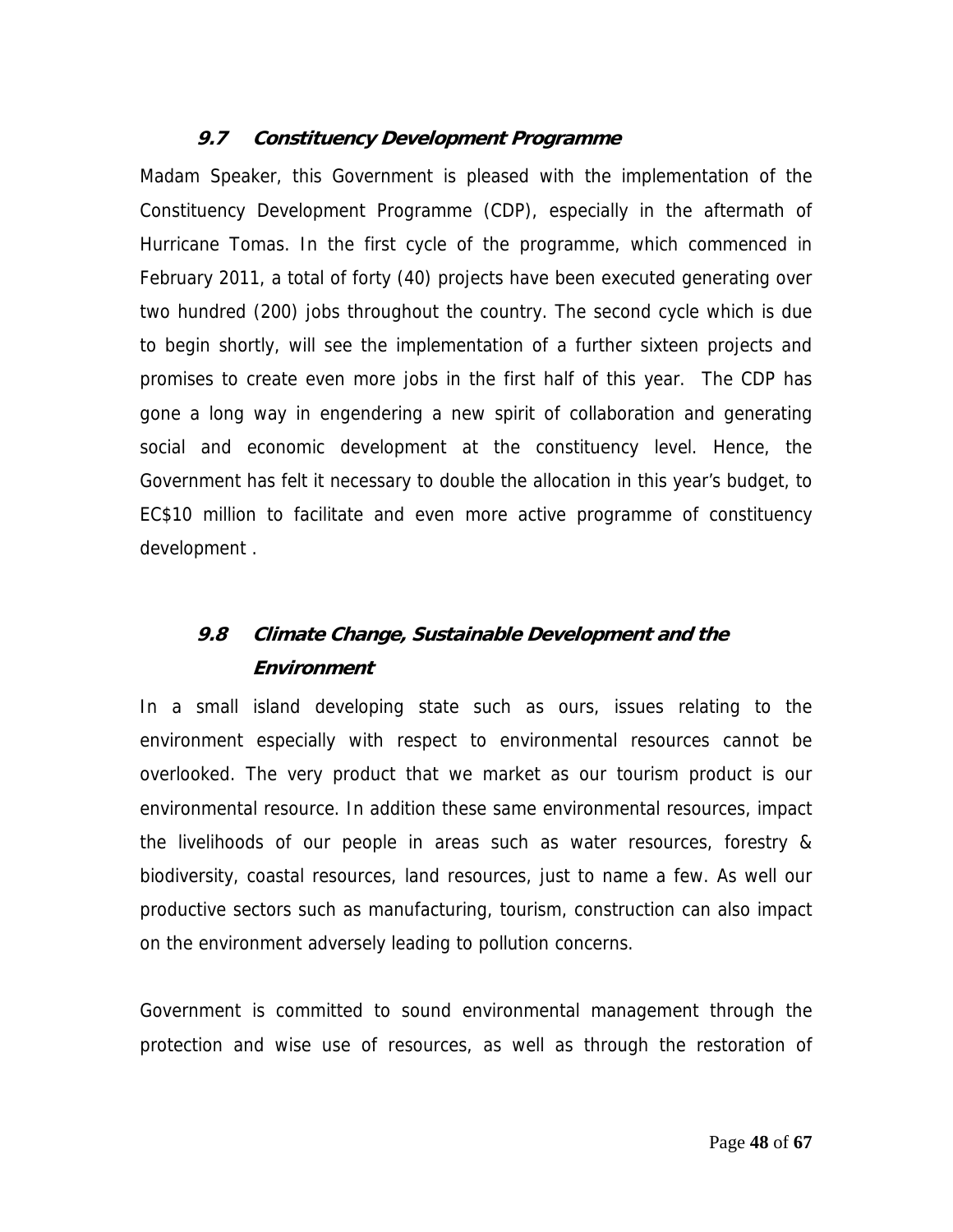degraded ecosystems. Madam Speaker, the impact of Hurricane Tomas, and the drought earlier in the year, underscored this country's vulnerability to extreme weather events; events which are expected to become more severe as a result of climate change.

It is, therefore, incumbent on Government and other stakeholders, including the general public, to take all possible measures to increase our resilience to such events. In this regard, Madam Speaker, I am pleased to report on a number of environmental initiatives which include:

- 1. Commissioning of the National Environmental Commission (NEC).
- 2. A Special Programme on Adaptation to Climate Change (SPACC).
- 3. A Pilot Programme for Climate Resilience (PPCR). This aims to develop a Strategic Programme for Climate Resilience which will result in a project totaling US\$5 million.
- 4. The establishment of an inter-sectoral Castries Sewerage Management Committee to guide the approach to the management of sewerage with Castries.
- 5. The establishment of National Recreational Water Quality Standards.

Through the Global Environment Facility (GEF) projects are expected to be implemented totaling approximately US\$5 million.

This Government remains committed to policy solutions that ensure climate resilience and as a result sustainable development.

# **9.9 Energy Security and Sustainability**

Over the last several decades, Madam Speaker, we have become increasingly dependent on fossil fuels to drive our manufacturing, tourism, agricultural and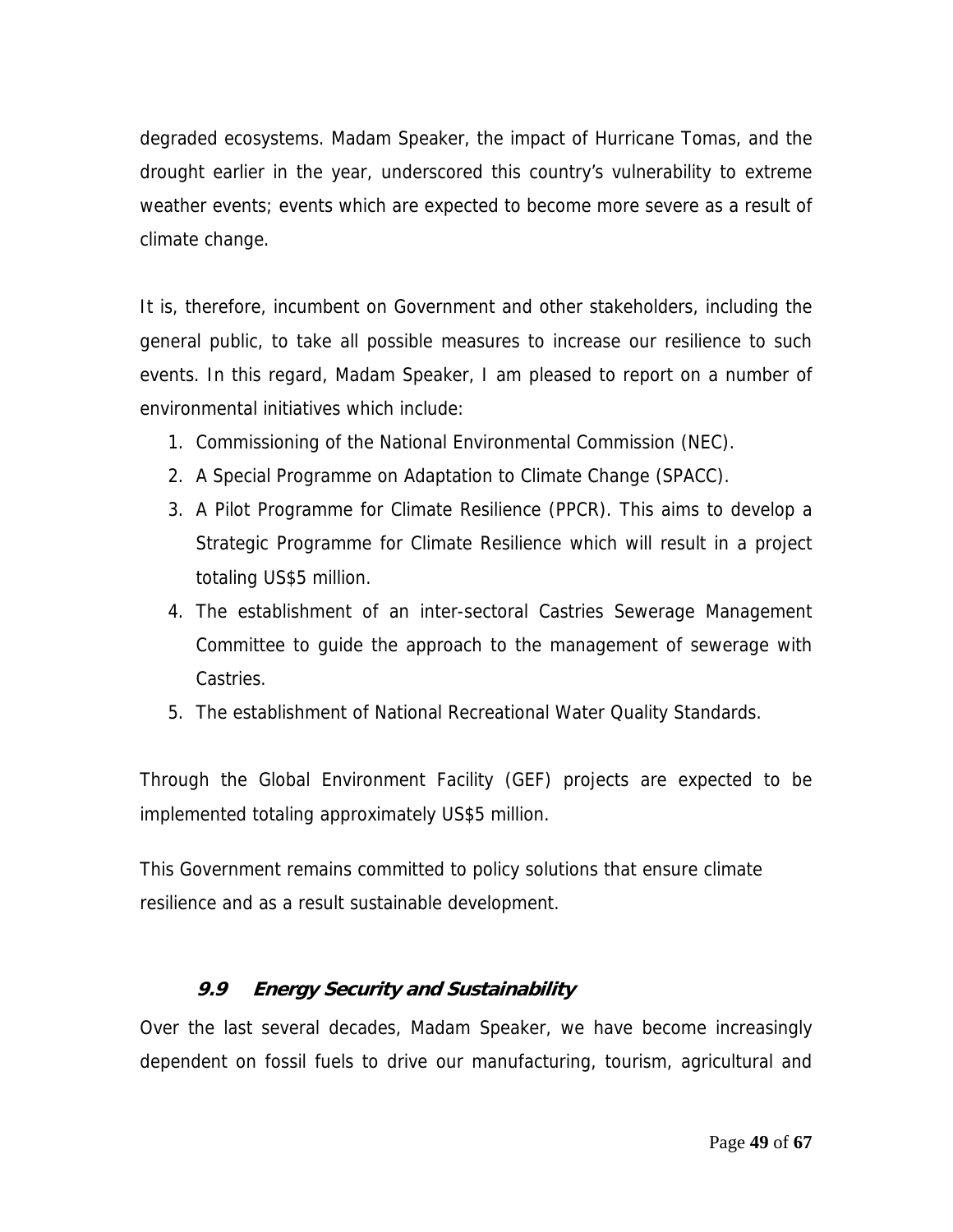other sectors. This dependence has come at significant economic and environmental costs. With oil prices currently approaching record highs, pushed upwards by global demand and conflict in major oil-producing regions, and increasing concerns about the environment due consideration must be given to more judicious energy use and greener alternative forms of energy.

Last year, Madam Speaker, Cabinet approved the long-awaited National Energy Policy. This policy, developed after extensive stakeholder consultation, outlines our thinking on the move towards energy sustainability in the electricity and transport sectors, among others. It elaborates the way forward with respect to renewable energy technologies and their contribution to the national energy portfolio. In this new fiscal year, steps will be taken to begin to implement the National Energy Policy in earnest.

The Ministry of Physical Development and the Environment through its Sustainable Development and Environment Section, implemented a Technical Assistance programme for the Energy Sector under Special Framework of Assistance (SFA) 2006. This program, which ended in September 2010, sought to develop a sustainable energy strategy for Saint Lucia; outlined a blueprint for the regulation of the Electricity Sector; and prepared drafting instructions for the update of the Electricity Supply Act, based on the National Energy Policy.

Madam Speaker, for some years now, I have spoken on the planned development of a wind farm. While this farm is still not a reality, LUCELEC is making progress in resolving the land acquisition issues that have impeded progress in this regard. In this fiscal year, Government will redouble its efforts to advance this initiative in order to make a significant dent in the national fuel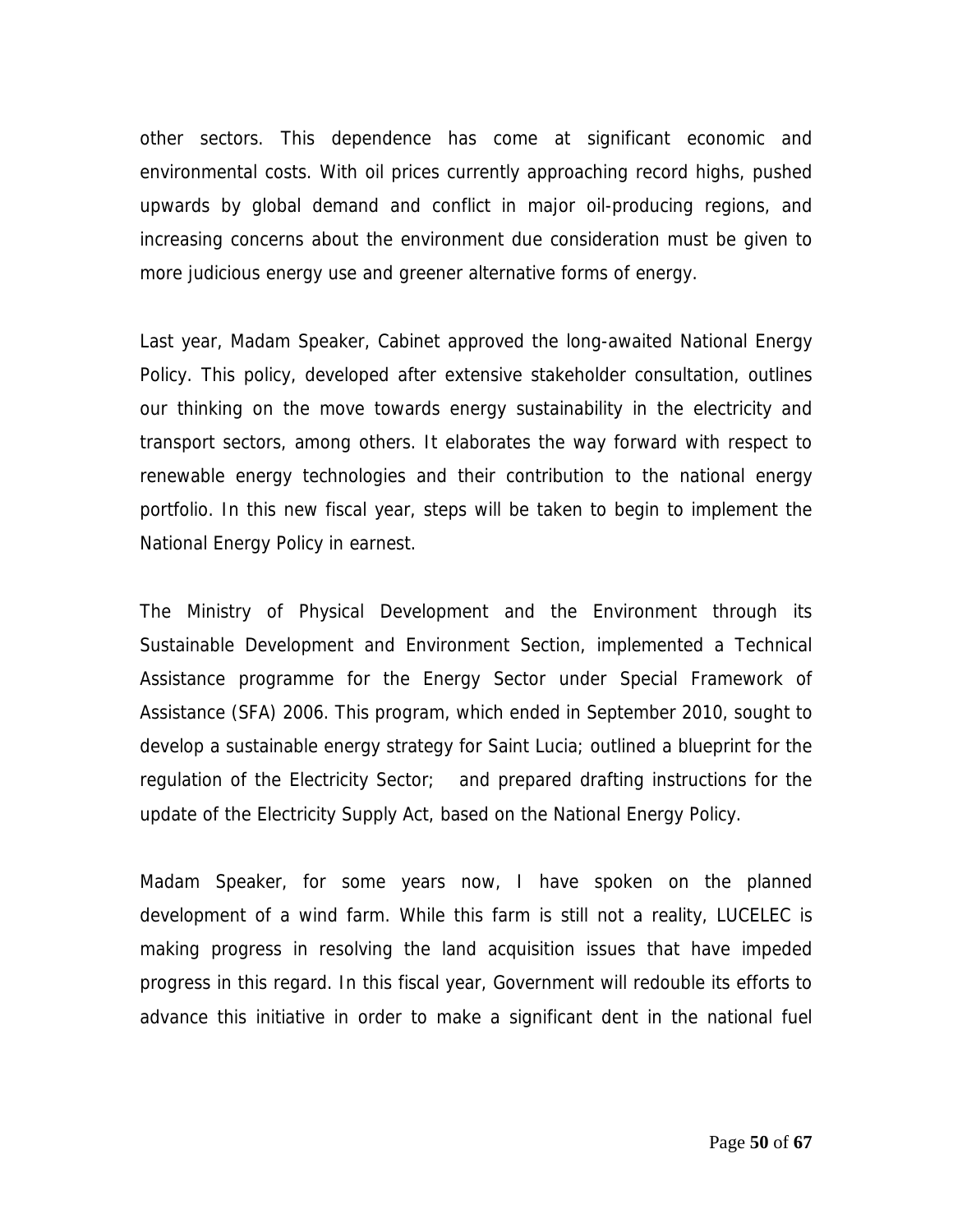import bill, to enhance national energy security and to achieve improved environmental quality.

Madam Speaker, over the last few years, many homeowners have installed solar water heaters in an effort to reduce their use of electricity for heating. However, there remains significant scope for growth in the use of solar water heaters. Therefore, Madam Speaker, in this financial year, we shall reinstate indefinitely the personal income tax rebate whereby a homeowner will be able to claim for expenditure on a solar water heating system.

# **9.10 Development and Guidance Centre for Children with Special Needs**

Madam Speaker, I now move to an area that has to do with our children. Children with special needs, unfortunately, have not benefitted from the level of care and attention that their physical or psychological conditions require. This Government, Madam Speaker, is sensitive to the emotional and financial toll that this can take on families and care givers. For too long, they have had to rely on the benevolence of the private sector with little or no government support. This Government Madam Speaker is about to change this.

Early identification and intervention for disabilities is essential if children are to realize their fullest potential and become fully active and productive citizens. Sub-optimal care causes further damage and disability, lessening any employment or income potential, increasing the psychological and financial burden on families and by extension, on the state.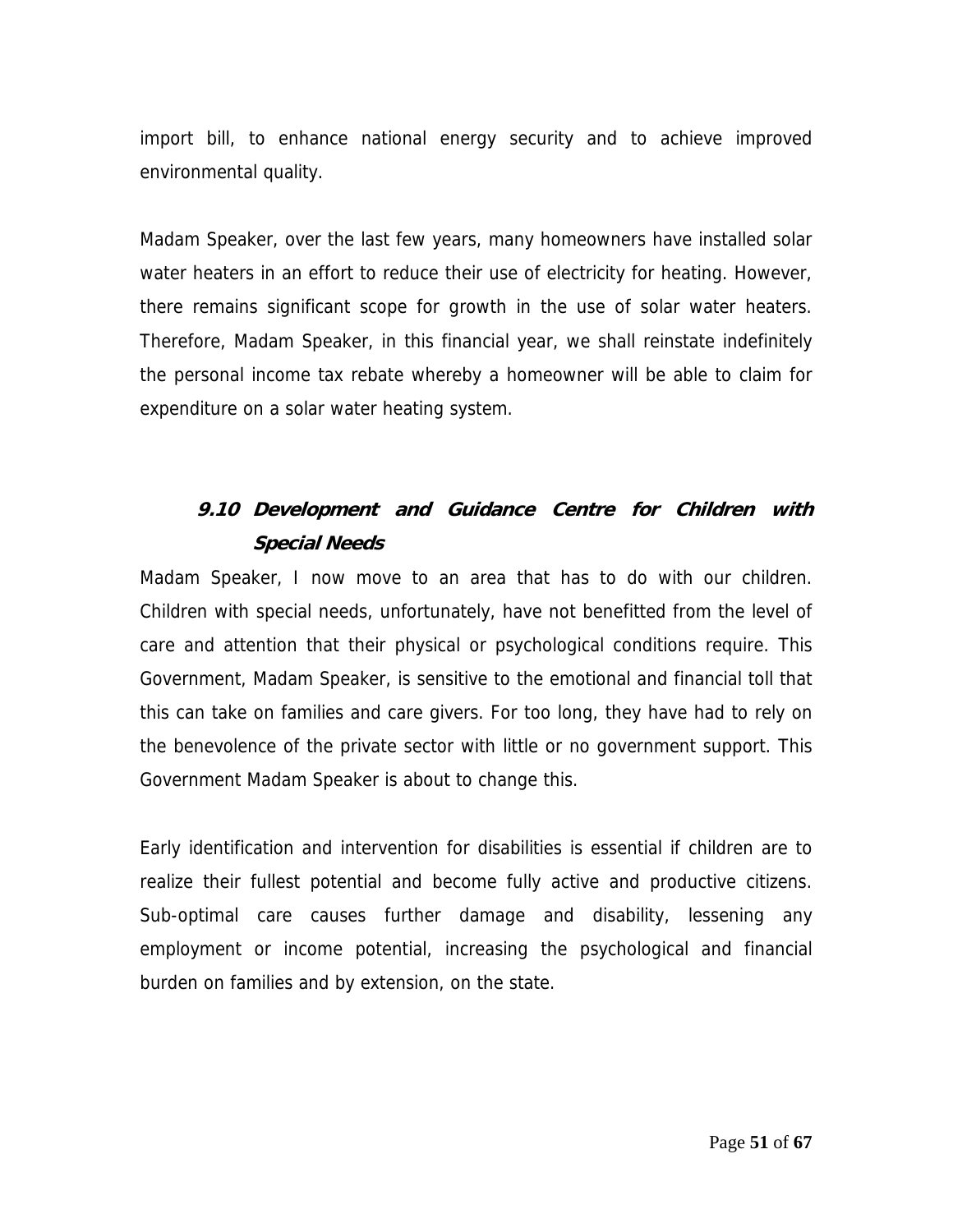It is now time for a comprehensive Developmental Paediatrics program. This programme should ideally be housed in a specialized development center; headed by a Consultant Pediatrician who supervises a team of professionals (Speech & Language therapists, Physiotherapists, Occupational therapists, Educational Psychologists, Social workers, Guidance counselors), and who liaise with other Medical and nursing staff, Community-based Rehabilitation officers, Teachers or Day care staff, parents and families, with the Ministry of Education's Special Education Division and schools, with other government agencies, nongovernmental agencies and overseas donors; and which can coordinate the Developmental Pediatric activities, training and resources of all these professionals and agencies.

The Child Development and Guidance Centre, at La Pansee has been operating since 1998. The Centre is a non-profit Organization; their mission is to provide early health care intervention to children with developmental delays and disabilities, in order to assist them in developing to their fullest potential.

Currently, the CDGC is the *only* agency in Saint Lucia with the capacity to offer comprehensive assessment and diagnosis of developmental delays and disabilities in children; an individualized intervention programme for each child; monitoring within their school or community; as well as training of staff and parents, and is currently the sole provider of Speech & Language therapy and Occupational therapy in Saint Lucia. To date some 770 children have received a comprehensive assessment and more than 300 are currently awaiting therapy. Presently, the Center is entirely dependent on donations from parents, local private sector donors, foreign donors and volunteer therapists.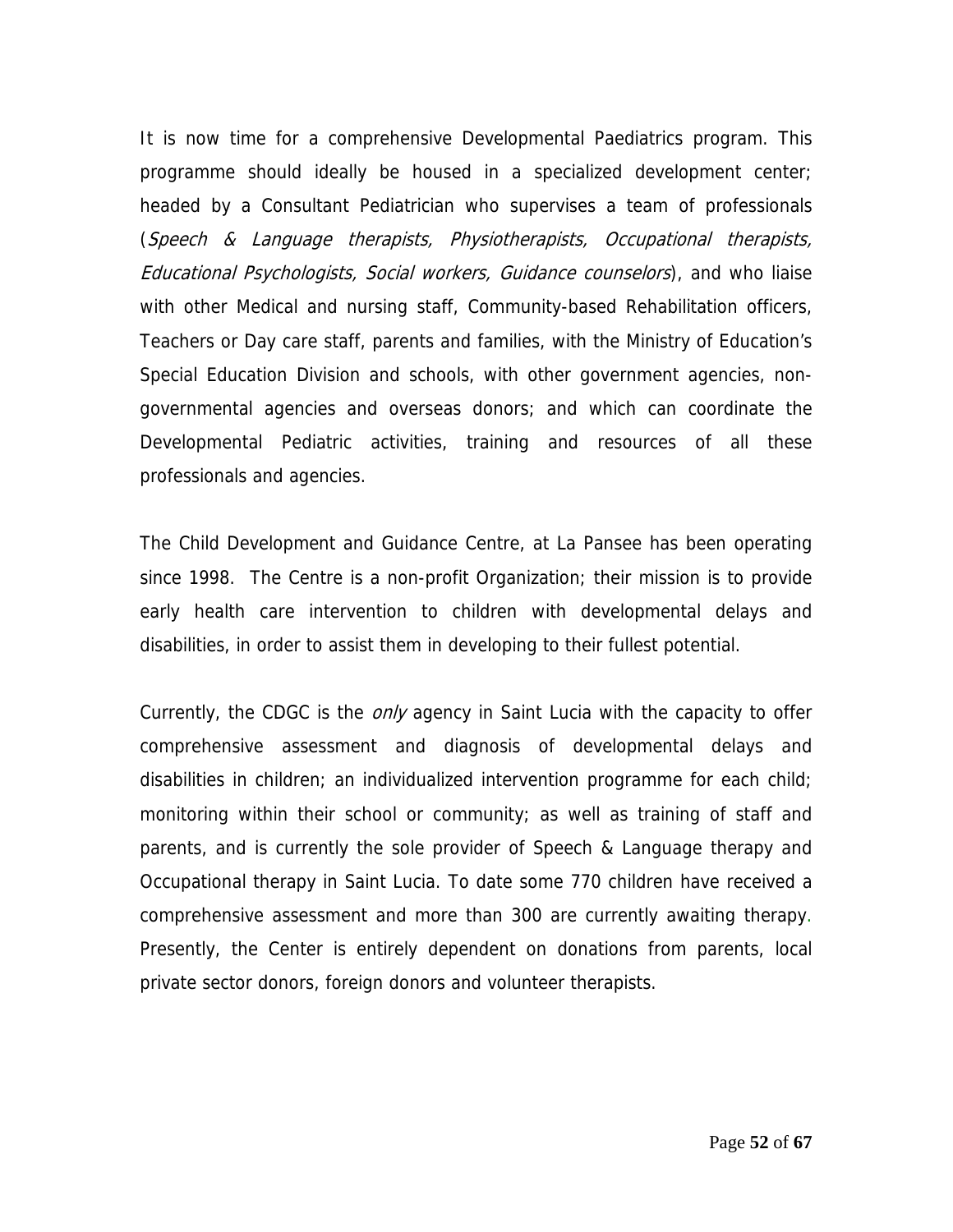The children seen are diagnosed with Cerebral Palsy, Autism, Language Delay, Language Disorder, Down's Syndrome and other genetic syndromes, Developmental Delay, Learning Difficulties, Selective Mutism, Epilepsy, Hearing Impairment, Emotional and Behavioural issues, Central Coordination Disorder, Speech Delay and Speech Disorder.

Madam Speaker, I am pleased to announce that beginning this financial year Government will provide financial support on a sustained basis to allow for sustainiability of the centre and for the expansion of its paediatric services.

#### **10.0 Fiscal Operations 2011-2012**

#### **10.1 Fiscal Strategy**

At this stage, Madam Speaker, allow me to turn to the fiscal operations 2011/2012, commencing with the fiscal strategy.

The fiscal objectives this year are related to the economic imperatives dictated by recent natural and economic events and by our medium to long term plans.

We will, once again, balance the recurrent budget and will provide substantial capital resources for the reconstruction effort, ensuring that appropriate amounts are devoted to economic and social programmes. Special programmes and measures for the Justice Sector will support our crime fighting efforts.

In respect of the recurrent aspect of the fiscal accounts, the main focus of the expenditure policies will be on containment and improving efficiency. As a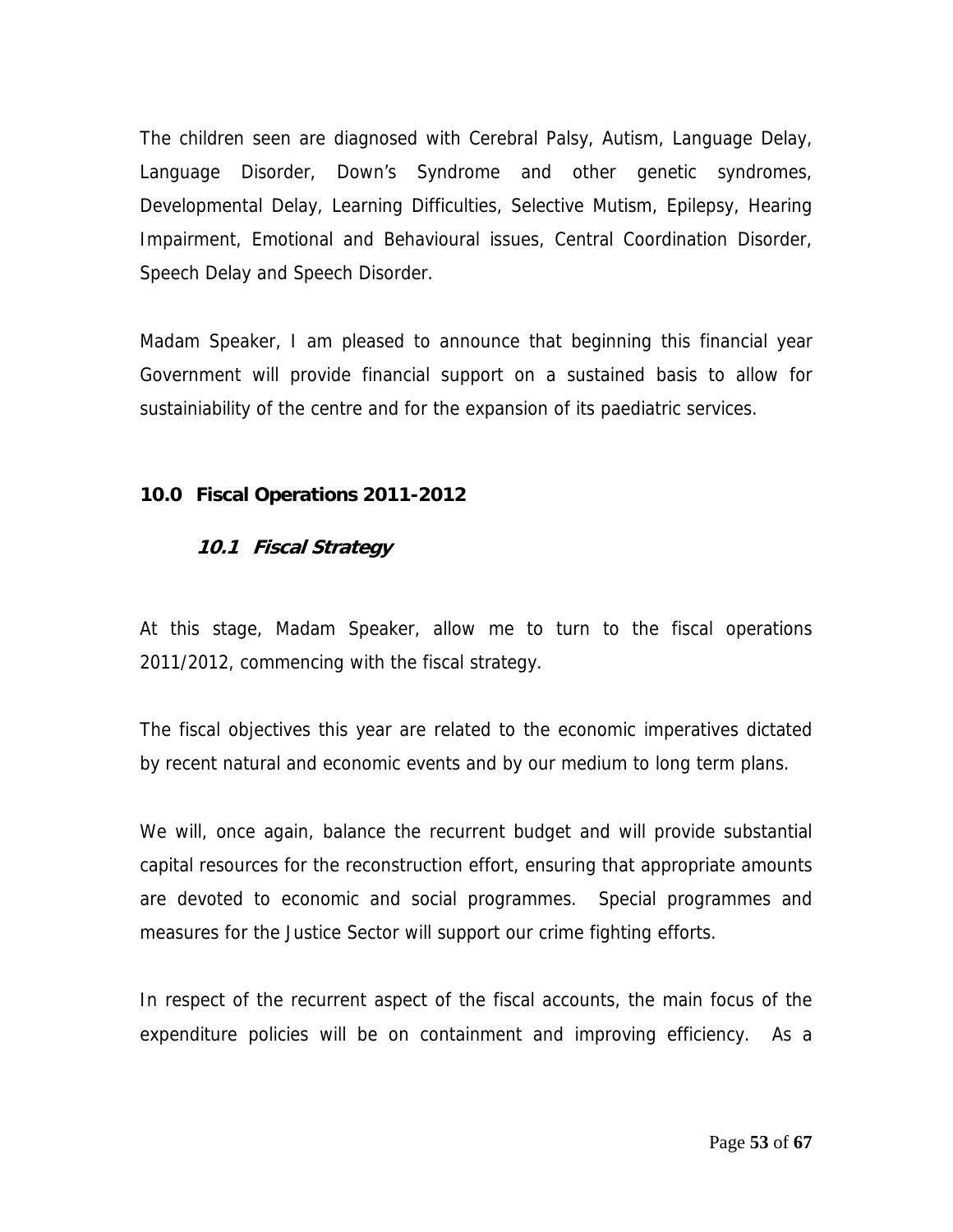matter of policy, only a few new tax measures will be introduced to address specific issues. I believe the people must be given every opportunity to recover from the ravages of Hurricane Tomas and the economic crisis, by contributing to their own welfare with the help of Government.

In that regard and in view of the upward pressure on food prices internationally, it is also the policy of the Government to maintain for the time being, the current pricing framework for the essential food items, flour, sugar and rice. Their retail prices are below market prices, reflecting a significant subsidy provided by the Government.

The economy returned to healthy growth last year and we are projecting further growth of 4.5 percent in 2011. Growth is one of the essential requirements (though it is not sufficient by itself), for reducing unemployment and bringing about development.

The measurement of the ratio of debt to GDP at the end of 2010 is now more accurate since the completion of the GDP rebasing project and it now stands at 64.8 percent, just four percentage points short of the prudential target of 60 percent to which we must adjust by 2020. We remain committed to achieving the debt target and our fiscal strategy is intended to keep us on course.

The effects of increasing world commodity prices, particularly the prices of food, as well as the effects of demand conditions as the global recovery intensifies, are expected to have a higher inflationary impact compared to the last two years. The Government's objectives and strategic approach are intended to mitigate any inflationary pressures that may emerge.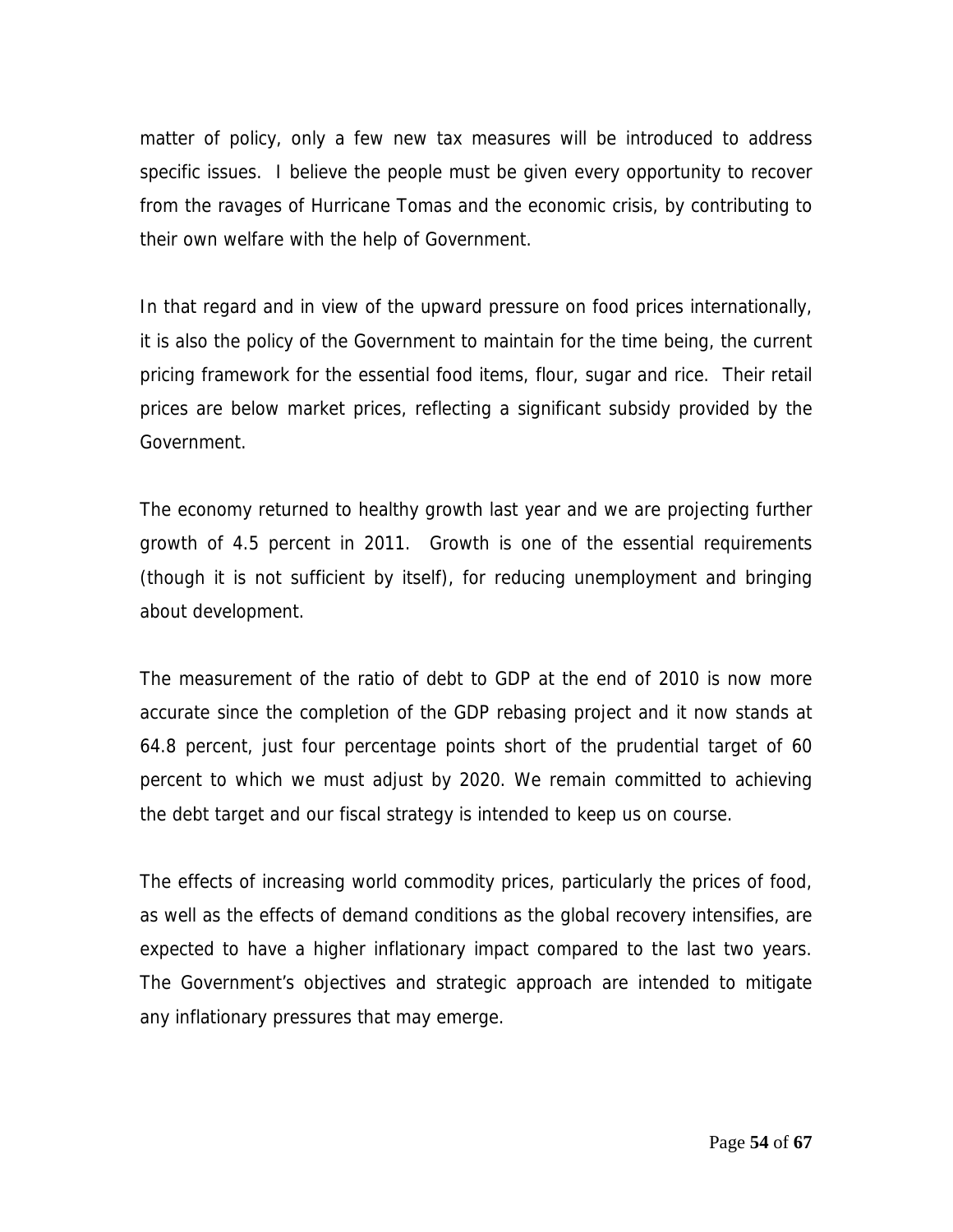#### **10.1.1 Response to Rising Fuel Prices**

Madam Speaker, permit me to address an area of critical concern. Government is cognizant of the growing public concern about the impact of rising fuel prices. Over the last few weeks there have been calls for Government to respond. But Madam Speaker, while Government has heard the concerns of the public, fuel prices are determined by global market forces outside of Saint Lucia, over which we have no control.

The question, therefore, arises, who should absorb the increase in fuel prices? Should it be Government, which essentially translates to every tax payer in this country, or should it be the consumers of fuel? This is a dilemma that confronts all non-oil producing countries, and Saint Lucia is no exception.

Madam Speaker, there are no easy solutions. Any policy decision made by the Government has implications; whether it is translated to reductions in revenue, increases in expenditure, higher public debt or distortions in prices. Placing a cap on fuel prices, given the escalating import prices, would result in a dismantling of the pass-through mechanism and expose Government to indeterminate losses of revenue. Significantly lower revenue could result in Government cutting its expenditure and/or having to increase borrowing to finance the deficit.

Government can ill afford significant reductions in revenue at this time, given the tremendous pressures in providing resources to fight crime, rebuild the battered infrastructure after Hurricane Tomas, provide the social safety nets necessary for the poor and vulnerable and strengthen provisions, in particular, areas such as healthcare. Indeed, Madam Speaker, Government's revenue supports subsidies in other areas, for instance prices of basic commodities in Saint Lucia, such as rice, sugar and flour, which are the lowest in the ECCU and possibly in the wider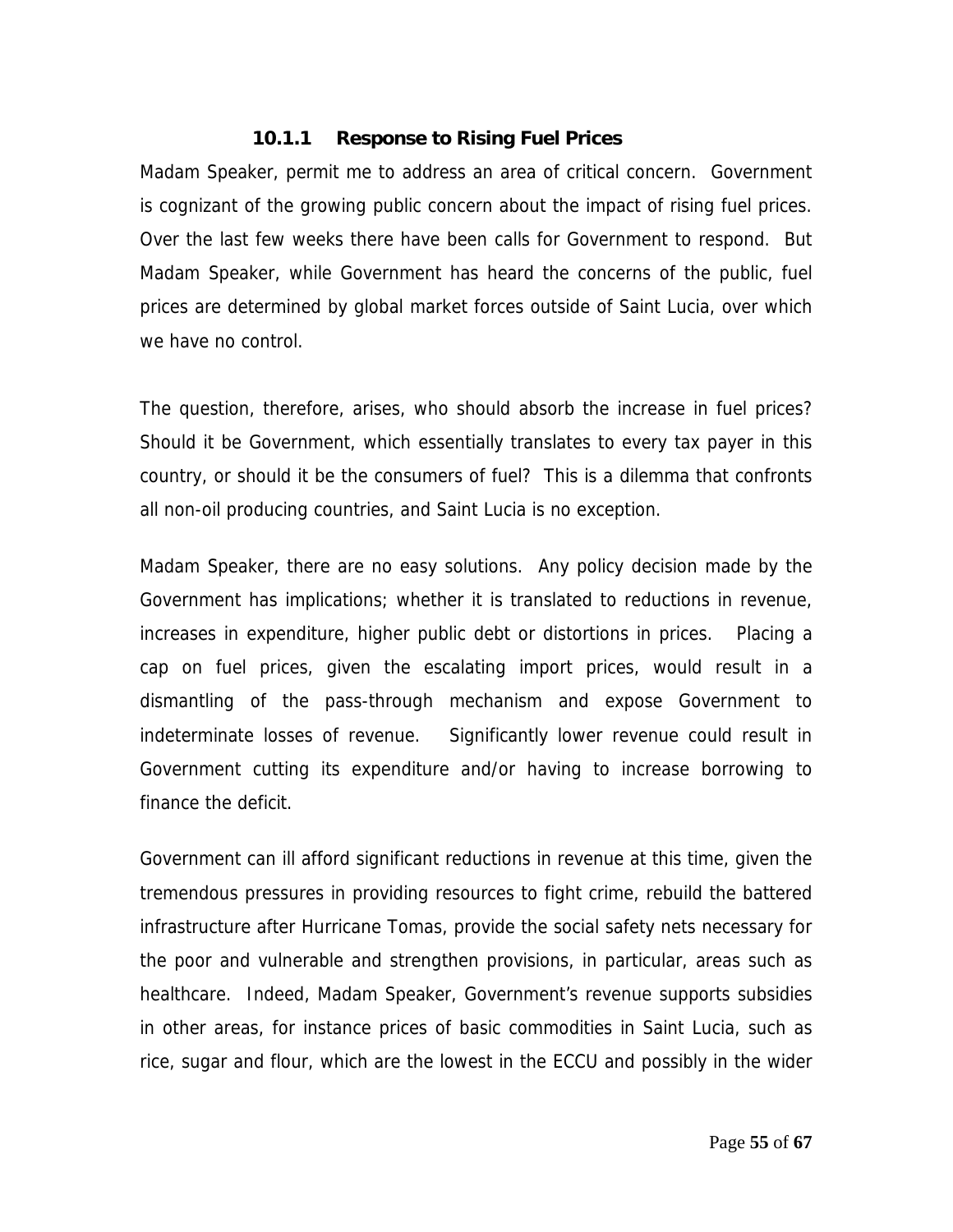region. The current price regime for these commodities is based on 1984 prices. Additionally, Government cross-subsidizes the 20lb cooking gas cylinder in the amount of \$10.00. Without this subsidy the market price to the consumer would be \$53.16, instead of the current price of \$43.16. Clearly, Madam Speaker, there are no easy options and Government has a responsibility to make decisions that are in the best interest of the entire country.

No country in the world is immune from the effects of rising oil prices and Saint Lucia is not alone in dealing with this challenge. In fact, currently no country in the Eastern Caribbean has taken any policy decision to cushion the impact of rising fuel prices on consumers. Antigua and Barbuda, the only OECS country that has not implemented the fuel pass-through system, increased the retail price of gasoline on March 17, 2011. All the other countries have recently adjusted their prices in keeping with higher price of imported fuel.

Notwithstanding the limited fiscal space available to Government at this time, we have heard the cries for Government's intervention to cushion the effects of higher fuel prices. I, therefore, wish to announce that Government will further subsidize the 20-pound cylinder of cooking gas by an additional \$5.00. in other words, whatever the market price of cooking gas, Government will reduce the cost to the consumers by \$15.00, instead of \$10.00. For example, if the market price were to remain at \$53.16, on the next adjustment date of May  $9<sup>th</sup>$  2011, the effect of the additional subsidy would mean a reduction of the price to the consumer, to \$38.16. Without this additional subsidy the consumer would have paid \$43.16. This measure, Madam Speaker, will be reviewed after the 3-month period.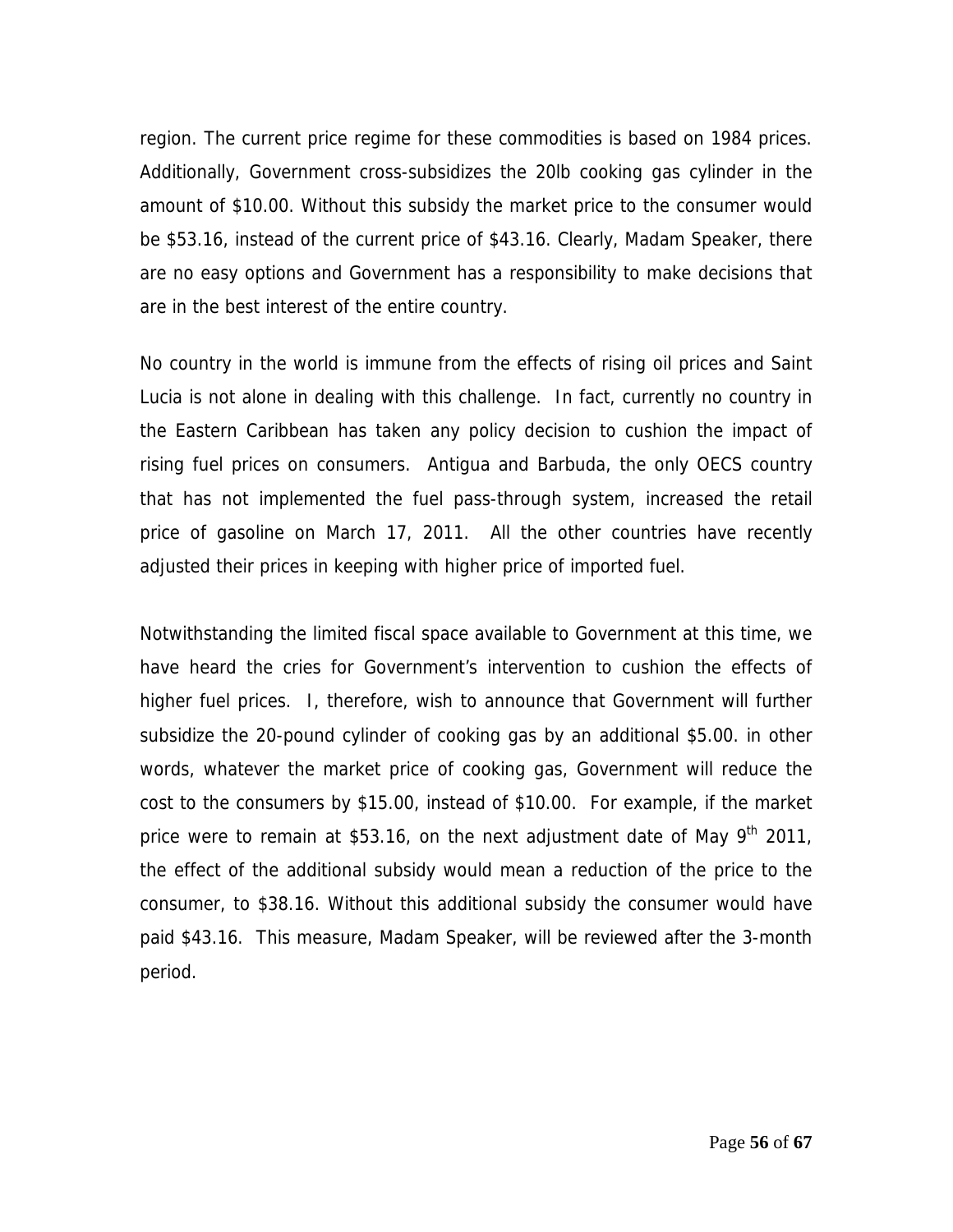Given that a large cross section of our population makes use of public transportation, and the concerns of the service providers in that sector, Government will be meeting with mini bus operators, very shortly, to determine how best to address their concerns.

While Government is willing to do its part to share in the burden of rising fuel prices, consumers are urged to be a lot more judicious in their use of fuel. There are several ways in which persons can reduce their consumption of fuel, such as carpooling, reducing the speed of travel, minimizing the use of air conditioning and as much as possible, driving only when it is absolutely necessary.

#### **10.1.2 Tax Reform - Value Added Tax**

Madam Speaker, in 2003, well before this Administration assumed office, the Monetary Council of the ECCB, which comprises the Finance Ministers of its member states, including Saint Lucia, took a decision to implement Value Added Tax (VAT) throughout the region as part of a wider regional tax reform initiative. The decision was based on the recommendations of an ECCB-appointed Tax Reform Commission.

Madam Speaker, VAT has been implemented throughout the ECCU and the CARICOM region, with the exception of the British dependencies. In the ECCU countries such as Antigua & Barbuda, St. Vincent and the Grenadines, Dominica and Grenada have already implemented the VAT, with St. Kitts being the most recent addition to that list. Even in the wider Caribbean region, countries like Barbados, Trinidad & Tobago and Jamaica have VAT as part of their tax systems. Saint Lucia is, therefore, one of the last remaining countries of the Eastern Caribbean Currency Union (ECCU) that has not yet adopted the VAT. I wish to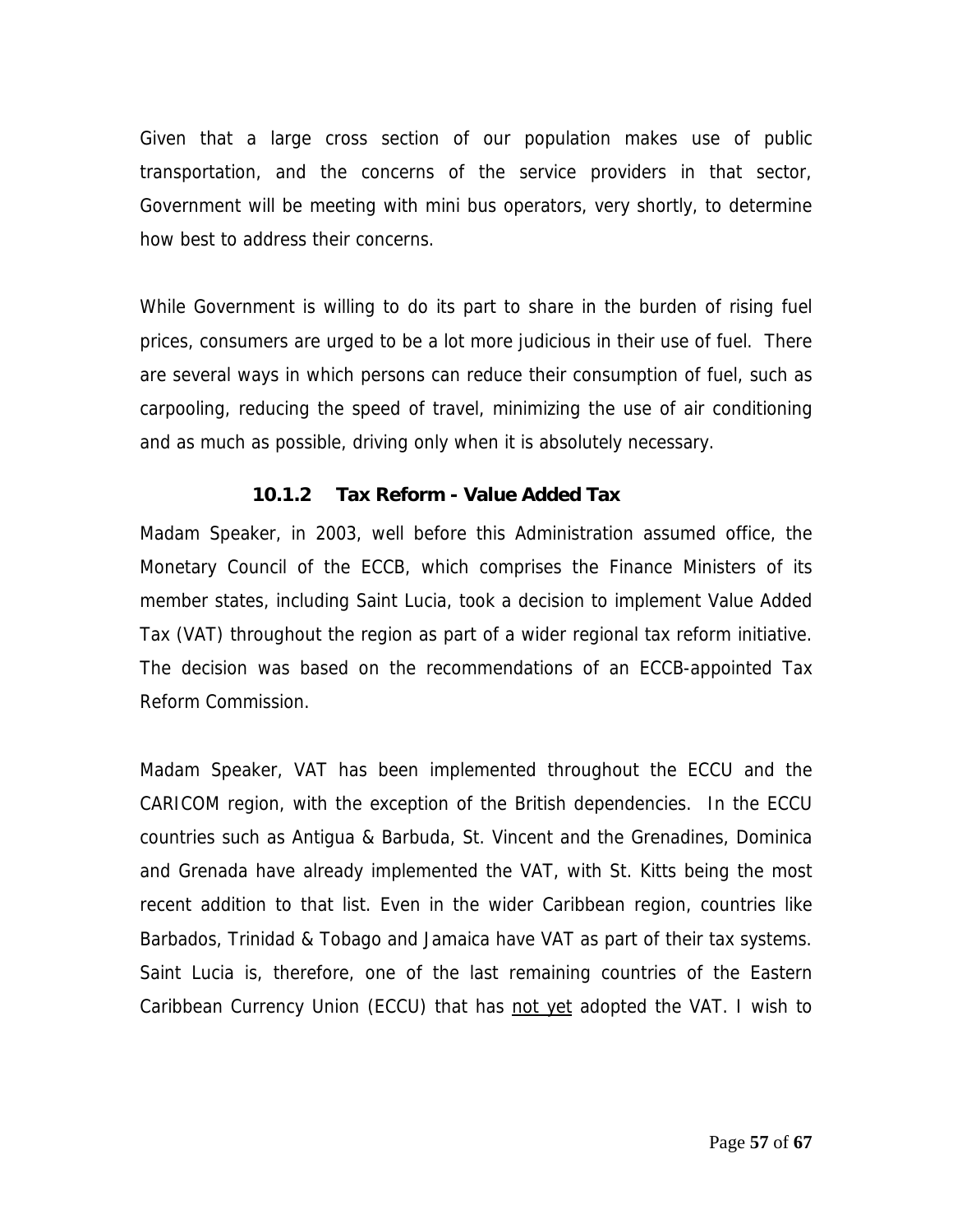reaffirm the commitment of this Government to its implementation by April 2012, mindful of the socio-economic responsibilities of Government.

Madam Speaker, VAT is designed to streamline the tax system and is not intended to be an additional tax. It will make tax administration more efficient by eliminating nuisance taxes.

The Government has taken every care, by instituting appropriate safeguards, to ensure that the VAT will not unduly affect the poor. The Government will continue to engage stakeholders including the Opposition, in the period leading to the implementation of the VAT.

Madam Speaker, I am heartened to note that even the more skeptical among us have come to appreciate the merit of pursuing the introduction of VAT. In fact, only this week the Leader of the Opposition publicly alluded to the inevitability of implementing such a tax in Saint Lucia, as has been done in the rest of the region. Indeed, Madam Speaker, there is a general consensus and understanding that it is incumbent upon any administration charged with the fiscal management of this country, to proceed with the implementation of VAT as part of wider tax reform.

#### **10.2 Fiscal Operations**

Madam Speaker, the total planned budgetary expenditure is one billion, three hundred and thirty-seven million, eight hundred and seven thousand, three hundred dollars (\$1,337,807,300). This represents an increase of 10.5 percent over the planned expenditure for 2010-2011. It consists of the following: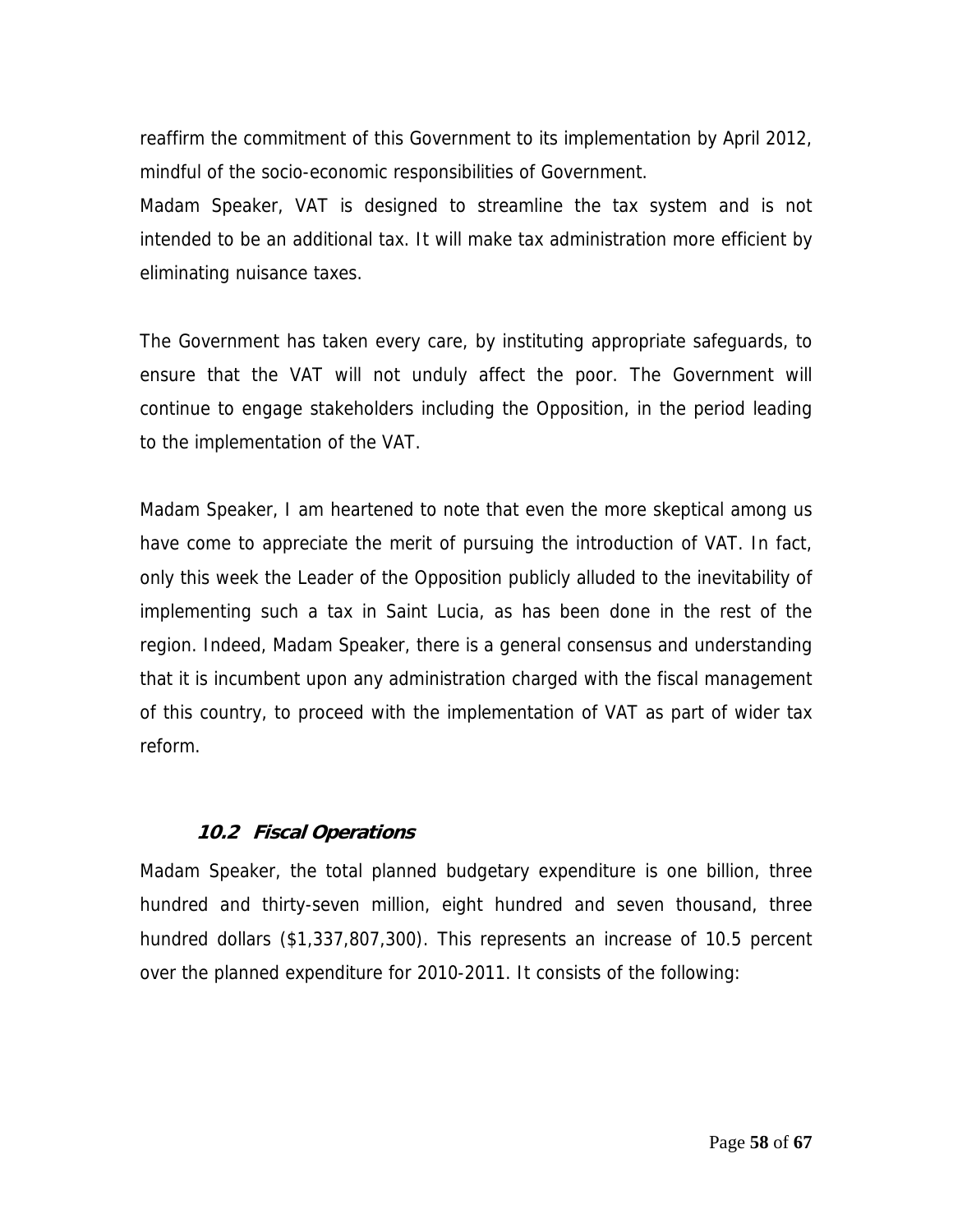- 1. Recurrent expenditure of \$895,382,000. This represents a 6.5 percent increase over the approved expenditure for 2010/2011 of which 11 percent comprises debt principal payments and sinking fund contributions, 8.3 percent higher than the approved estimates for 2010/2011.
- 2. Capital expenditure of \$442,425,300 representing an increase of 20.7 percent over the approved capital expenditure for 2010-2011 and 33 percent of the total expenditure budget.

Madam Speaker, the 2011-2012 Budget will be financed as follows:

- 1. Recurrent revenue of \$895,382,000 which is six percent higher than the Approved Estimates for 2010/2011. Tax revenue is projected to be \$806,230,000 which represents 90 percent of total projected revenue.
- 2. Capital revenue resulting from the proceeds of the sale of land in the amount of \$8,071,562.
- 3. \$112,038,338 from friendly governments and multi-lateral organizations in the form of grants of which \$66.6 million will be provided from the European Union, \$10.96 million from the Peoples Republic of China on Taiwan and \$10.6 million from the Caribbean Development Bank. Madam Speaker, it would be remiss of me if I did not express our gratitude to those governments and organizations for their continued support.
- 4. New Bond funding of \$205,112,667.
- 5. Other loans amounting to \$117,202,733, from the following institutions:
	- a. \$73.8 million from the Caribbean Development Bank (CDB);
	- b. \$17.2 million from the World Bank;
	- c. \$11.8 million from the International Monetary Fund (IMF) and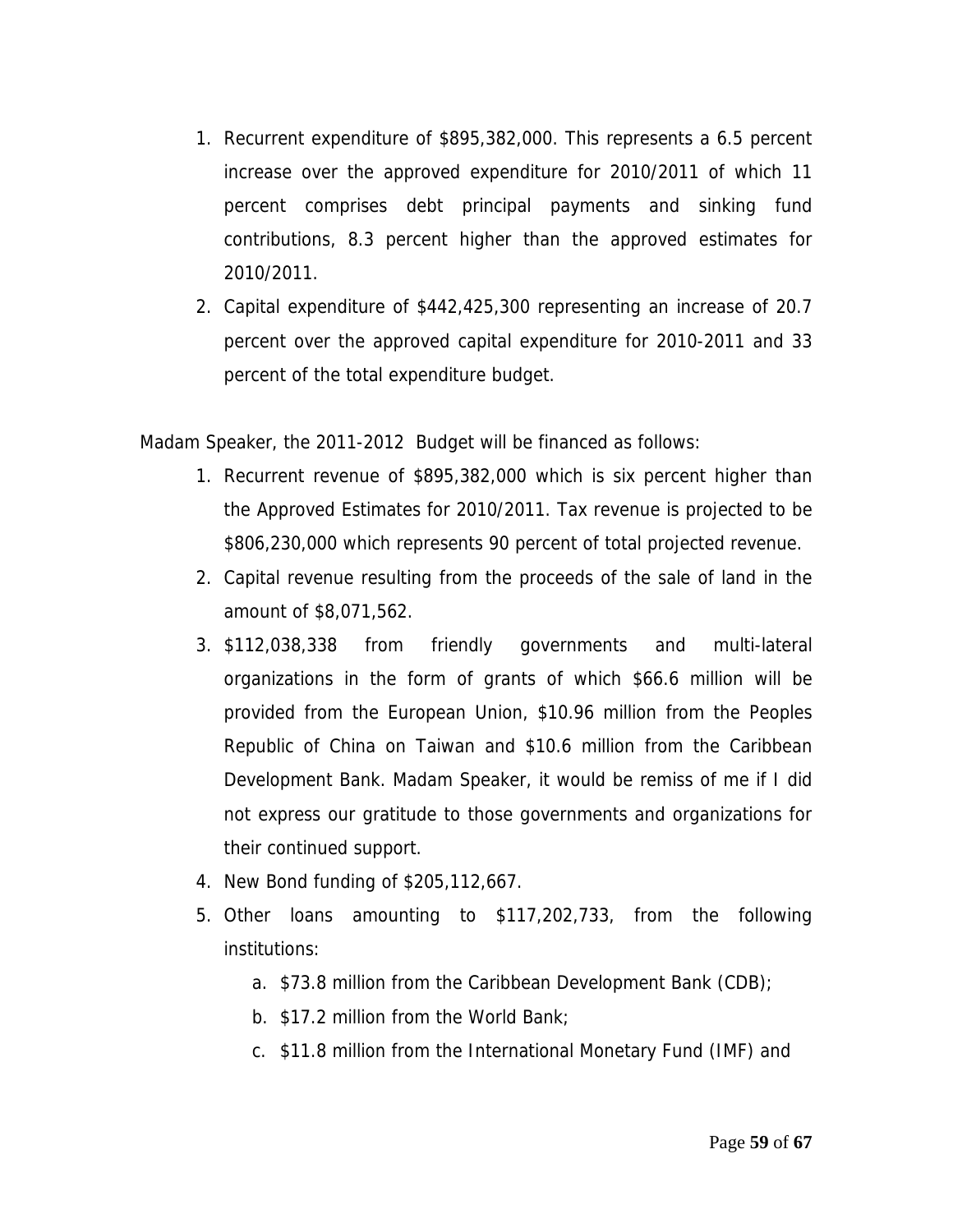d. \$14.5 million from the Kuwait Fund for Arab Economic Development

#### **10.2.1 Allocation of Expenditure**

Madam Speaker, the proposed expenditure will be allocated to the various Ministries and Agencies as follows:

#### **Economic Service Sector**

Approximately \$763.7 million will be allocated to the Economic Service Sector. Of this amount, \$302.2 million is for Debt Servicing, Retiring Benefits and Contingencies. The overall allocation to this sector represents a 14 percent increase over the previous year's allocation. Around 38.6 percent of the total allocation to this sector, in the amount of \$295.3 million is for the Capital Investment Programme to be implemented by the Ministries of:

- 1. Agriculture, Forestry, Lands and Fisheries;
- 2. Commerce, Industry and Consumer Affairs;
- 3. Communications, Works, Transport and Public Utilities;
- 4. Finance, Economic Affairs & National Development
- 5. External Affairs, International Trade and Investment;
- 6. Tourism and Civil Aviation;
- 7. Physical Development and the Environment; and
- 8. Housing, Urban Renewal and Local Government;

The Ministry of Agriculture, Forestry and Fisheries is earmarked to receive an allocation of \$36.1 million. Of that sum, \$5.3 million is for the implementation of the Youth Agricultural Entrepreneurial Project funded by the CARICOM Development Fund (CDF) and \$4.3 million is to undertake post-TOMAS rehabilitation works on farm access roads and drains.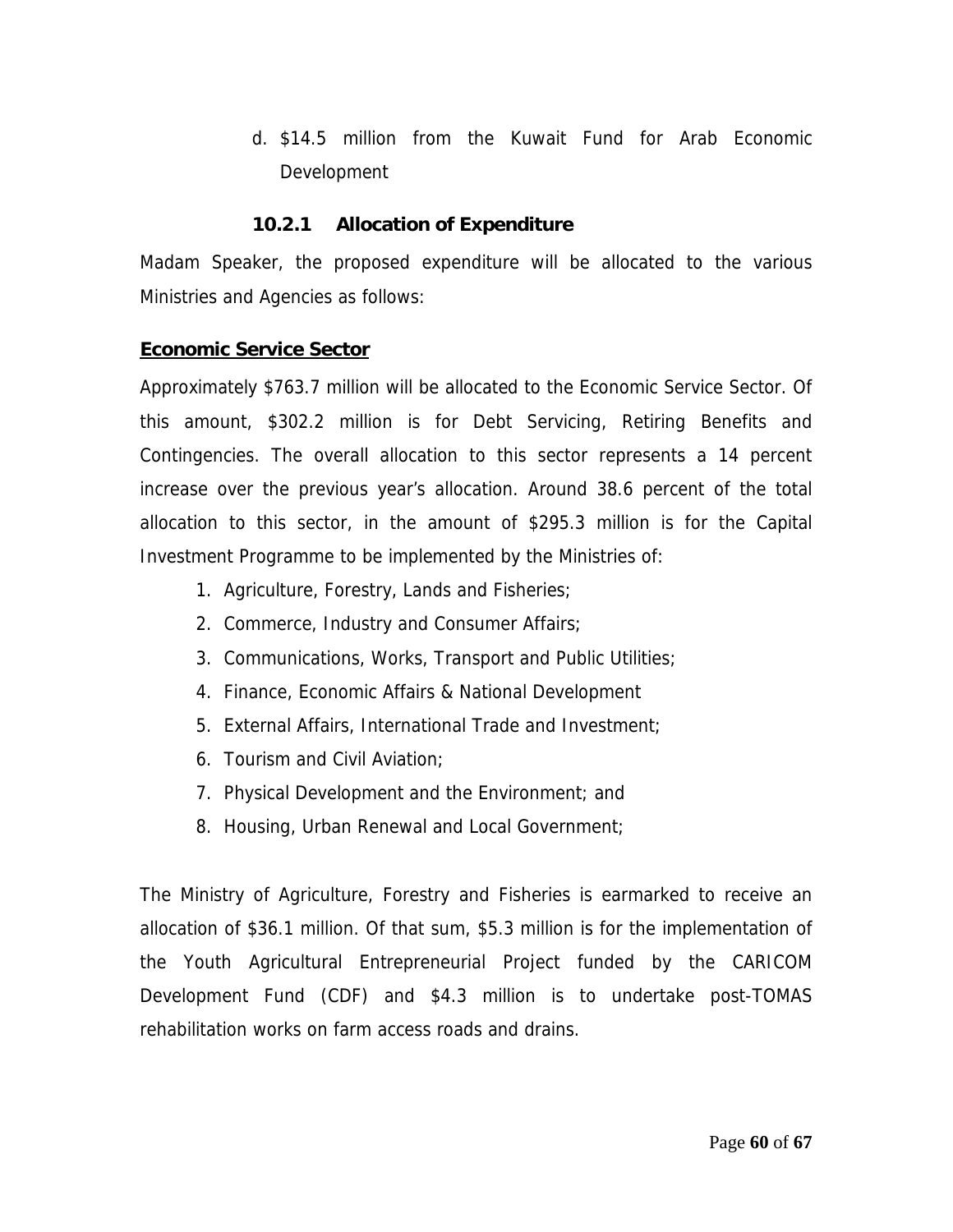The Ministry of Commerce, Industry and Consumer Affairs will receive \$18.5 million. This includes four point three million dollars (\$4.3 million) for various investment initiatives including the National Trade Export Promotion Agency (TEPA).

The Ministry of Communications, Works, Transport and Public Utilities is earmarked to receive \$138.6 million, 74 percent of which is allocated to capital initiatives. Road infrastructure projects will receive \$102.1 million.

Of the \$453.8 million earmarked for the Ministry of Finance, Economic Affairs and National Development, \$319.7 million is earmarked for non-core Ministry of Finance expenditures such as Retiring Benefits, NIC Contributions, Debt Servicing, Refunds and Contingencies. An allocation of \$101.8 million in Capital Expenditure is provided for fiscal management programmes, contingencies, implementation of the National Development Plan and post-TOMAS rehabilitation.

The Ministry of Tourism is earmarked to receive \$47.8 million Included in this amount is \$40 million for Tourism Marketing and Promotion.

#### **Social Service Sector**

Madam Speaker, \$394.3 million will be invested in the Social Services Sector. This represents 29 percent of the total expenditure budget. The Ministries of Social Transformation Youth and Sports, Education and Culture and Health, Wellness, Family Affairs, Human Services and Gender Relations will implement the projects and programmes for this sector.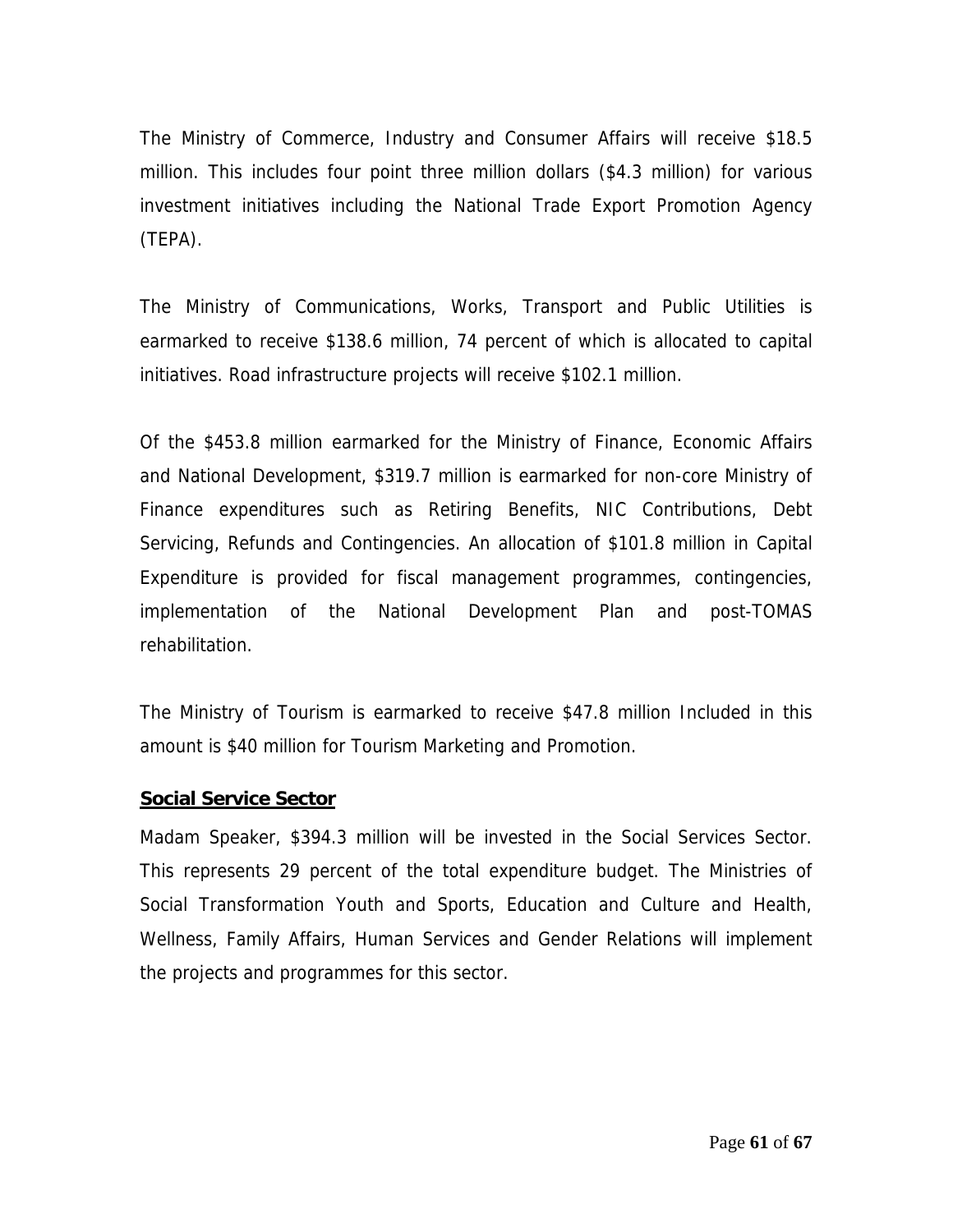The Ministry of Social Transformation, will receive \$40.7 million. Of this amount, \$27.7 million is allocated for various projects to benefit communities and vulnerable groups while \$4 million of this amount will target projects for the development of sports.

The Ministry of Education will receive EC\$198.6 million, of which \$27.7 million will, in the main, finance the rehabilitation of school plant and purchase of equipment. This allocation represents a fifteen percent increase over the allocation for 2010/2011.

The Government is committed to ensuring continued improvement in the health care system. In pursuance of this commitment, \$155.9 million will be allocated to the Ministry of Health. This is an increase 10.6 percent over the allocation for 2010/2011. Of that amount, \$64.4 million is earmarked for capital expenditure. This includes allocations for the New National Hospital.

#### **Justice Sector**

Madam Speaker, to the Ministries of Justice and Attorney General's Chambers and Home Affairs and National Security, I have allocated a total of \$127.2 million. This represents ten percent of the total expenditure budget.

The allocation includes provisions for increasing the police force by 30 more Constables; re-establishing the Special Reserve Unit and increasing essential supplies and equipment.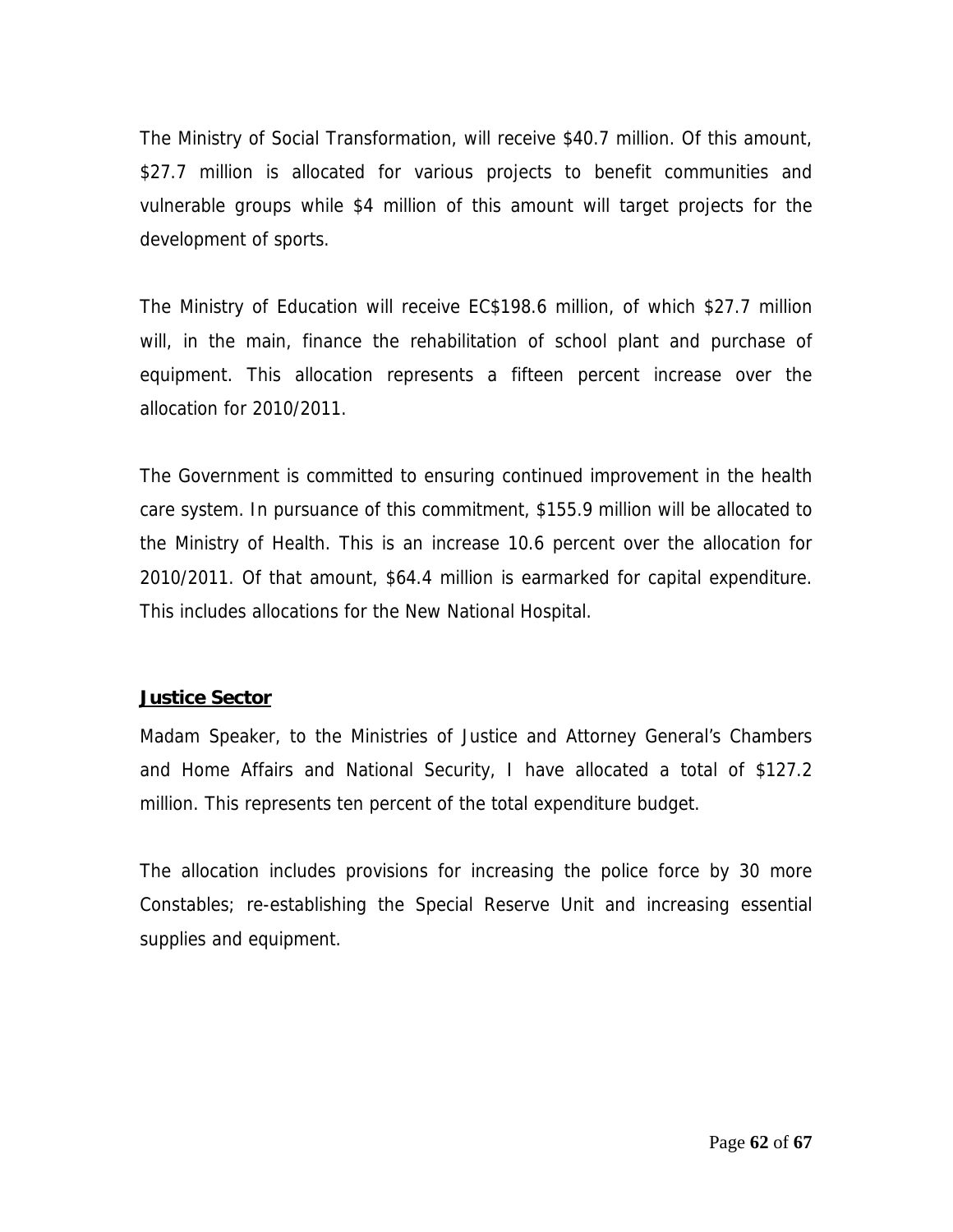#### **General Services**

The Office of the Prime Minister, the Ministries of Public Service and Human Resource Development and Labour, Information and Broadcasting are earmarked to receive a total allocation of \$42.8 million. This is equivalent to a 3.2 percent decrease in expenditure when compared to the allocation for 2010-2011.

Finally Madam Speaker**, the Organs of Parliament**, that is, the Office of the Governor General, Legislature, Service Commissions, Electoral and Audit Departments, will receive a total of \$8.9 million.

# **Expenditure Policies**

Madam Speaker, we will continue to take steps to control public expenditure. In this regard I wish to announce the following:

- 1. A freeze on the number of persons employed in the Public Service.
- 2. The continuation of work in the area of operational and efficiency reviews, with the objective of reducing the recurrent cost of operations.
- 3. The re-establishment to appropriate levels of student-teacher ratios which have been decreasing due to a reduction in the student population.
- 4. The continuation of work on an objective and transparent targeting mechanism for social assistance. The establishment of a Central Beneficiary Registry for all social safety net programs.

#### **10.2.2 Revenue Measures**

Madam Speaker, I now turn to Revenue Measures. The new revenue measures and policies this year are as follows: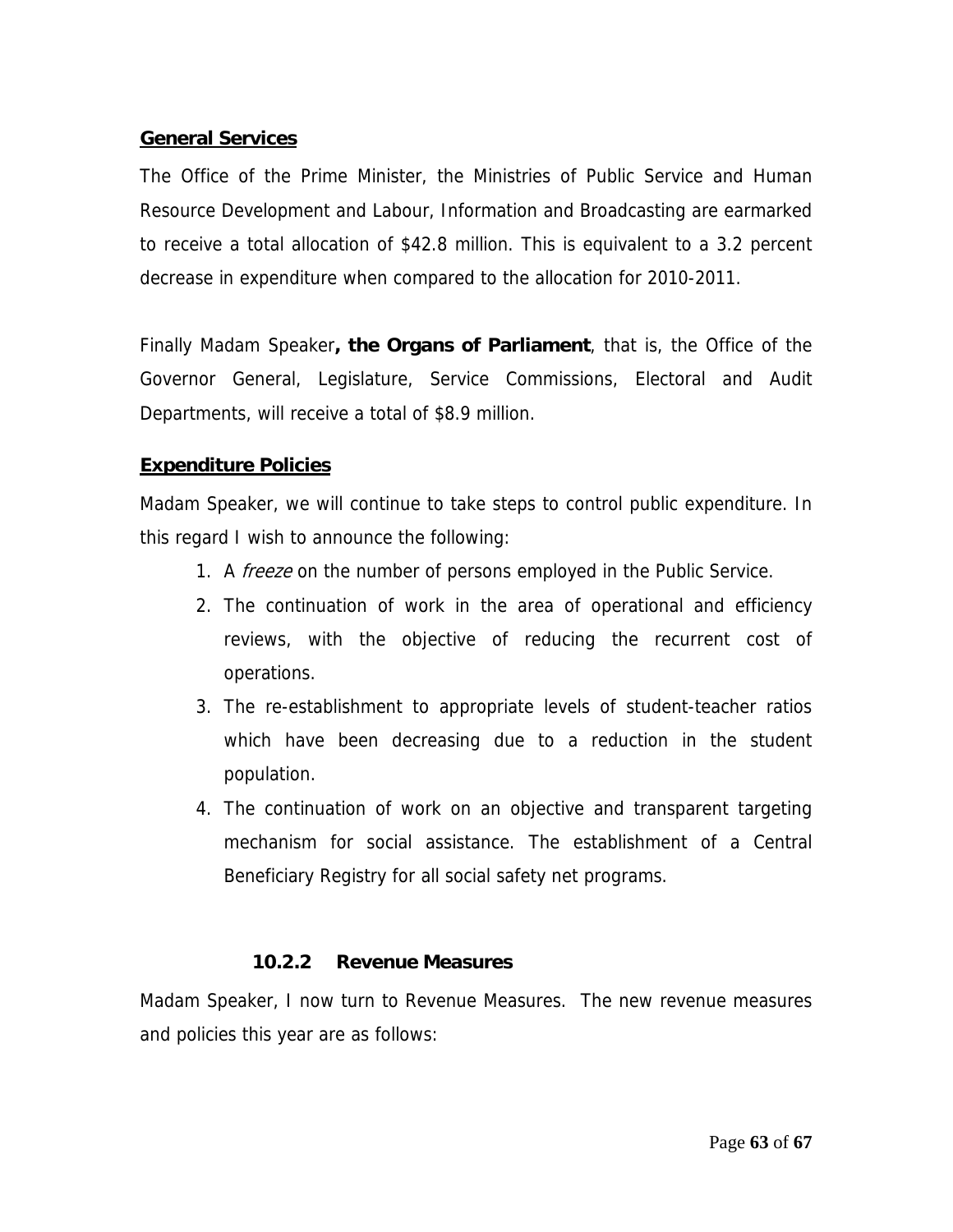# **1. National Security Levy**

I have already articulated this Government's strategic response to the problem of crime and security in this country. The battle is an on-going one which calls for us to be proactive and pre-emptive in preventing the criminals from destroying the spiritual, social and economic fabric of our country. In this regard we must be creative in finding the requisite resources to pay for the fight against crime – resources that must be seen not as expenditure but as an investment aimed at safeguarding the future of our beloved country.

In this respect, I propose the introduction of a National Security Levy of one percent of the CIF value of selected items imported into Saint Lucia. However, this measure is expected to yield EC\$12 million and will be effective for this fiscal year only.

# **2. Excise Tax on Cigarettes**

The World Health Organization (WHO) in a recent study of regional countries, reported that the number of smokers of cigarettes is on the increase. Accordingly, WHO recommends that countries should consider increasing taxes on cigarettes in an attempt to reduce consumption and provide resources for the attendant health costs associated with smoking. In keeping with this recommendation, Madam Speaker, I propose a 50% increase in the tax on cigarettes. This measure is likely to raise EC\$5 million.

Let me explain. In Saint Lucia, cigarettes currently attract consumption tax at the rate of 100%. I propose to move to a *specific* excise tax equivalent to 150 percent. Currently, the consumption tax collected on cigarettes amounts to \$83.70 per kilogram or \$1.67 per 20-stick pack of cigarettes. An excise tax equivalent to a consumption tax of 150% will amount to \$125.60 per kilogram or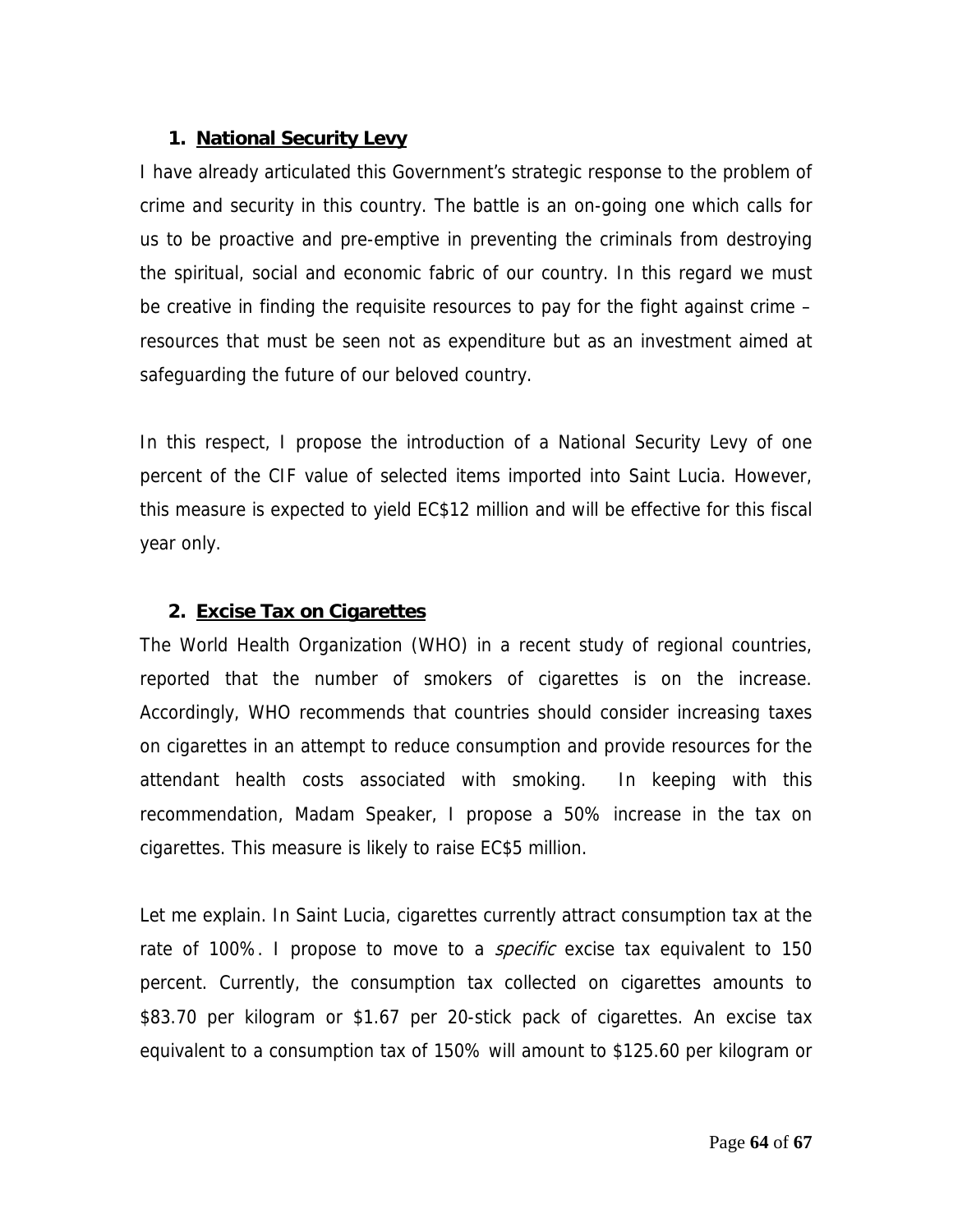\$2.52 per 20-stick pack of cigarettes. This means that the retail price of a 20 stick pack of cigarettes will now increase from \$8 to \$12 and from \$10 to \$15 depending on the brand.

This measure is also expected to deal with the increasing incidence of smuggling of cigarettes out of Saint Lucia, where the price is lower than other regional neighbours. The current 100% consumption tax in Saint Lucia makes our price about half of what it is for the same product in Barbados and Jamaica.

# **3. Radio and Television Broadcast License**

Madam Speaker, although the Telecommunications Act No. 27 of 2000 was enacted 11 years ago, the Regulations pertaining to fees for broadcasting, although in draft, have not been passed. As a result, the current 27 FM radio broadcasters and 7 broadcast and subscriber TV operators, which are registered to do business in Saint Lucia, have been operating free of charge. However, it is our intention to ensure the passage of the Telecommunications (Fees) Regulations which will require radio and TV broadcasters to pay initial and annual licenses to operate on the island.

The license application fees will range from \$25 to \$2000 per license depending on the type of operation and the class of license. In addition, there will be an initial license fee which ranges from \$100 to \$2000 per license. The Government hopes to raise approximately EC\$1.02 million.

# **4. Increase in NIC contributions to Ministry of Health**

The National Insurance Corporation (NIC) continues to partner with Government in the development of the country. This mutually beneficial relationship finds expression in many forms, not least in the area of health care. The NIC has,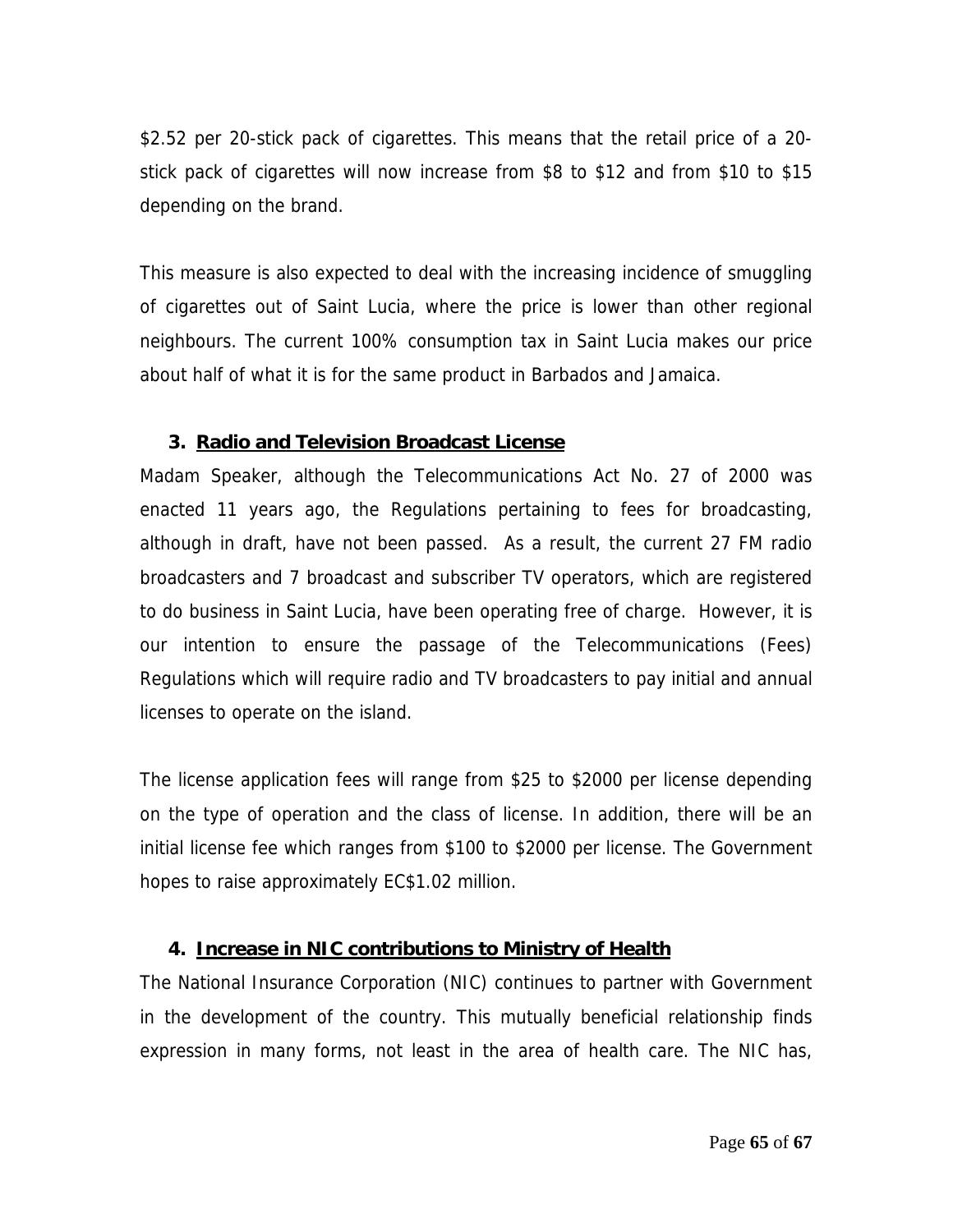since the year 2000, paid a flat annual contribution of \$3 million to the Ministry of Health to offset the cost of health care services provided by public health care institutions on behalf of contributors.

Given the increasing cost of health care and the fact that the number of NIC contributors receiving services at healthcare institutions has increased significantly from 5,588 in 2000/2001 to 10,688 in 2009/2010, I intend to approach the NIC for an increase in its annual contribution from \$3 million to \$5 million in this fiscal year.

#### **11.0 Conclusion**

Madam Speaker, Honourable Members, fellow Saint Lucians.

I am confident that the plans I have outlined for my Administration for this year, will achieve the objectives that I have set out.

More fundamentally, the foundation that we have established over the last four years and which will be extended this year, has already begun to provide the impetus for sustainable growth and development. Our accomplishments have also laid the foundation for restoring confidence and pride in Saint Lucians and all that is Saint Lucian, and for leaving future generations with a legacy that will enable them to take their rightful place in the world as full and worthy citizens.

When the history of our time is written, future generations will have the opportunity to reflect on the severe challenges faced by our current administration and the manner in which we were able, with the support of the people of Saint Lucia, to rise above all adversity and to achieve success.